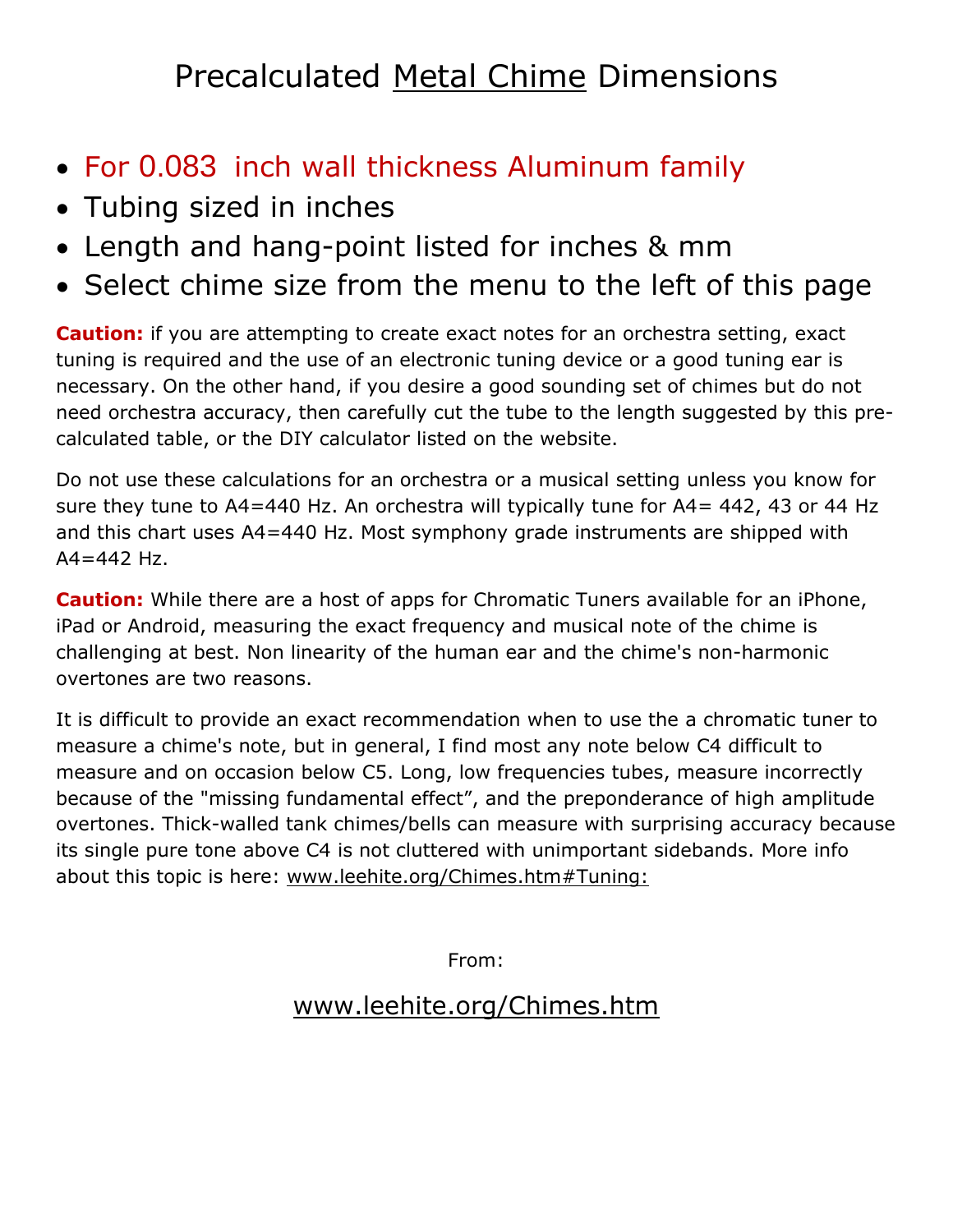| <b>Tubular Wind Chime Dimensions</b><br>Aluminum .083 Wall<br>Nominal size $= 3/4"$<br>A=440 Hz, tube open at both ends                                                                      |                                           |  |  |  |  |  |  |  |  |  |  |  |  |
|----------------------------------------------------------------------------------------------------------------------------------------------------------------------------------------------|-------------------------------------------|--|--|--|--|--|--|--|--|--|--|--|--|
| Material =<br>$OD$ inches $=$<br>0.750<br>ID inches = $0.584$                                                                                                                                | <b>Aluminum</b>                           |  |  |  |  |  |  |  |  |  |  |  |  |
| * Tubing length calculated for fundamental frequency ** Hang Point is for fundamental frequency node<br>$Wall = 0.083$<br>inches                                                             |                                           |  |  |  |  |  |  |  |  |  |  |  |  |
| Hang<br>A=440<br>A=440<br>Hang                                                                                                                                                               | Hang<br>Hang                              |  |  |  |  |  |  |  |  |  |  |  |  |
| Point**<br>Length *<br>Point**<br>Length *<br>Length *<br>Freq.<br>Octave<br>Freq.<br>Octave                                                                                                 | Point**<br>Point**<br>Length *            |  |  |  |  |  |  |  |  |  |  |  |  |
| Hz<br>inches<br>Hz<br><b>Note</b><br>inches<br><b>Note</b><br>inches<br>mm<br>mm<br>16 1/16<br>71 3/4<br>523.30<br>C <sub>1</sub><br>32.70<br>1,821.0<br>408.3<br>C <sub>5</sub><br>17 15/16 | inches<br>mm<br>mm<br>4<br>455.3<br>102.1 |  |  |  |  |  |  |  |  |  |  |  |  |
| $C^{\#}/D^b$<br>$C^{\#}/D^D$<br>15 5/8<br>69 3/4<br>396.9<br>554.40<br>17 7/16<br>34.60<br>1,770.3                                                                                           | 3 15/16<br>442.6<br>99.2                  |  |  |  |  |  |  |  |  |  |  |  |  |
| 15 3/16<br>67 3/4<br>D<br>36.70<br>1,719.5<br>385.5<br>D<br>587.30<br>16 15/16                                                                                                               | 3 13/16<br>429.9<br>96.4                  |  |  |  |  |  |  |  |  |  |  |  |  |
| $D^{\#}/E^b$<br>$D^{\#}/E^b$<br>65 13/16<br>14 3/4<br>374.5<br>622.30<br>38.90<br>1,670.3<br>16 7/16                                                                                         | 3 11/16<br>417.2<br>93.5                  |  |  |  |  |  |  |  |  |  |  |  |  |
| 14 5/16<br>Ε<br>41.21<br>363.8<br>Е<br>659.30<br>63 15/16<br>1,622.7<br>16                                                                                                                   | 39/16<br>91.0<br>406.1                    |  |  |  |  |  |  |  |  |  |  |  |  |
| F<br>13 15/16<br>F<br>43.70<br>62 1/16<br>1/2<br>1,575.1<br>353.1<br>698.50<br>15                                                                                                            | $3 \frac{1}{2}$<br>88.2<br>393.4          |  |  |  |  |  |  |  |  |  |  |  |  |
| $F# / G^D$<br>$F# / G^D$<br>5/16<br>$13 \frac{1}{2}$<br>343.2<br>1/16<br>46.30<br>60<br>1,530.7<br>740.00<br>15                                                                              | $3 \frac{3}{8}$<br>382.3<br>85.7          |  |  |  |  |  |  |  |  |  |  |  |  |
| 13 1/8<br>58 5/8<br>333.6<br>5/8<br>G<br>49.00<br>1,487.9<br>G<br>784.00<br>14                                                                                                               | $3 \t1/4$<br>371.2<br>83.2                |  |  |  |  |  |  |  |  |  |  |  |  |
| $G^{\#}/A^D$<br>$G^H/A^D$<br>12 3/4<br>56 15/16<br>324.0<br>830.60<br>14 1/4<br>51.90<br>1,445.1                                                                                             | $3 \frac{3}{16}$<br>81.1<br>361.7         |  |  |  |  |  |  |  |  |  |  |  |  |
| 55.01<br>5/16<br>12 3/8<br>880.00<br>13 13/16<br>55<br>1,403.8<br>314.7<br>Α<br>Α                                                                                                            | $3 \frac{1}{8}$<br>78.6<br>350.6          |  |  |  |  |  |  |  |  |  |  |  |  |
| $A^{\#}/B^D$<br>$A^H/B^D$<br>3/4<br>12 1/16<br>305.8<br>932.30<br>7/16<br>58.30<br>53<br>1,364.2<br>13                                                                                       | 3<br>76.5<br>341.0                        |  |  |  |  |  |  |  |  |  |  |  |  |
| 52 1/4<br>11 11/16<br>297.3<br>987.80<br>13 1/16<br>В<br>61.70<br>1,326.1<br>В                                                                                                               | 2 15/16<br>74.3<br>331.5                  |  |  |  |  |  |  |  |  |  |  |  |  |
| 3/4<br>C <sub>2</sub><br>$11 \frac{3}{8}$<br>C <sub>6</sub><br>65.40<br>50<br>1,288.0<br>288.8<br>1,046.50<br>12 11/16                                                                       | $2 \frac{7}{8}$<br>72.2<br>322.0          |  |  |  |  |  |  |  |  |  |  |  |  |
| $C^{\#}/D^D$<br>$C^{\prime\prime}/D^D$<br>11 1/16<br>5/16<br>1,108.70<br>69.30<br>49<br>1,251.6<br>280.6<br>12 5/16                                                                          | $2 \frac{3}{4}$<br>312.5<br>70.1          |  |  |  |  |  |  |  |  |  |  |  |  |
| 10 3/4<br>7/8<br>272.4<br>D<br>73.41<br>1,215.1<br>D<br>1,174.61<br>12<br>47                                                                                                                 | 2 11/16<br>68.3<br>304.6                  |  |  |  |  |  |  |  |  |  |  |  |  |
| $D^{\pi}/E^b$<br>$D^{\pi}/E^b$<br>10 7/16<br>1/2<br>5/8<br>77.80<br>1,180.2<br>264.6<br>1,244.50<br>11<br>46                                                                                 | $2\,5/8$<br>295.0<br>66.1                 |  |  |  |  |  |  |  |  |  |  |  |  |
| 101/8<br>Е<br>45 3/16<br>257.1<br>Е<br>5/16<br>82.40<br>1,146.9<br>1,318.50<br>11                                                                                                            | 29/16<br>287.1<br>64.4                    |  |  |  |  |  |  |  |  |  |  |  |  |
| 97/8<br>F<br>F<br>250.0<br>11<br>87.30<br>43 15/16<br>1,115.1<br>1,397.00                                                                                                                    | 27/16<br>279.2<br>62.6                    |  |  |  |  |  |  |  |  |  |  |  |  |
| $F# / G^D$<br>$F#/\overline{G}^D$<br>9 9/16<br>92.50<br>42 11/16<br>242.9<br>1,480.00<br>10 11/16<br>1,083.4                                                                                 | $2 \frac{3}{8}$<br>271.2<br>60.8          |  |  |  |  |  |  |  |  |  |  |  |  |
| 9 5/16<br>41 7/16<br>235.8<br>G<br>10 3/8<br>G<br>98.01<br>1,051.7<br>1,568.00                                                                                                               | $2\;5/16$<br>59.0<br>263.3                |  |  |  |  |  |  |  |  |  |  |  |  |
| $G^{\#}/A^D$<br>$G^{\#}/A^D$<br>9<br>103.80<br>1/4<br>229.0<br>1/16<br>40<br>1,021.5<br>1,661.20<br>10 <sup>°</sup>                                                                          | $2 \t1/4$<br>255.4<br>57.3                |  |  |  |  |  |  |  |  |  |  |  |  |
| 8 3/4<br>110.00<br>1/8<br>222.6<br>3/4<br>39<br>993.0<br>Α<br>1,760.00<br>9<br>Α                                                                                                             | $2 \frac{3}{16}$<br>247.5<br>55.5         |  |  |  |  |  |  |  |  |  |  |  |  |
| $A^{\#}/B^{\sigma}$<br>$A^H/B^D$<br>116.50<br>38<br>$8 \frac{1}{2}$<br>216.2<br>1,864.60<br>1/2<br>964.4<br>9                                                                                | $2 \frac{1}{8}$<br>54.1<br>241.1          |  |  |  |  |  |  |  |  |  |  |  |  |
| 8 5/16<br>B<br>36 15/16<br>210.2<br>B<br>$9 \t1/4$<br>123.50<br>937.5<br>1,975.50                                                                                                            | 2 1/16<br>52.6<br>234.8                   |  |  |  |  |  |  |  |  |  |  |  |  |
| 8 1/16<br>C <sub>3</sub><br>130.81<br>35 7/8<br>C <sub>7</sub><br>2,093.00<br>910.5<br>204.1<br>9                                                                                            | $\overline{2}$<br>228.4<br>51.2           |  |  |  |  |  |  |  |  |  |  |  |  |
| $C^{\#}/D^b$<br>$C^{\#}/D^D$<br>34 7/8<br>2,217.40<br>8 11/16<br>138.60<br>7 13/16<br>885.1<br>198.4                                                                                         | 1 15/16<br>220.5<br>49.4                  |  |  |  |  |  |  |  |  |  |  |  |  |
| 7 5/8<br>33 7/8<br>D<br>146.80<br>859.7<br>192.8<br>D<br>2,349.20<br>8 7/16                                                                                                                  | 17/8<br>214.1<br>48.0                     |  |  |  |  |  |  |  |  |  |  |  |  |
| $D^{\#}/E^b$<br>$D^{\#}/E^b$<br>$7 \frac{3}{8}$<br>32 7/8<br>155.60<br>834.4<br>187.1<br>2,489.01<br>$8 \t1/4$                                                                               | 17/8<br>209.4<br>46.9                     |  |  |  |  |  |  |  |  |  |  |  |  |
| Е<br>$7 \frac{3}{16}$<br>Е<br>164.80<br>31 15/16<br>810.6<br>181.7<br>2,637.00<br>8                                                                                                          | 1 13/16<br>45.5<br>203.0                  |  |  |  |  |  |  |  |  |  |  |  |  |
| 6 15/16<br>$7 \t3/4$<br>F<br>174.61<br>31 1/16<br>788.4<br>176.8<br>F<br>2,794.00                                                                                                            | $1 \t3/4$<br>196.7<br>44.1                |  |  |  |  |  |  |  |  |  |  |  |  |
| $F#/\overline{G}^{\sigma}$<br>$F#/\overline{G}^{\mathbb{D}}$<br>$6 \frac{3}{4}$<br>185.00<br>30 3/16<br>766.2<br>2,960.00<br>7 9/16<br>171.8                                                 | 1 11/16<br>43.0<br>191.9                  |  |  |  |  |  |  |  |  |  |  |  |  |
| 29 5/16<br>6 9/16<br>G<br>196.00<br>744.0<br>166.8<br>G<br>3,136.00<br>7 5/16                                                                                                                | $1 \t5/8$<br>41.6<br>185.6                |  |  |  |  |  |  |  |  |  |  |  |  |
| $G^{\#}/A^D$<br>$G^{\#}/A^D$<br>$6 \frac{3}{8}$<br>28 1/2<br>$7 \t1/8$<br>207.70<br>723.3<br>162.2<br>3,322.41                                                                               | $1 \t5/8$<br>180.8<br>40.5                |  |  |  |  |  |  |  |  |  |  |  |  |
| 27 11/16<br>$6\frac{3}{16}$<br>220.00<br>702.7<br>157.5<br>3,520.00<br>6 15/16<br>A<br>Α                                                                                                     | 19/16<br>39.5<br>176.1                    |  |  |  |  |  |  |  |  |  |  |  |  |
| $A^{\#}/B^D$<br>$A^H/B^D$<br>6<br>233.10<br>26 7/8<br>3,729.20<br>$6 \t3/4$<br>682.1<br>152.9                                                                                                | 11/2<br>38.4<br>171.3                     |  |  |  |  |  |  |  |  |  |  |  |  |
| 5 7/8<br>26 1/8<br>663.1<br>$6 \t1/2$<br>В<br>246.90<br>148.7<br>3,951.00<br>В                                                                                                               | 17/16<br>165.0<br>37.0                    |  |  |  |  |  |  |  |  |  |  |  |  |
| C <sub>4</sub><br>25 3/8<br>5 11/16<br>261.60<br>644.0<br>144.4<br>C <sub>8</sub><br>4,186.00<br>6 5/16                                                                                      | 17/16<br>35.9<br>160.2                    |  |  |  |  |  |  |  |  |  |  |  |  |
| $C^{\overline{n}}/D^b$<br>$C^{\#}/D^{\overline{D}}$<br>$5 \frac{1}{2}$<br>24 5/8<br>4,434.81<br>277.20<br>625.0<br>140.1<br>6 3/16                                                           | $1 \frac{3}{8}$<br>35.2<br>157.0          |  |  |  |  |  |  |  |  |  |  |  |  |
| $5 \frac{3}{8}$<br>D<br>293.70<br>23 15/16<br>607.5<br>136.2<br>D<br>4,698.40<br>6<br>$D^{\#}/E^b$                                                                                           | $1 \frac{3}{8}$<br>152.3<br>34.1          |  |  |  |  |  |  |  |  |  |  |  |  |
| $D^{\pi}/E^b$<br>5 3/16<br>311.10<br>23 1/4<br>590.1<br>132.3<br> 4,978.00<br>5 13/16                                                                                                        | $1 \frac{5}{16}$<br>147.5<br>33.1         |  |  |  |  |  |  |  |  |  |  |  |  |
| 5 1/16<br>Е<br>329.61<br>22 5/8<br>574.2<br>128.7<br>Е<br>5,274.00<br>5 5/8<br>4 15/16                                                                                                       | $1 \t1/4$<br>32.0<br>142.8                |  |  |  |  |  |  |  |  |  |  |  |  |
| $\mathsf F$<br>F<br>349.30<br>21 15/16<br>$5 \t1/2$<br>556.8<br>124.8<br>5,588.00<br>$F# / G^D$<br>$F# / G^D$<br>$4 \frac{3}{4}$                                                             | $1 \t1/4$<br>31.3<br>139.6                |  |  |  |  |  |  |  |  |  |  |  |  |
| 370.00<br>121.3<br>5,920.00<br>21 5/16<br>540.9<br>5 5/16                                                                                                                                    | $1 \frac{3}{16}$<br>30.2<br>134.8         |  |  |  |  |  |  |  |  |  |  |  |  |
| $4\,5/8$<br>G<br>392.00<br>3/4<br>G<br>5 3/16<br>20 <sub>2</sub><br>526.6<br>118.1<br>6,272.00<br>$G^{\#}/A^D$<br>$G^{\#}/A^D$<br>4 1/2                                                      | $1 \frac{3}{16}$<br>29.5<br>131.7         |  |  |  |  |  |  |  |  |  |  |  |  |
| 415.30<br>$20 \t1/8$<br>510.8<br>114.5<br>6,644.80<br>5 1/16<br>$4 \frac{3}{8}$<br>440.01                                                                                                    | $1 \t1/8$<br>28.8<br>128.5                |  |  |  |  |  |  |  |  |  |  |  |  |
| 19 9/16<br>4 7/8<br>496.5<br>111.3<br>A<br>7,040.00<br>Α<br>$A^{\#}/B^D$<br>$A^H/B^D$                                                                                                        | 11/16<br>27.7<br>123.7                    |  |  |  |  |  |  |  |  |  |  |  |  |
| 4 1/4<br>466.20<br>19<br>$4 \t3/4$<br>482.2<br>108.1<br>7,458.40<br>493.91<br>18 7/16<br>4 1/8<br>467.9<br>4 5/8<br>В<br>7,902.01                                                            | 11/16<br>27.0<br>120.6<br>11/16<br>26.3   |  |  |  |  |  |  |  |  |  |  |  |  |
| В<br>104.9<br>C <sub>9</sub><br>$4$ $1/2$<br>www.home.fuse.net/engineering/Chimes.htm<br>8,367.01                                                                                            | 117.4<br>$\overline{1}$<br>114.2<br>25.6  |  |  |  |  |  |  |  |  |  |  |  |  |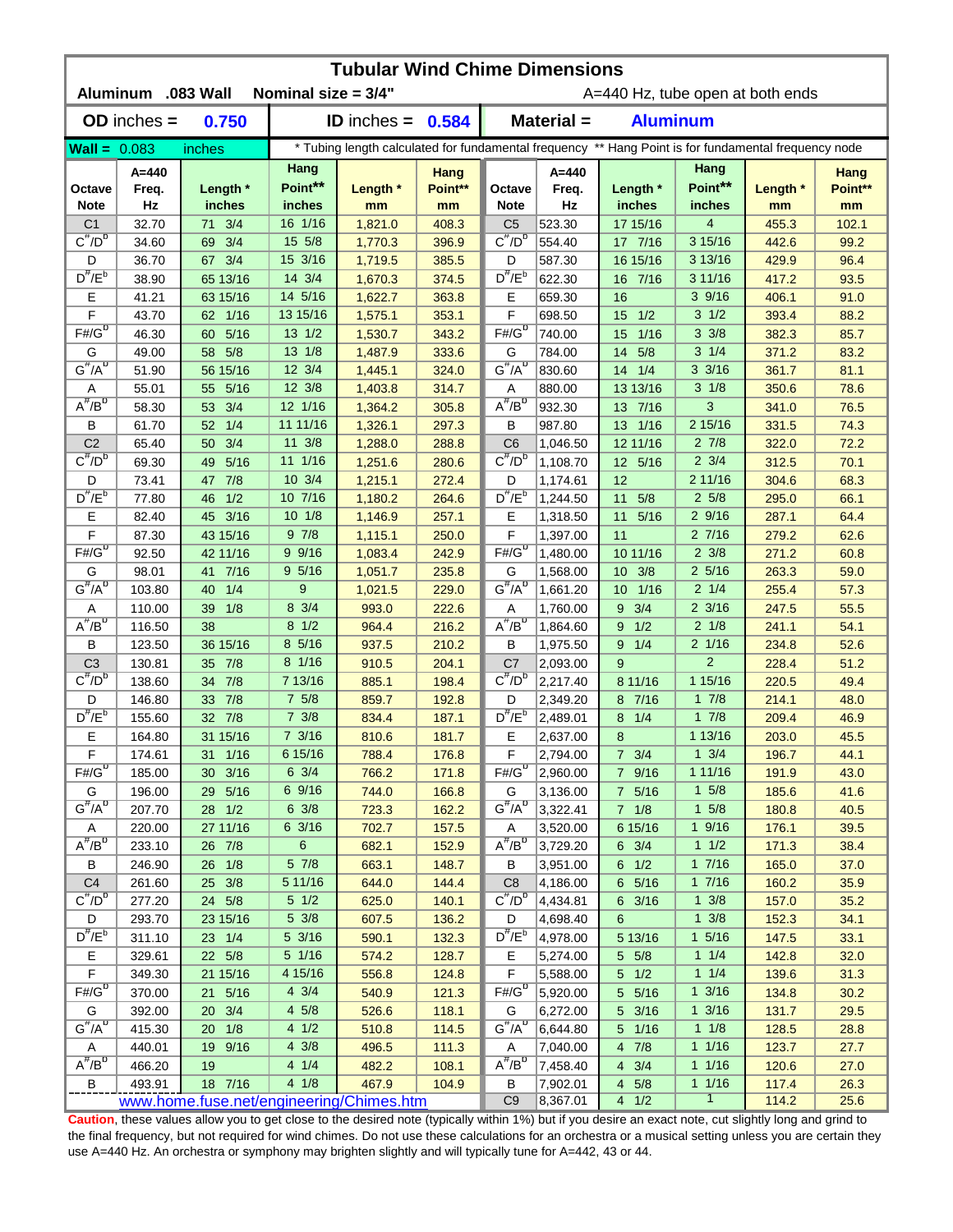|                            | <b>Tubular Wind Chime Dimensions</b><br>Aluminum .083 Wall<br>Nominal size = 1.0"<br>A=440 Hz, tube open at both ends |                                          |                     |                                                                                                      |                |                           |                      |                  |                                    |                |              |  |  |  |
|----------------------------|-----------------------------------------------------------------------------------------------------------------------|------------------------------------------|---------------------|------------------------------------------------------------------------------------------------------|----------------|---------------------------|----------------------|------------------|------------------------------------|----------------|--------------|--|--|--|
|                            | $OD$ inches $=$                                                                                                       | 1.000                                    |                     | ID inches = $0.834$                                                                                  |                |                           | Material =           | <b>Aluminum</b>  |                                    |                |              |  |  |  |
| $\text{Wall} = 0.083$      |                                                                                                                       | inches                                   |                     | * Tubing length calculated for fundamental frequency ** Hang Point is for fundamental frequency node |                |                           |                      |                  |                                    |                |              |  |  |  |
|                            | A=440                                                                                                                 |                                          | Hang                |                                                                                                      | Hang           |                           | $A = 440$            |                  | Hang                               |                | Hang         |  |  |  |
| Octave                     | Freq.                                                                                                                 | Length *                                 | Point**             | Length *                                                                                             | Point**        | Octave                    | Freq.                | Length *         | Point**                            | Length *       | Point**      |  |  |  |
| <b>Note</b>                | Hz                                                                                                                    | inches                                   | inches              | mm                                                                                                   | mm             | <b>Note</b>               | Hz                   | inches           | inches                             | mm             | mm           |  |  |  |
| C <sub>1</sub>             | 32.70                                                                                                                 | 84                                       | 18 13/16            | 2,131.9                                                                                              | 478.0          | C <sub>5</sub>            | 523.30               | 21               | 4 11/16                            | 533.0          | 119.5        |  |  |  |
| $C^{\#}/D^b$               | 34.60                                                                                                                 | 5/8<br>81                                | 18 5/16             | 2,071.6                                                                                              | 464.5          | $C^{\#}/D^D$              | 554.40               | 20 3/8           | 4 9/16                             | 517.1          | 115.9        |  |  |  |
| D                          | 36.70                                                                                                                 | 1/4<br>79.                               | 17 3/4              | 2,011.4                                                                                              | 450.9          | D                         | 587.30               | 19 13/16         | 4 7/16                             | 502.8          | 112.7        |  |  |  |
| $D^{\#}/E^b$               | 38.90                                                                                                                 | 77                                       | $17 \t1/4$          | 1,954.3                                                                                              | 438.1          | $D^{\prime\prime}/E^b$    | 622.30               | 19 1/4           | 4 5/16                             | 488.6          | 109.5        |  |  |  |
| Ε                          | 41.21                                                                                                                 | 74 13/16                                 | 16 3/4              | 1,898.7                                                                                              | 425.7          | Е                         | 659.30               | 18 11/16         | 4 3/16                             | 474.3          | 106.3        |  |  |  |
| F                          | 43.70                                                                                                                 | 72 5/8                                   | 16 5/16             | 1,843.2                                                                                              | 413.3          | F                         | 698.50               | 18 3/16          | 4 1/16                             | 461.6          | 103.5        |  |  |  |
| $F# / G^D$                 | 46.30                                                                                                                 | 9/16<br>70                               | 15 13/16            | 1,790.9                                                                                              | 401.5          | $F#/\overline{G}^D$       | 740.00               | 5/8<br>17        | 3 15/16                            | 447.3          | 100.3        |  |  |  |
| G<br>$G^{\#}/A^D$          | 49.00                                                                                                                 | 5/8<br>68                                | 15 3/8              | 1,741.7                                                                                              | 390.5          | G                         | 784.00               | 1/8<br>17        | 3 13/16                            | 434.6          | 97.4         |  |  |  |
|                            | 51.90                                                                                                                 | 66 11/16                                 | 14 15/16            | 1,692.5                                                                                              | 379.5          | $G^H/A^D$                 | 830.60               | 16 11/16         | $3 \frac{3}{4}$                    | 423.5          | 95.0         |  |  |  |
| Α<br>$A^{\#}/B^{\circ}$    | 55.01                                                                                                                 | 3/4<br>64                                | $14 \frac{1}{2}$    | 1,643.4                                                                                              | 368.4          | Α                         | 880.00               | 3/16<br>16       | 35/8                               | 410.8          | 92.1         |  |  |  |
|                            | 58.30                                                                                                                 | 7/8<br>62                                | 14 1/8              | 1,595.8                                                                                              | 357.8          | $A^H/B^D$                 | 932.30               | 3/4<br>15        | $3 \frac{1}{2}$                    | 399.7          | 89.6         |  |  |  |
| В<br>C <sub>2</sub>        | 61.70                                                                                                                 | 1/8<br>61                                | 13 11/16<br>13 5/16 | 1,551.4                                                                                              | 347.8          | В<br>C <sub>6</sub>       | 987.80<br>1,046.50   | 1/4<br>15        | 37/16<br>35/16                     | 387.0          | 86.8         |  |  |  |
| $C^{\#}/D^D$               | 65.40                                                                                                                 | 59 3/8                                   | 12 15/16            | 1,506.9                                                                                              | 337.9          | $C^{\prime\prime}/D^D$    |                      | 7/8<br>14        | $3 \t1/4$                          | 377.5          | 84.6         |  |  |  |
| D                          | 69.30<br>73.41                                                                                                        | 57 11/16<br>1/16<br>56                   | 12 9/16             | 1,464.1<br>1,422.9                                                                                   | 328.3<br>319.0 | D                         | 1,108.70<br>1,174.61 | 7/16<br>14<br>14 | $3 \frac{1}{8}$                    | 366.4<br>355.3 | 82.2<br>79.7 |  |  |  |
| $D^{\pi}/E^b$              | 77.80                                                                                                                 | 54 7/16                                  | 12 3/16             | 1,381.6                                                                                              | 309.8          | $D^{\pi}/E^b$             | 1,244.50             | 5/8<br>13        | $3 \frac{1}{16}$                   | 345.8          | 77.5         |  |  |  |
| Е                          | 82.40                                                                                                                 | 52 15/16                                 | 11 7/8              | 1,343.6                                                                                              | 301.2          | Е                         | 1,318.50             | 13<br>1/4        | 3                                  | 336.3          | 75.4         |  |  |  |
| F                          | 87.30                                                                                                                 | 3/8<br>51                                | $11 \t1/2$          | 1,303.9                                                                                              | 292.3          | F                         | 1,397.00             | 12 7/8           | $2 \frac{7}{8}$                    | 326.8          | 73.3         |  |  |  |
| $F# / G^D$                 | 92.50                                                                                                                 | 49 15/16                                 | 11 3/16             | 1,267.4                                                                                              | 284.2          | $F#/\overline{G}^D$       | 1,480.00             | $12 \t1/2$       | 2 13/16                            | 317.3          | 71.1         |  |  |  |
| G                          | 98.01                                                                                                                 | 1/2<br>48                                | 10 7/8              | 1,230.9                                                                                              | 276.0          | G                         | 1,568.00             | $12 \t1/8$       | 2 11/16                            | 307.7          | 69.0         |  |  |  |
| $G^{\#}/A^D$               | 103.80                                                                                                                | 1/8<br>47                                | 10 9/16             | 1,196.0                                                                                              | 268.2          | $G^{\#}/A^D$              | 1,661.20             | 11 13/16         | $2\,5/8$                           | 299.8          | 67.2         |  |  |  |
| Α                          | 110.00                                                                                                                | 45 13/16                                 | 101/4               | 1,162.7                                                                                              | 260.7          | Α                         | 1,760.00             | 11 7/16          | 29/16                              | 290.3          | 65.1         |  |  |  |
| $A^{\#}/B^{\sigma}$        | 116.50                                                                                                                | 1/2<br>44                                | 10                  | 1,129.4                                                                                              | 253.2          | $A^{\#}/B^D$              | 1,864.60             | $11 \t1/8$       | $2 \frac{1}{2}$                    | 282.4          | 63.3         |  |  |  |
| B                          | 123.50                                                                                                                | 3/16<br>43                               | 9 11/16             | 1,096.1                                                                                              | 245.7          | В                         | 1,975.50             | 10 13/16         | 27/16                              | 274.4          | 61.5         |  |  |  |
| C <sub>3</sub>             | 130.81                                                                                                                | 42                                       | 97/16               | 1,066.0                                                                                              | 239.0          | C <sub>7</sub>            | 2,093.00             | $10 \t1/2$       | $2 \frac{3}{8}$                    | 266.5          | 59.7         |  |  |  |
| $C^{\#}/D^b$               | 138.60                                                                                                                | 40 13/16                                 | 9 1/8               | 1,035.8                                                                                              | 232.2          | $C^{\#}/D^D$              | 2,217.40             | 10 3/16          | $2\;5/16$                          | 258.6          | 58.0         |  |  |  |
| D                          | 146.80                                                                                                                | 39 5/8                                   | 8 7/8               | 1,005.7                                                                                              | 225.5          | D                         | 2,349.20             | 9 15/16          | $2 \frac{1}{4}$                    | 252.2          | 56.5         |  |  |  |
| $D^{\#}/E^b$               | 155.60                                                                                                                | 1/2<br>38                                | 8 5/8               | 977.1                                                                                                | 219.1          | $D^{\#}/E^b$              | 2,489.01             | 9 5/8            | $2 \frac{3}{16}$                   | 244.3          | 54.8         |  |  |  |
| Е                          | 164.80                                                                                                                | 37 7/16                                  | 8 3/8               | 950.2                                                                                                | 213.0          | Е                         | 2,637.00             | $9 \frac{3}{8}$  | $2 \frac{1}{8}$                    | 237.9          | 53.3         |  |  |  |
| F                          | 174.61                                                                                                                | 36 3/8                                   | $8 \t1/8$           | 923.2                                                                                                | <b>207.0</b>   | F                         | 2,794.00             | 9 1/16           | $2 \frac{1}{16}$                   | 230.0          | 51.6         |  |  |  |
| $F#/\overline{G}^{\sigma}$ | 185.00                                                                                                                | 35 5/16                                  | 7 15/16             | 896.2                                                                                                | 200.9          | $F#/G^D$                  | 2,960.00             | 8 13/16          | $\overline{c}$                     | 223.7          | 50.1         |  |  |  |
| G                          | 196.00                                                                                                                | 34 5/16                                  | 7 11/16             | 870.9                                                                                                | 195.2          | G                         | 3,136.00             | 8 9/16           | 1 15/16                            | 217.3          | 48.7         |  |  |  |
| $G^{\#}/A^D$               | 207.70                                                                                                                | 33 5/16                                  | 7 7/16              | 845.5                                                                                                | 189.6          | $G^{\#}/A^D$              | 3,322.41             | 8 5/16           | $1 \t7/8$                          | 211.0          | 47.3         |  |  |  |
| A                          | 220.00                                                                                                                | 32 3/8                                   | 7 1/4               | 821.7                                                                                                | 184.2          | Α                         | 3,520.00             | $8 \t1/8$        | 1 13/16                            | 206.2          | 46.2         |  |  |  |
| $A^{\#}/B^D$               | 233.10                                                                                                                | 31 7/16                                  | 7 1/16              | 797.9                                                                                                | 178.9          | $A^H/B^D$                 | 3,729.20             | $7 \t7/8$        | $1 \frac{3}{4}$                    | 199.9          | 44.8         |  |  |  |
| В                          | 246.90                                                                                                                | 30 9/16                                  | 67/8                | 775.7                                                                                                | 173.9          | В                         | 3,951.00             | $7\quad5/8$      | 1 11/16                            | 193.5          | 43.4         |  |  |  |
| C <sub>4</sub>             | 261.60                                                                                                                | 29 11/16                                 | $6\;5/8$            | 753.5                                                                                                | 168.9          | C <sub>8</sub>            | 4,186.00             | 7 7/16           | 1 11/16                            | 188.8          | 42.3         |  |  |  |
| $C^{\frac{\pi}{}}/D^b$     | 277.20                                                                                                                | 28 7/8                                   | $6 \frac{1}{2}$     | 732.8                                                                                                | 164.3          | $C^{\#}/D^{\overline{D}}$ | 4,434.81             | $7 \frac{3}{16}$ | $1 \t5/8$                          | 182.4          | 40.9         |  |  |  |
| D                          | 293.70                                                                                                                | 28                                       | $6 \t1/4$           | 710.6                                                                                                | 159.3          | D                         | 4,698.40             | $\overline{7}$   | 19/16                              | 177.7          | 39.8         |  |  |  |
| $D^{\#}/E^b$               | 311.10                                                                                                                | 27 1/4                                   | $6 \t1/8$           | 691.6                                                                                                | 155.1          | $D^{\pi}/E^b$             | 4,978.00             | 6 13/16          | 11/2                               | 172.9          | 38.8         |  |  |  |
| Е                          | 329.61                                                                                                                | 26 7/16                                  | 5 15/16             | 671.0                                                                                                | 150.4          | Е                         | 5,274.00             | $6\quad 5/8$     | 11/2                               | 168.1          | 37.7         |  |  |  |
| $\mathsf F$<br>$F# / G^D$  | 349.30                                                                                                                | 25 11/16                                 | $5 \frac{3}{4}$     | 651.9                                                                                                | 146.2          | F<br>$F# / G^D$           | 5,588.00             | 6 7/16           | 17/16                              | 163.4          | 36.6         |  |  |  |
|                            | 370.00                                                                                                                | 24 15/16                                 | 5 9/16<br>5 7/16    | 632.9                                                                                                | 141.9          | G                         | 5,920.00             | $6 \t1/4$        | $1 \frac{3}{8}$<br>$1 \frac{3}{8}$ | 158.6          | 35.6         |  |  |  |
| G<br>$G^{\#}/A^D$          | 392.00<br>415.30                                                                                                      | 24 1/4<br>23 9/16                        | 5 5/16              | 615.5                                                                                                | 138.0<br>134.1 | $G^{\#}/A^D$              | 6,272.00<br>6,644.80 | 6 1/16<br>5 7/8  | $1 \frac{5}{16}$                   | 153.9          | 34.5<br>33.4 |  |  |  |
|                            |                                                                                                                       |                                          | $5 \frac{1}{8}$     | 598.0                                                                                                |                |                           |                      |                  | $1 \frac{5}{16}$                   | 149.1          |              |  |  |  |
| Α<br>$A^{\#}/B^D$          | 440.01<br>466.20                                                                                                      | 22 7/8<br>22 1/4                         | $5\phantom{.0}$     | 580.6<br>564.7                                                                                       | 130.2<br>126.6 | A<br>$A^H/B^D$            | 7,040.00<br>7,458.40 | 5 3/4<br>5 9/16  | $1 \t1/4$                          | 145.9<br>141.2 | 32.7<br>31.7 |  |  |  |
| В                          | 493.91                                                                                                                | 21 5/8                                   | 47/8                | 548.8                                                                                                | 123.1          | В                         | 7,902.01             | 5 3/8            | $1 \frac{3}{16}$                   | 136.4          | 30.6         |  |  |  |
|                            |                                                                                                                       | www.home.fuse.net/engineering/Chimes.htm |                     |                                                                                                      |                | C <sub>9</sub>            | 8,367.01             | $5 \t1/4$        | $1 \frac{3}{16}$                   | 133.2          | 29.9         |  |  |  |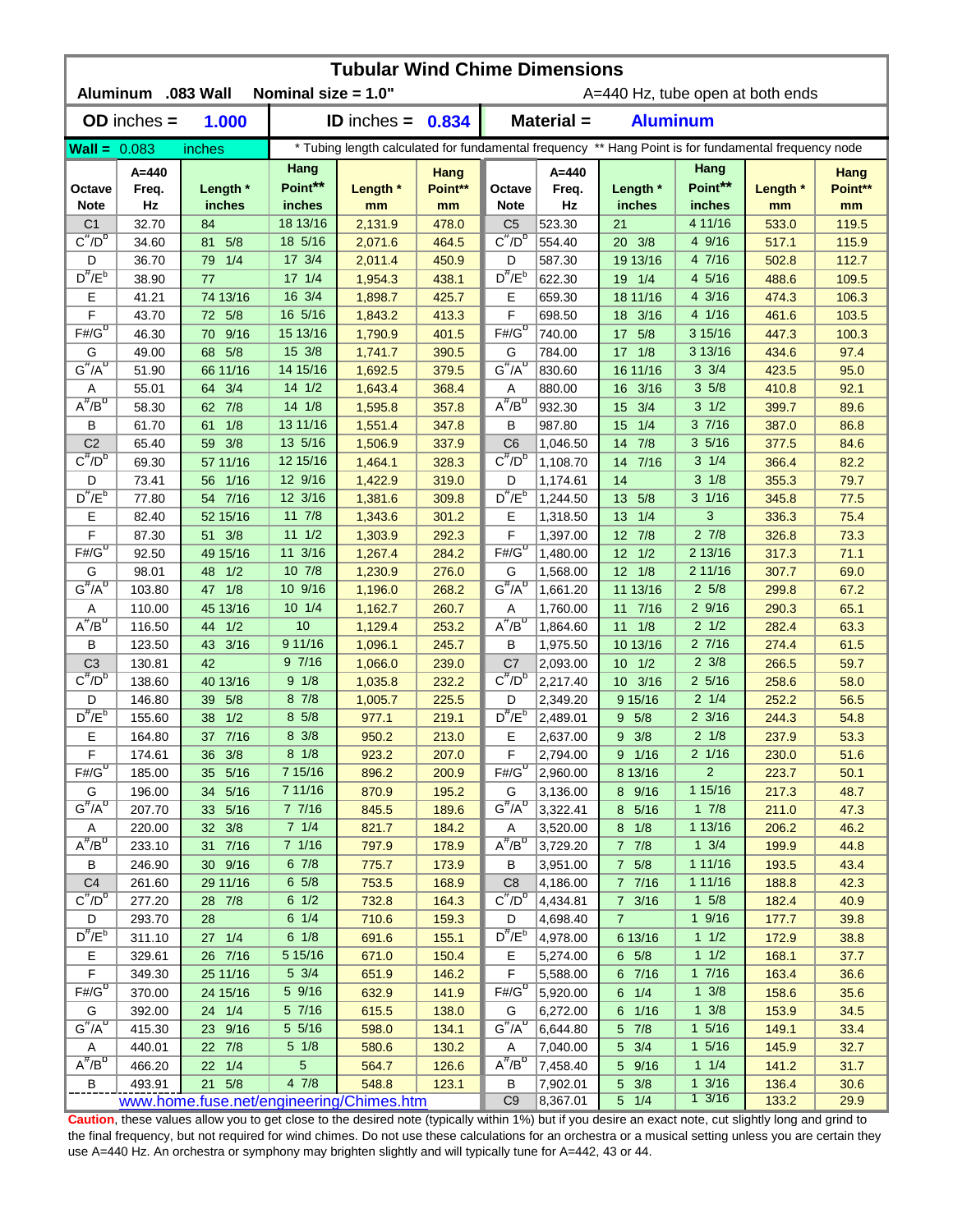| <b>Tubular Wind Chime Dimensions</b><br>Aluminum .083 Wall<br>Nominal size = $11/4$ "<br>A=440 Hz, tube open at both ends |                    |                                          |                     |                                                                                                      |                 |                           |                      |                        |                                     |                |                 |  |  |
|---------------------------------------------------------------------------------------------------------------------------|--------------------|------------------------------------------|---------------------|------------------------------------------------------------------------------------------------------|-----------------|---------------------------|----------------------|------------------------|-------------------------------------|----------------|-----------------|--|--|
|                                                                                                                           |                    |                                          |                     |                                                                                                      |                 |                           |                      |                        |                                     |                |                 |  |  |
|                                                                                                                           | $OD$ inches $=$    | 1.250                                    |                     | ID inches $=$                                                                                        | 1.084           |                           | Material =           | <b>Aluminum</b>        |                                     |                |                 |  |  |
| <b>Wall = <math>0.083</math></b>                                                                                          |                    | inches                                   |                     | * Tubing length calculated for fundamental frequency ** Hang Point is for fundamental frequency node |                 |                           |                      |                        |                                     |                |                 |  |  |
| Octave                                                                                                                    | $A = 440$<br>Freq. | Length *                                 | Hang<br>Point**     | Length *                                                                                             | Hang<br>Point** | Octave                    | $A = 440$<br>Freq.   | Length *               | Hang<br>Point**                     | Length *       | Hang<br>Point** |  |  |
| <b>Note</b>                                                                                                               | Hz                 | inches                                   | inches              | mm                                                                                                   | mm              | <b>Note</b>               | Hz                   | inches                 | inches                              | mm             | mm              |  |  |
| C <sub>1</sub>                                                                                                            | 32.70              | 94 11/16                                 | $21 \t1/4$          | 2.403.2                                                                                              | 538.8           | C <sub>5</sub>            | 523.30               | 23 11/16               | $5\;5/16$                           | 601.2          | 134.8           |  |  |
| $C^{\#}/D^b$                                                                                                              | 34.60              | 92 1/16                                  | 20 5/8              | 2,336.5                                                                                              | 523.9           | $C^{\pi}/D^b$             | 554.40               | 23                     | $5 \frac{3}{16}$                    | 583.7          | 130.9           |  |  |
| D                                                                                                                         | 36.70              | 89 3/8                                   | 20 1/16             | 2,268.3                                                                                              | 508.6           | D                         | 587.30               | 22 5/16                | 5                                   | 566.3          | 127.0           |  |  |
| $D^{\#}/E^b$                                                                                                              | 38.90              | 86 13/16                                 | 19 7/16             | 2,203.3                                                                                              | 494.0           | $D^{\#}/E^b$              | 622.30               | 21 11/16               | 4 7/8                               | 550.4          | 123.4           |  |  |
| Ε                                                                                                                         | 41.21              | 84 5/16                                  | 18 7/8              | 2,139.9                                                                                              | 479.8           | Е                         | 659.30               | 21 1/16                | $4 \frac{3}{4}$                     | 534.6          | 119.8           |  |  |
| F                                                                                                                         | 43.70              | 7/8<br>81                                | 18 3/8              | 2,078.0                                                                                              | 465.9           | F                         | 698.50               | 1/2<br>20              | 4 5/8                               | 520.3          | 116.6           |  |  |
| $F# / G^D$                                                                                                                | 46.30              | 9/16<br>79                               | 17 13/16            | 2,019.3                                                                                              | 452.7           | $F#/\overline{G}^D$       | 740.00               | 7/8<br>19              | 4 7/16                              | 504.4          | 113.1           |  |  |
| G<br>$G^{\#}/A^D$                                                                                                         | 49.00              | 5/16<br>77                               | 17 5/16<br>16 13/16 | 1,962.2                                                                                              | 439.9           | G<br>$G^H/A^D$            | 784.00               | 5/16<br>19             | 4 5/16                              | 490.2          | 109.9           |  |  |
|                                                                                                                           | 51.90              | 1/8<br>75                                | 16 3/8              | 1,906.7                                                                                              | 427.5           |                           | 830.60               | 18 13/16               | 4 3/16<br>4 1/16                    | 477.5          | 107.0           |  |  |
| Α<br>$A^H/B^D$                                                                                                            | 55.01<br>58.30     | 73<br>70 7/8                             | 15 7/8              | 1,852.7<br>1,798.8                                                                                   | 415.4<br>403.3  | Α<br>$A^H/B^D$            | 880.00<br>932.30     | 1/4<br>18<br>3/4<br>17 | $\overline{4}$                      | 463.2<br>450.5 | 103.8<br>101.0  |  |  |
| В                                                                                                                         | 61.70              | 68 15/16                                 | 15 7/16             | 1,749.6                                                                                              | 392.3           | В                         | 987.80               | 1/4<br>17              | 37/8                                | 437.8          | 98.2            |  |  |
| C <sub>2</sub>                                                                                                            | 65.40              | 66 15/16                                 | 15                  | 1,698.9                                                                                              | 380.9           | C <sub>6</sub>            | 1,046.50             | 3/4<br>16              | $3 \frac{3}{4}$                     | 425.1          | 95.3            |  |  |
| $C^{\#}/D^D$                                                                                                              | 69.30              | 65 1/16                                  | 14 9/16             | 1,651.3                                                                                              | 370.2           | $C^{\prime\prime}/D^D$    | 1,108.70             | $16 \quad 1/4$         | 35/8                                | 412.4          | 92.5            |  |  |
| D                                                                                                                         | 73.41              | 63<br>3/16                               | 14 3/16             | 1,603.7                                                                                              | 359.5           | D                         | 1,174.61             | 15 13/16               | 39/16                               | 401.3          | 90.0            |  |  |
| $D^{\pi}/E^b$                                                                                                             | 77.80              | 3/8<br>61                                | 13 3/4              | 1,557.7                                                                                              | 349.2           | $D^{\#}/E^b$              | 1,244.50             | 15 3/8                 | 37/16                               | 390.2          | 87.5            |  |  |
| E                                                                                                                         | 82.40              | 5/8<br>59                                | 13 3/8              | 1,513.3                                                                                              | 339.3           | Е                         | 1,318.50             | 14 15/16               | $3 \frac{3}{8}$                     | 379.1          | 85.0            |  |  |
| F                                                                                                                         | 87.30              | 57 15/16                                 | 13                  | 1,470.5                                                                                              | 329.7           | F                         | 1,397.00             | $14 \frac{1}{2}$       | $3 \frac{1}{4}$                     | 368.0          | 82.5            |  |  |
| $F# / G^D$                                                                                                                | 92.50              | 56 5/16                                  | 12 5/8              | 1,429.2                                                                                              | 320.4           | $F#/\overline{G}^D$       | 1,480.00             | 14 1/16                | $3 \frac{1}{8}$                     | 356.9          | 80.0            |  |  |
| G                                                                                                                         | 98.01              | 54 11/16                                 | $12 \t1/4$          | 1,388.0                                                                                              | 311.2           | G                         | 1,568.00             | 13 11/16               | $3 \frac{1}{16}$                    | 347.4          | 77.9            |  |  |
| $G^{\#}/A^D$                                                                                                              | 103.80             | 1/8<br>53                                | 11 15/16            | 1,348.3                                                                                              | 302.3           | $G^{\#}/A^D$              | 1,661.20             | 13 5/16                | 3                                   | 337.9          | 75.8            |  |  |
| Α                                                                                                                         | 110.00             | 5/8<br>51                                | 11 9/16             | 1,310.2                                                                                              | 293.8           | Α                         | 1,760.00             | 12 7/8                 | $2 \frac{7}{8}$                     | 326.8          | 73.3            |  |  |
| $A^H/B^D$                                                                                                                 | 116.50             | 50 3/16                                  | $11 \t1/4$          | 1,273.8                                                                                              | 285.6           | $A^H/B^U$                 | 1,864.60             | 12 9/16                | 2 13/16                             | 318.8          | 71.5            |  |  |
| В                                                                                                                         | 123.50             | 48 11/16                                 | 10 15/16            | 1,235.7                                                                                              | 277.0           | В                         | 1,975.50             | 12 3/16                | $2 \frac{3}{4}$                     | 309.3          | 69.3            |  |  |
| C <sub>3</sub>                                                                                                            | 130.81             | 47 5/16                                  | $10 \frac{5}{8}$    | 1,200.8                                                                                              | 269.2           | C7                        | 2,093.00             | 11 13/16               | $2\,5/8$                            | 299.8          | 67.2            |  |  |
| $C^{\#}/D^b$                                                                                                              | 138.60             | 46                                       | 10 5/16             | 1,167.5                                                                                              | 261.7           | $C^{\prime\prime}/D^b$    | 2,217.40             | $11 \t1/2$             | 29/16                               | 291.9          | 65.4            |  |  |
| D                                                                                                                         | 146.80             | 44 11/16                                 | 10                  | 1,134.2                                                                                              | 254.3           | D                         | 2,349.20             | 11 3/16                | $2 \frac{1}{2}$                     | 283.9          | 63.7            |  |  |
| $D^{\#}/E^b$                                                                                                              | 155.60             | 43 3/8                                   | $9 \frac{3}{4}$     | 1,100.9                                                                                              | 246.8           | $D^{\#}/E^b$              | 2,489.01             | 10 7/8                 | 27/16                               | 276.0          | 61.9            |  |  |
| Е                                                                                                                         | 164.80             | 42 3/16                                  | 9 7/16              | 1,070.7                                                                                              | 240.1           | Е                         | 2,637.00             | 10 9/16                | $2 \frac{3}{8}$                     | 268.1          | 60.1            |  |  |
| F                                                                                                                         | 174.61             | 41                                       | $9 \frac{3}{16}$    | 1,040.6                                                                                              | 233.3           | F                         | 2,794.00             | $10 \t1/4$             | $2\,5/16$                           | 260.1          | 58.3            |  |  |
| $F# / G^D$                                                                                                                | 185.00             | 39 13/16                                 | 8 15/16             | 1,010.4                                                                                              | 226.5           | $F#/G^D$                  | 2,960.00             | 9 15/16                | $2 \frac{1}{4}$                     | 252.2          | 56.5            |  |  |
| G<br>$G^{\#}/A^D$                                                                                                         | 196.00             | 38 11/16                                 | 8 11/16<br>8 7/16   | 981.9                                                                                                | 220.1           | G<br>$G^H/A^D$            | 3,136.00             | 9 11/16                | $2 \frac{3}{16}$<br>$2 \frac{1}{8}$ | 245.9          | 55.1            |  |  |
| A                                                                                                                         | 207.70<br>220.00   | 37 9/16<br>36 1/2                        | 8 3/16              | 953.3<br>926.4                                                                                       | 213.7<br>207.7  | A                         | 3,322.41<br>3,520.00 | $9 \t3/8$<br>9 1/8     | 2 1/16                              | 237.9<br>231.6 | 53.3<br>51.9    |  |  |
| $A^{\#}/B^D$                                                                                                              | 233.10             | 35 7/16                                  | 7 15/16             | 899.4                                                                                                | 201.6           | $A^{\#}/B^D$              | 3,729.20             | 8 7/8                  | $\overline{a}$                      | 225.2          | 50.5            |  |  |
| В                                                                                                                         | 246.90             | 34 7/16                                  | $7 \frac{3}{4}$     | 874.0                                                                                                | 196.0           | В                         | 3,951.00             | 8 5/8                  | 1 15/16                             | 218.9          | 49.1            |  |  |
| C <sub>4</sub>                                                                                                            | 261.60             | 33 1/2                                   | $7 1/2$             | 850.2                                                                                                | 190.6           | C <sub>8</sub>            | 4,186.00             | 8 3/8                  | $1 \t7/8$                           | 212.6          | 47.7            |  |  |
| $C^{\frac{\pi}{}}/D^b$                                                                                                    | 277.20             | 32 1/2                                   | 7 5/16              | 824.9                                                                                                | 184.9           | $C^{\#}/D^b$              | 4,434.81             | 8 1/8                  | 1 13/16                             | 206.2          | 46.2            |  |  |
| D                                                                                                                         | 293.70             | 31 9/16                                  | 7 1/16              | 801.1                                                                                                | 179.6           | D                         | 4,698.40             | $7 \t7/8$              | $1 \frac{3}{4}$                     | 199.9          | 44.8            |  |  |
| $D^{\#}/E^b$                                                                                                              | 311.10             | 30 11/16                                 | 67/8                | 778.8                                                                                                | 174.6           | $D^{\#}/E^b$              | 4,978.00             | 7 11/16                | $1 \frac{3}{4}$                     | 195.1          | 43.7            |  |  |
| Ε                                                                                                                         | 329.61             | 29 13/16                                 | 6 11/16             | 756.6                                                                                                | 169.6           | Е                         | 5,274.00             | 7 7/16                 | 1 11/16                             | 188.8          | 42.3            |  |  |
| $\mathsf F$                                                                                                               | 349.30             | 28 15/16                                 | $6 \t1/2$           | 734.4                                                                                                | 164.7           | F                         | 5,588.00             | 7 1/4                  | $1 \t5/8$                           | 184.0          | 41.3            |  |  |
| $F# / G^D$                                                                                                                | 370.00             | 28 1/8                                   | 6 5/16              | 713.8                                                                                                | 160.0           | $F# / G^D$                | 5,920.00             | 7 1/16                 | 19/16                               | 179.2          | 40.2            |  |  |
| G                                                                                                                         | 392.00             | 27 5/16                                  | $6 \frac{1}{8}$     | 693.2                                                                                                | 155.4           | G                         | 6,272.00             | 6 13/16                | 11/2                                | 172.9          | 38.8            |  |  |
| $G^{\#}/A^D$                                                                                                              | 415.30             | 26 9/16                                  | 5 15/16             | 674.2                                                                                                | 151.1           | $G^{\#}/A^{\overline{O}}$ | 6,644.80             | $6\quad 5/8$           | 11/2                                | 168.1          | 37.7            |  |  |
| A                                                                                                                         | 440.01             | 25 13/16                                 | 5 13/16             | 655.1                                                                                                | 146.9           | A                         | 7,040.00             | 6 7/16                 | 17/16                               | 163.4          | 36.6            |  |  |
| $A^H/B^D$                                                                                                                 | 466.20             | 25 1/16                                  | $5 \frac{5}{8}$     | 636.1                                                                                                | 142.6           | $A^H/B^D$                 | 7,458.40             | $6 \t1/4$              | $1 \frac{3}{8}$                     | 158.6          | 35.6            |  |  |
| В                                                                                                                         | 493.91             | 24 3/8                                   | 5 7/16              | 618.6                                                                                                | 138.7           | В                         | 7,902.01             | 6 1/16                 | $1 \frac{3}{8}$                     | 153.9          | 34.5            |  |  |
|                                                                                                                           |                    | www.home.fuse.net/engineering/Chimes.htm |                     |                                                                                                      |                 | C <sub>9</sub>            | 8,367.01             | 5 15/16                | 15/16                               | 150.7          | 33.8            |  |  |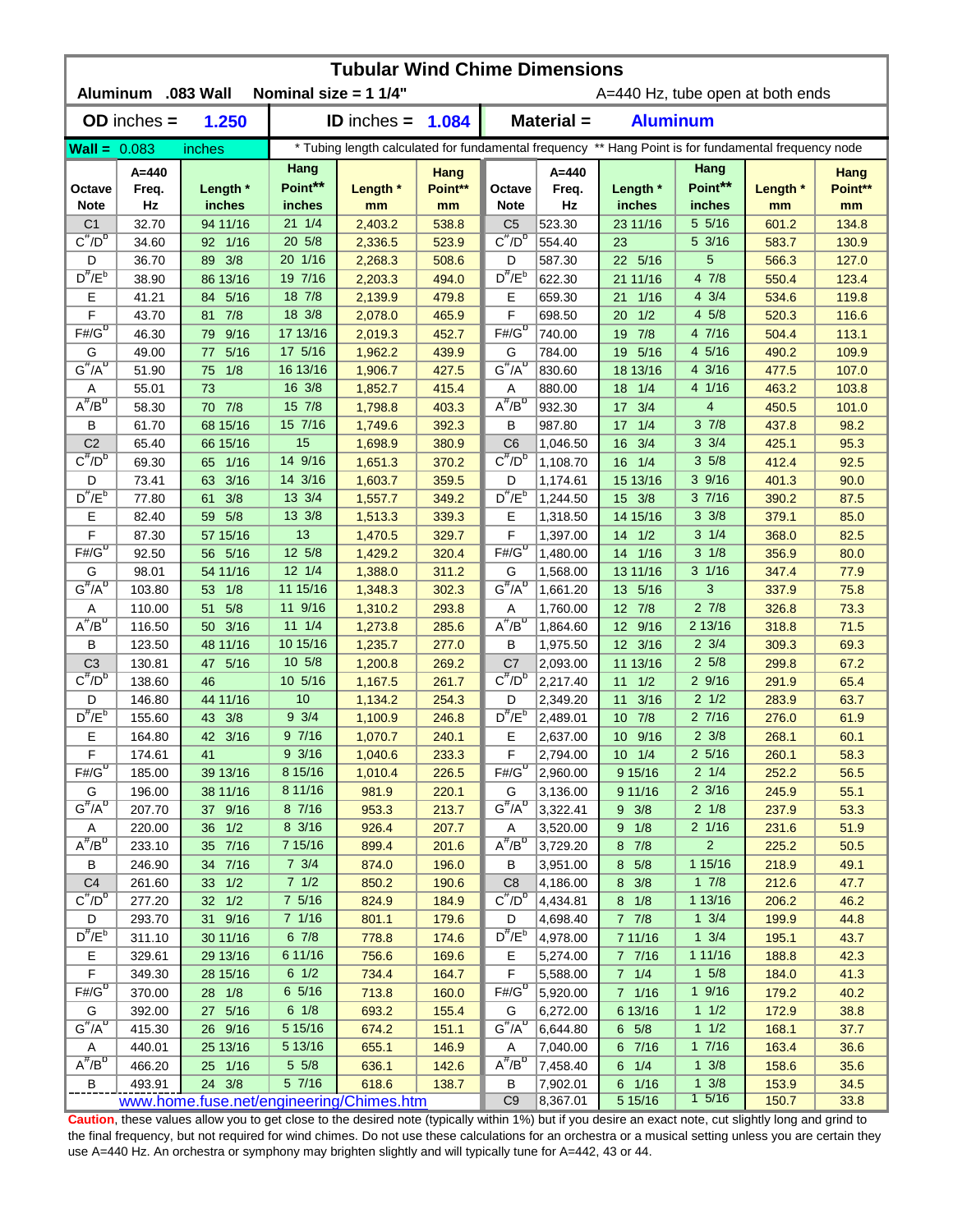| Aluminum .083 Wall<br>Nominal size = $11/2$ "<br>A=440 Hz, tube open at both ends1.5<br>Material =<br>1.500<br><b>Aluminum</b><br>$OD$ inches $=$<br><b>ID</b> inches $=$<br>1.334<br>* Tubing length calculated for fundamental frequency ** Hang Point is for fundamental frequency node<br><b>Wall = <math>0.083</math></b><br>inches<br>Hang<br>Hang<br>$A = 440$<br>$A = 440$<br>Hang<br>Hang<br>Point**<br>Point**<br>Length *<br>Point**<br>Length *<br>Point**<br>Length *<br>Freq.<br>Freq.<br>Length *<br>Octave<br>Octave<br><b>Note</b><br>Hz<br>inches<br>inches<br>Hz<br>inches<br>inches<br><b>Note</b><br>mm<br>mm<br>mm<br>mm<br>23 3/8<br>5 13/16<br>32.70<br>104 1/4<br>593.2<br>523.30<br>26 1/16<br>C <sub>1</sub><br>2,645.9<br>C <sub>5</sub><br>661.5<br>148.3<br>$C^{\overline{n}}/D^b$<br>$C^{\#}/D^D$<br>3/8<br>22 3/4<br>2,572.9<br>576.8<br>554.40<br>25 5/16<br>5 11/16<br>34.60<br>101<br>642.4<br>144.0<br>22 1/16<br>$5 \frac{1}{2}$<br>7/16<br>24 5/8<br>D<br>36.70<br>98<br>2,498.3<br>560.1<br>D<br>587.30<br>625.0<br>140.1<br>$D^{\#}/E^b$<br>$D^{\prime\prime}/E^b$<br>5 3/8<br>5/8<br>21 7/16<br>622.30<br>7/8<br>2,427.0<br>544.1<br>605.9<br>135.9<br>38.90<br>95 <sub>o</sub><br>23<br>5 3/16<br>92 7/8<br>20 13/16<br>Ε<br>Ε<br>1/4<br>2,357.2<br>528.5<br>659.30<br>590.1<br>132.3<br>41.21<br>23<br>F<br>5 1/16<br>20 1/4<br>F<br>3/16<br>513.2<br>9/16<br>572.6<br>128.4<br>43.70<br>2,289.0<br>698.50<br>22<br>90<br>$F# / G^D$<br>$F# / G^D$<br>19 5/8<br>4 15/16<br>5/8<br>2,223.9<br>498.6<br>740.00<br>21 15/16<br>124.8<br>46.30<br>87<br>556.8<br>19 1/8<br>$4 \frac{3}{4}$<br>3/16<br>484.7<br>G<br>5/16<br>540.9<br>121.3<br>G<br>49.00<br>85<br>2,162.1<br>784.00<br>21<br>$G^{\#}/A^D$<br>$G^H/A^D$<br>18 9/16<br>4 5/8<br>3/4<br>830.60<br>20 11/16<br>51.90<br>82<br>2,100.2<br>470.9<br>525.0<br>117.7<br>3/8<br>18<br>4 1/2<br>1/8<br>114.5<br>55.01<br>80<br>2,039.9<br>457.3<br>880.00<br>20<br>510.8<br>Α<br>Α<br>$A^H/B^D$<br>$A^H/B^D$<br>$17 \frac{1}{2}$<br>$4 \frac{3}{8}$<br>78 1/8<br>444.5<br>932.30<br>1/2<br>111.0<br>58.30<br>1,982.8<br>19<br>494.9<br>17<br>4 1/4<br>75 15/16<br>432.1<br>987.80<br>19<br>482.2<br>108.1<br>В<br>61.70<br>1,927.3<br>В<br>3/4<br>16 9/16<br>C <sub>2</sub><br>C <sub>6</sub><br>18 7/16<br>4 1/8<br>65.40<br>73<br>1,871.8<br>419.7<br>1,046.50<br>467.9<br>104.9<br>$C^{\#}/D^D$<br>$C^{\prime\prime}/D^D$<br>16 1/16<br>4<br>5/8<br>407.6<br>1,108.70<br>17 15/16<br>69.30<br>71<br>1,817.8<br>455.3<br>102.1<br>15 5/8<br>37/8<br>5/8<br>396.2<br>17 3/8<br>D<br>73.41<br>69<br>1,767.1<br>D<br>1,174.61<br>441.0<br>98.9<br>$D^{\pi}/E^b$<br>$D^{\pi}/E^b$<br>15 3/16<br>3 13/16<br>67 5/8<br>384.8<br>7/8<br>96.0<br>77.80<br>1,716.3<br>1,244.50<br>16<br>428.3<br>14 3/4<br>3 11/16<br>Е<br>Е<br>7/16<br>93.5<br>82.40<br>65 11/16<br>1,667.1<br>373.8<br>1,318.50<br>16<br>417.2<br>F<br>F<br>39/16<br>14 5/16<br>15 15/16<br>90.7<br>87.30<br>63 13/16<br>1,619.6<br>363.1<br>1,397.00<br>404.5<br>$F# / G^D$<br>$F# / G^D$<br>13 7/8<br>$3 \frac{1}{2}$<br>92.50<br>352.8<br>1,480.00<br>393.4<br>88.2<br>62<br>1,573.6<br>15<br>1/2<br>$3 \frac{3}{8}$<br>1/4<br>13 1/2<br>G<br>98.01<br>1,529.1<br>342.8<br>G<br>15<br>1/16<br>382.3<br>85.7<br>60<br>1,568.00<br>$G^{\#}/A^D$<br>$G^{\#}/A^D$<br>$3 \t1/4$<br>103.80<br>1/2<br>13 1/8<br>332.9<br>14<br>5/8<br>371.2<br>83.2<br>58<br>1,484.7<br>1,661.20<br>12 3/4<br>$3 \frac{3}{16}$<br>7/8<br>110.00<br>323.6<br>14 3/16<br>80.7<br>Α<br>56<br>1,443.5<br>Α<br>1,760.00<br>360.1<br>$A^{\#}/B^D$<br>$A^H/B^D$<br>1/4<br>12 3/8<br>116.50<br>314.4<br>13 13/16<br>$3 \frac{1}{8}$<br>78.6<br>55<br>1,402.2<br>1,864.60<br>350.6<br>3<br>123.50<br>53 11/16<br>12 1/16<br>1,362.6<br>305.5<br>B<br>13 7/16<br>76.5<br>в<br>1,975.50<br>341.0<br>2 15/16<br>11 11/16<br>C <sub>3</sub><br>130.81<br>52 1/8<br>296.6<br>C <sub>7</sub><br>2,093.00<br>13 1/16<br>331.5<br>74.3<br>1,322.9<br>$C^{\#}/D^D$<br>$C^{\prime\prime}/D^b$<br>138.60<br>5/8<br>$11 \frac{3}{8}$<br>288.1<br>2,217.40<br>12 11/16<br>$2 \frac{7}{8}$<br>72.2<br>50 <sub>o</sub><br>1,284.9<br>322.0<br>11<br>$2 \frac{3}{4}$<br>49 3/16<br>D<br>146.80<br>1,248.4<br>279.9<br>D<br>2.349.20<br>12 5/16<br>312.5<br>70.1<br>$D^{\#}/E^b$<br>$D^{\#}/E^b$<br>10 3/4<br>2 11/16<br>155.60<br>47 13/16<br>1,213.5<br>272.1<br>2,489.01<br>11 15/16<br>303.0<br>67.9<br>Е<br>10 7/16<br>Е<br>25/8<br>46 7/16<br>1,178.6<br>264.2<br>2,637.00<br>11 5/8<br>295.0<br>66.1<br>164.80<br>$10 \t1/8$<br>F<br>174.61<br>45 1/8<br>1,145.3<br>256.8<br>F<br>2,794.00<br>$11 \t1/4$<br>2 1/2<br>285.5<br>64.0<br>$F# / G^D$<br>$F#/G^D$<br>9 13/16<br>27/16<br>185.00<br>43 13/16<br>1,112.0<br>2,960.00<br>10 15/16<br>62.2<br>249.3<br>277.6<br>$9 \frac{9}{16}$<br>242.2<br>$2 \frac{3}{8}$<br>G<br>196.00<br>42 9/16<br>1,080.2<br>3,136.00<br>10 5/8<br>269.7<br>60.5<br>G<br>$G^{\#}/A^D$<br>$G^H/A^D$<br>$9 \t1/4$<br>$2\frac{5}{16}$<br>207.70<br>41 3/8<br>1,050.1<br>235.4<br>3,322.41<br>$10 \t3/8$<br>263.3<br>59.0<br>40 3/16<br>9<br>$2 \frac{1}{4}$<br>220.00<br>1,020.0<br>228.7<br>3,520.00<br>10 1/16<br>255.4<br>57.3<br>A<br>A<br>$A^{\#}/B^D$<br>$A^{\overline{n}}/B^D$<br>8 3/4<br>$2 \frac{3}{16}$<br>233.10<br>39 1/16<br>$9 \t3/4$<br>55.5<br>991.4<br>222.3<br>3,729.20<br>247.5<br>$8 \frac{1}{2}$<br>$2 \frac{1}{8}$<br>9 1/2<br>54.1<br>В<br>246.90<br>37 15/16<br>962.9<br>215.9<br>3,951.00<br>241.1<br>В<br>C <sub>4</sub><br>36 7/8<br>$8 \t1/4$<br>$9 \t3/16$<br>$2 \frac{1}{16}$<br>261.60<br>935.9<br>209.8<br>C <sub>8</sub><br>4,186.00<br>233.2<br>52.3<br>$C^{\frac{\pi}{}}/D^b$<br>$C^{\pi}/D^b$<br>8<br>$\overline{2}$<br>4,434.81<br>277.20<br>35 13/16<br>908.9<br>203.8<br>8 15/16<br>226.8<br>50.9<br>7 13/16<br>1 15/16<br>49.4<br>D<br>293.70<br>34 13/16<br>883.5<br>198.1<br>4,698.40<br>8 11/16<br>220.5<br>D<br>$D^{\frac{\pi}{r}}/E^b$<br>$D^{\#}/E^b$<br>7 9/16<br>$1 \t7/8$<br>311.10<br>33 13/16<br>858.2<br>192.4<br> 4,978.00<br>8 7/16<br>214.1<br>48.0<br>$7 \frac{3}{8}$<br>1 13/16<br>Е<br>329.61<br>32 7/8<br>834.4<br>187.1<br>Е<br>5,274.00<br>8 3/16<br>207.8<br>46.6<br>$7 \t1/8$<br>F<br>F<br>1 13/16<br>45.5<br>349.30<br>31 7/8<br>809.0<br>181.4<br>5,588.00<br>8<br>203.0<br>$F# / G^D$<br>$F# / G^D$<br>370.00<br>6 15/16<br>5,920.00<br>$7 \t3/4$<br>$1 \frac{3}{4}$<br>44.1<br>31<br>786.8<br>176.4<br>196.7<br>$6 \frac{3}{4}$<br>1 11/16<br>G<br>392.00<br>30 1/8<br>764.6<br>171.4<br>G<br>$7$ $1/2$<br>42.7<br>6,272.00<br>190.4<br>$G^{\#}/A^D$<br>$G^H/A^D$<br>29 1/4<br>6 9/16<br>7 5/16<br>$1 \t5/8$<br>41.6<br>415.30<br>742.4<br>166.4<br>6,644.80<br>185.6<br>$6 \frac{3}{8}$<br>$1 \t5/8$<br>440.01<br>7 1/8<br>40.5<br>28 7/16<br>721.7<br>161.8<br>7,040.00<br>180.8<br>Α<br>Α<br>$A^{\#}/B^D$<br>$A^{\#}/B^{\sigma}$<br>6 3/16<br>19/16<br>27 5/8<br>$6$ $7/8$<br>39.1<br>466.20<br>701.1<br>157.2<br>7,458.40<br>174.5<br>493.91<br>26 13/16<br>6<br>680.5<br>11/2<br>38.1<br>В<br>152.6<br>B<br>7,902.01<br>6 11/16<br>169.7<br>www.home.fuse.net/engineering/Chimes.htm | <b>Tubular Wind Chime Dimensions</b> |  |  |  |  |  |                |          |           |       |       |      |  |  |
|------------------------------------------------------------------------------------------------------------------------------------------------------------------------------------------------------------------------------------------------------------------------------------------------------------------------------------------------------------------------------------------------------------------------------------------------------------------------------------------------------------------------------------------------------------------------------------------------------------------------------------------------------------------------------------------------------------------------------------------------------------------------------------------------------------------------------------------------------------------------------------------------------------------------------------------------------------------------------------------------------------------------------------------------------------------------------------------------------------------------------------------------------------------------------------------------------------------------------------------------------------------------------------------------------------------------------------------------------------------------------------------------------------------------------------------------------------------------------------------------------------------------------------------------------------------------------------------------------------------------------------------------------------------------------------------------------------------------------------------------------------------------------------------------------------------------------------------------------------------------------------------------------------------------------------------------------------------------------------------------------------------------------------------------------------------------------------------------------------------------------------------------------------------------------------------------------------------------------------------------------------------------------------------------------------------------------------------------------------------------------------------------------------------------------------------------------------------------------------------------------------------------------------------------------------------------------------------------------------------------------------------------------------------------------------------------------------------------------------------------------------------------------------------------------------------------------------------------------------------------------------------------------------------------------------------------------------------------------------------------------------------------------------------------------------------------------------------------------------------------------------------------------------------------------------------------------------------------------------------------------------------------------------------------------------------------------------------------------------------------------------------------------------------------------------------------------------------------------------------------------------------------------------------------------------------------------------------------------------------------------------------------------------------------------------------------------------------------------------------------------------------------------------------------------------------------------------------------------------------------------------------------------------------------------------------------------------------------------------------------------------------------------------------------------------------------------------------------------------------------------------------------------------------------------------------------------------------------------------------------------------------------------------------------------------------------------------------------------------------------------------------------------------------------------------------------------------------------------------------------------------------------------------------------------------------------------------------------------------------------------------------------------------------------------------------------------------------------------------------------------------------------------------------------------------------------------------------------------------------------------------------------------------------------------------------------------------------------------------------------------------------------------------------------------------------------------------------------------------------------------------------------------------------------------------------------------------------------------------------------------------------------------------------------------------------------------------------------------------------------------------------------------------------------------------------------------------------------------------------------------------------------------------------------------------------------------------------------------------------------------------------------------------------------------------------------------------------------------------------------------------------------------------------------------------------------------------------------------------------------------------------------------------------------------------------------------------------------------------------------------------------------------------------------------------------------------------------------------------------------------------------------------------------------------------------------------------------------------------------------------------------------------------------------------------------------------------------------------------------------------------------------------------------------------------------------------------------------------------------------------------------------------------------------------------------------------------------------------------------------------------------------------------------------------------------------------------------------------------------------------------------------------------------------------------------------------------------------------------------------------------------------------------------------------------------------------------------------------------------------------------------------------------------------------------------------------------------------------------|--------------------------------------|--|--|--|--|--|----------------|----------|-----------|-------|-------|------|--|--|
|                                                                                                                                                                                                                                                                                                                                                                                                                                                                                                                                                                                                                                                                                                                                                                                                                                                                                                                                                                                                                                                                                                                                                                                                                                                                                                                                                                                                                                                                                                                                                                                                                                                                                                                                                                                                                                                                                                                                                                                                                                                                                                                                                                                                                                                                                                                                                                                                                                                                                                                                                                                                                                                                                                                                                                                                                                                                                                                                                                                                                                                                                                                                                                                                                                                                                                                                                                                                                                                                                                                                                                                                                                                                                                                                                                                                                                                                                                                                                                                                                                                                                                                                                                                                                                                                                                                                                                                                                                                                                                                                                                                                                                                                                                                                                                                                                                                                                                                                                                                                                                                                                                                                                                                                                                                                                                                                                                                                                                                                                                                                                                                                                                                                                                                                                                                                                                                                                                                                                                                                                                                                                                                                                                                                                                                                                                                                                                                                                                                                                                                                                                                                                                                                                                                                                                                                                                                                                                                                                                                                                                                                                                            |                                      |  |  |  |  |  |                |          |           |       |       |      |  |  |
|                                                                                                                                                                                                                                                                                                                                                                                                                                                                                                                                                                                                                                                                                                                                                                                                                                                                                                                                                                                                                                                                                                                                                                                                                                                                                                                                                                                                                                                                                                                                                                                                                                                                                                                                                                                                                                                                                                                                                                                                                                                                                                                                                                                                                                                                                                                                                                                                                                                                                                                                                                                                                                                                                                                                                                                                                                                                                                                                                                                                                                                                                                                                                                                                                                                                                                                                                                                                                                                                                                                                                                                                                                                                                                                                                                                                                                                                                                                                                                                                                                                                                                                                                                                                                                                                                                                                                                                                                                                                                                                                                                                                                                                                                                                                                                                                                                                                                                                                                                                                                                                                                                                                                                                                                                                                                                                                                                                                                                                                                                                                                                                                                                                                                                                                                                                                                                                                                                                                                                                                                                                                                                                                                                                                                                                                                                                                                                                                                                                                                                                                                                                                                                                                                                                                                                                                                                                                                                                                                                                                                                                                                                            |                                      |  |  |  |  |  |                |          |           |       |       |      |  |  |
|                                                                                                                                                                                                                                                                                                                                                                                                                                                                                                                                                                                                                                                                                                                                                                                                                                                                                                                                                                                                                                                                                                                                                                                                                                                                                                                                                                                                                                                                                                                                                                                                                                                                                                                                                                                                                                                                                                                                                                                                                                                                                                                                                                                                                                                                                                                                                                                                                                                                                                                                                                                                                                                                                                                                                                                                                                                                                                                                                                                                                                                                                                                                                                                                                                                                                                                                                                                                                                                                                                                                                                                                                                                                                                                                                                                                                                                                                                                                                                                                                                                                                                                                                                                                                                                                                                                                                                                                                                                                                                                                                                                                                                                                                                                                                                                                                                                                                                                                                                                                                                                                                                                                                                                                                                                                                                                                                                                                                                                                                                                                                                                                                                                                                                                                                                                                                                                                                                                                                                                                                                                                                                                                                                                                                                                                                                                                                                                                                                                                                                                                                                                                                                                                                                                                                                                                                                                                                                                                                                                                                                                                                                            |                                      |  |  |  |  |  |                |          |           |       |       |      |  |  |
|                                                                                                                                                                                                                                                                                                                                                                                                                                                                                                                                                                                                                                                                                                                                                                                                                                                                                                                                                                                                                                                                                                                                                                                                                                                                                                                                                                                                                                                                                                                                                                                                                                                                                                                                                                                                                                                                                                                                                                                                                                                                                                                                                                                                                                                                                                                                                                                                                                                                                                                                                                                                                                                                                                                                                                                                                                                                                                                                                                                                                                                                                                                                                                                                                                                                                                                                                                                                                                                                                                                                                                                                                                                                                                                                                                                                                                                                                                                                                                                                                                                                                                                                                                                                                                                                                                                                                                                                                                                                                                                                                                                                                                                                                                                                                                                                                                                                                                                                                                                                                                                                                                                                                                                                                                                                                                                                                                                                                                                                                                                                                                                                                                                                                                                                                                                                                                                                                                                                                                                                                                                                                                                                                                                                                                                                                                                                                                                                                                                                                                                                                                                                                                                                                                                                                                                                                                                                                                                                                                                                                                                                                                            |                                      |  |  |  |  |  |                |          |           |       |       |      |  |  |
|                                                                                                                                                                                                                                                                                                                                                                                                                                                                                                                                                                                                                                                                                                                                                                                                                                                                                                                                                                                                                                                                                                                                                                                                                                                                                                                                                                                                                                                                                                                                                                                                                                                                                                                                                                                                                                                                                                                                                                                                                                                                                                                                                                                                                                                                                                                                                                                                                                                                                                                                                                                                                                                                                                                                                                                                                                                                                                                                                                                                                                                                                                                                                                                                                                                                                                                                                                                                                                                                                                                                                                                                                                                                                                                                                                                                                                                                                                                                                                                                                                                                                                                                                                                                                                                                                                                                                                                                                                                                                                                                                                                                                                                                                                                                                                                                                                                                                                                                                                                                                                                                                                                                                                                                                                                                                                                                                                                                                                                                                                                                                                                                                                                                                                                                                                                                                                                                                                                                                                                                                                                                                                                                                                                                                                                                                                                                                                                                                                                                                                                                                                                                                                                                                                                                                                                                                                                                                                                                                                                                                                                                                                            |                                      |  |  |  |  |  |                |          |           |       |       |      |  |  |
|                                                                                                                                                                                                                                                                                                                                                                                                                                                                                                                                                                                                                                                                                                                                                                                                                                                                                                                                                                                                                                                                                                                                                                                                                                                                                                                                                                                                                                                                                                                                                                                                                                                                                                                                                                                                                                                                                                                                                                                                                                                                                                                                                                                                                                                                                                                                                                                                                                                                                                                                                                                                                                                                                                                                                                                                                                                                                                                                                                                                                                                                                                                                                                                                                                                                                                                                                                                                                                                                                                                                                                                                                                                                                                                                                                                                                                                                                                                                                                                                                                                                                                                                                                                                                                                                                                                                                                                                                                                                                                                                                                                                                                                                                                                                                                                                                                                                                                                                                                                                                                                                                                                                                                                                                                                                                                                                                                                                                                                                                                                                                                                                                                                                                                                                                                                                                                                                                                                                                                                                                                                                                                                                                                                                                                                                                                                                                                                                                                                                                                                                                                                                                                                                                                                                                                                                                                                                                                                                                                                                                                                                                                            |                                      |  |  |  |  |  |                |          |           |       |       |      |  |  |
|                                                                                                                                                                                                                                                                                                                                                                                                                                                                                                                                                                                                                                                                                                                                                                                                                                                                                                                                                                                                                                                                                                                                                                                                                                                                                                                                                                                                                                                                                                                                                                                                                                                                                                                                                                                                                                                                                                                                                                                                                                                                                                                                                                                                                                                                                                                                                                                                                                                                                                                                                                                                                                                                                                                                                                                                                                                                                                                                                                                                                                                                                                                                                                                                                                                                                                                                                                                                                                                                                                                                                                                                                                                                                                                                                                                                                                                                                                                                                                                                                                                                                                                                                                                                                                                                                                                                                                                                                                                                                                                                                                                                                                                                                                                                                                                                                                                                                                                                                                                                                                                                                                                                                                                                                                                                                                                                                                                                                                                                                                                                                                                                                                                                                                                                                                                                                                                                                                                                                                                                                                                                                                                                                                                                                                                                                                                                                                                                                                                                                                                                                                                                                                                                                                                                                                                                                                                                                                                                                                                                                                                                                                            |                                      |  |  |  |  |  |                |          |           |       |       |      |  |  |
|                                                                                                                                                                                                                                                                                                                                                                                                                                                                                                                                                                                                                                                                                                                                                                                                                                                                                                                                                                                                                                                                                                                                                                                                                                                                                                                                                                                                                                                                                                                                                                                                                                                                                                                                                                                                                                                                                                                                                                                                                                                                                                                                                                                                                                                                                                                                                                                                                                                                                                                                                                                                                                                                                                                                                                                                                                                                                                                                                                                                                                                                                                                                                                                                                                                                                                                                                                                                                                                                                                                                                                                                                                                                                                                                                                                                                                                                                                                                                                                                                                                                                                                                                                                                                                                                                                                                                                                                                                                                                                                                                                                                                                                                                                                                                                                                                                                                                                                                                                                                                                                                                                                                                                                                                                                                                                                                                                                                                                                                                                                                                                                                                                                                                                                                                                                                                                                                                                                                                                                                                                                                                                                                                                                                                                                                                                                                                                                                                                                                                                                                                                                                                                                                                                                                                                                                                                                                                                                                                                                                                                                                                                            |                                      |  |  |  |  |  |                |          |           |       |       |      |  |  |
|                                                                                                                                                                                                                                                                                                                                                                                                                                                                                                                                                                                                                                                                                                                                                                                                                                                                                                                                                                                                                                                                                                                                                                                                                                                                                                                                                                                                                                                                                                                                                                                                                                                                                                                                                                                                                                                                                                                                                                                                                                                                                                                                                                                                                                                                                                                                                                                                                                                                                                                                                                                                                                                                                                                                                                                                                                                                                                                                                                                                                                                                                                                                                                                                                                                                                                                                                                                                                                                                                                                                                                                                                                                                                                                                                                                                                                                                                                                                                                                                                                                                                                                                                                                                                                                                                                                                                                                                                                                                                                                                                                                                                                                                                                                                                                                                                                                                                                                                                                                                                                                                                                                                                                                                                                                                                                                                                                                                                                                                                                                                                                                                                                                                                                                                                                                                                                                                                                                                                                                                                                                                                                                                                                                                                                                                                                                                                                                                                                                                                                                                                                                                                                                                                                                                                                                                                                                                                                                                                                                                                                                                                                            |                                      |  |  |  |  |  |                |          |           |       |       |      |  |  |
|                                                                                                                                                                                                                                                                                                                                                                                                                                                                                                                                                                                                                                                                                                                                                                                                                                                                                                                                                                                                                                                                                                                                                                                                                                                                                                                                                                                                                                                                                                                                                                                                                                                                                                                                                                                                                                                                                                                                                                                                                                                                                                                                                                                                                                                                                                                                                                                                                                                                                                                                                                                                                                                                                                                                                                                                                                                                                                                                                                                                                                                                                                                                                                                                                                                                                                                                                                                                                                                                                                                                                                                                                                                                                                                                                                                                                                                                                                                                                                                                                                                                                                                                                                                                                                                                                                                                                                                                                                                                                                                                                                                                                                                                                                                                                                                                                                                                                                                                                                                                                                                                                                                                                                                                                                                                                                                                                                                                                                                                                                                                                                                                                                                                                                                                                                                                                                                                                                                                                                                                                                                                                                                                                                                                                                                                                                                                                                                                                                                                                                                                                                                                                                                                                                                                                                                                                                                                                                                                                                                                                                                                                                            |                                      |  |  |  |  |  |                |          |           |       |       |      |  |  |
|                                                                                                                                                                                                                                                                                                                                                                                                                                                                                                                                                                                                                                                                                                                                                                                                                                                                                                                                                                                                                                                                                                                                                                                                                                                                                                                                                                                                                                                                                                                                                                                                                                                                                                                                                                                                                                                                                                                                                                                                                                                                                                                                                                                                                                                                                                                                                                                                                                                                                                                                                                                                                                                                                                                                                                                                                                                                                                                                                                                                                                                                                                                                                                                                                                                                                                                                                                                                                                                                                                                                                                                                                                                                                                                                                                                                                                                                                                                                                                                                                                                                                                                                                                                                                                                                                                                                                                                                                                                                                                                                                                                                                                                                                                                                                                                                                                                                                                                                                                                                                                                                                                                                                                                                                                                                                                                                                                                                                                                                                                                                                                                                                                                                                                                                                                                                                                                                                                                                                                                                                                                                                                                                                                                                                                                                                                                                                                                                                                                                                                                                                                                                                                                                                                                                                                                                                                                                                                                                                                                                                                                                                                            |                                      |  |  |  |  |  |                |          |           |       |       |      |  |  |
|                                                                                                                                                                                                                                                                                                                                                                                                                                                                                                                                                                                                                                                                                                                                                                                                                                                                                                                                                                                                                                                                                                                                                                                                                                                                                                                                                                                                                                                                                                                                                                                                                                                                                                                                                                                                                                                                                                                                                                                                                                                                                                                                                                                                                                                                                                                                                                                                                                                                                                                                                                                                                                                                                                                                                                                                                                                                                                                                                                                                                                                                                                                                                                                                                                                                                                                                                                                                                                                                                                                                                                                                                                                                                                                                                                                                                                                                                                                                                                                                                                                                                                                                                                                                                                                                                                                                                                                                                                                                                                                                                                                                                                                                                                                                                                                                                                                                                                                                                                                                                                                                                                                                                                                                                                                                                                                                                                                                                                                                                                                                                                                                                                                                                                                                                                                                                                                                                                                                                                                                                                                                                                                                                                                                                                                                                                                                                                                                                                                                                                                                                                                                                                                                                                                                                                                                                                                                                                                                                                                                                                                                                                            |                                      |  |  |  |  |  |                |          |           |       |       |      |  |  |
|                                                                                                                                                                                                                                                                                                                                                                                                                                                                                                                                                                                                                                                                                                                                                                                                                                                                                                                                                                                                                                                                                                                                                                                                                                                                                                                                                                                                                                                                                                                                                                                                                                                                                                                                                                                                                                                                                                                                                                                                                                                                                                                                                                                                                                                                                                                                                                                                                                                                                                                                                                                                                                                                                                                                                                                                                                                                                                                                                                                                                                                                                                                                                                                                                                                                                                                                                                                                                                                                                                                                                                                                                                                                                                                                                                                                                                                                                                                                                                                                                                                                                                                                                                                                                                                                                                                                                                                                                                                                                                                                                                                                                                                                                                                                                                                                                                                                                                                                                                                                                                                                                                                                                                                                                                                                                                                                                                                                                                                                                                                                                                                                                                                                                                                                                                                                                                                                                                                                                                                                                                                                                                                                                                                                                                                                                                                                                                                                                                                                                                                                                                                                                                                                                                                                                                                                                                                                                                                                                                                                                                                                                                            |                                      |  |  |  |  |  |                |          |           |       |       |      |  |  |
|                                                                                                                                                                                                                                                                                                                                                                                                                                                                                                                                                                                                                                                                                                                                                                                                                                                                                                                                                                                                                                                                                                                                                                                                                                                                                                                                                                                                                                                                                                                                                                                                                                                                                                                                                                                                                                                                                                                                                                                                                                                                                                                                                                                                                                                                                                                                                                                                                                                                                                                                                                                                                                                                                                                                                                                                                                                                                                                                                                                                                                                                                                                                                                                                                                                                                                                                                                                                                                                                                                                                                                                                                                                                                                                                                                                                                                                                                                                                                                                                                                                                                                                                                                                                                                                                                                                                                                                                                                                                                                                                                                                                                                                                                                                                                                                                                                                                                                                                                                                                                                                                                                                                                                                                                                                                                                                                                                                                                                                                                                                                                                                                                                                                                                                                                                                                                                                                                                                                                                                                                                                                                                                                                                                                                                                                                                                                                                                                                                                                                                                                                                                                                                                                                                                                                                                                                                                                                                                                                                                                                                                                                                            |                                      |  |  |  |  |  |                |          |           |       |       |      |  |  |
|                                                                                                                                                                                                                                                                                                                                                                                                                                                                                                                                                                                                                                                                                                                                                                                                                                                                                                                                                                                                                                                                                                                                                                                                                                                                                                                                                                                                                                                                                                                                                                                                                                                                                                                                                                                                                                                                                                                                                                                                                                                                                                                                                                                                                                                                                                                                                                                                                                                                                                                                                                                                                                                                                                                                                                                                                                                                                                                                                                                                                                                                                                                                                                                                                                                                                                                                                                                                                                                                                                                                                                                                                                                                                                                                                                                                                                                                                                                                                                                                                                                                                                                                                                                                                                                                                                                                                                                                                                                                                                                                                                                                                                                                                                                                                                                                                                                                                                                                                                                                                                                                                                                                                                                                                                                                                                                                                                                                                                                                                                                                                                                                                                                                                                                                                                                                                                                                                                                                                                                                                                                                                                                                                                                                                                                                                                                                                                                                                                                                                                                                                                                                                                                                                                                                                                                                                                                                                                                                                                                                                                                                                                            |                                      |  |  |  |  |  |                |          |           |       |       |      |  |  |
|                                                                                                                                                                                                                                                                                                                                                                                                                                                                                                                                                                                                                                                                                                                                                                                                                                                                                                                                                                                                                                                                                                                                                                                                                                                                                                                                                                                                                                                                                                                                                                                                                                                                                                                                                                                                                                                                                                                                                                                                                                                                                                                                                                                                                                                                                                                                                                                                                                                                                                                                                                                                                                                                                                                                                                                                                                                                                                                                                                                                                                                                                                                                                                                                                                                                                                                                                                                                                                                                                                                                                                                                                                                                                                                                                                                                                                                                                                                                                                                                                                                                                                                                                                                                                                                                                                                                                                                                                                                                                                                                                                                                                                                                                                                                                                                                                                                                                                                                                                                                                                                                                                                                                                                                                                                                                                                                                                                                                                                                                                                                                                                                                                                                                                                                                                                                                                                                                                                                                                                                                                                                                                                                                                                                                                                                                                                                                                                                                                                                                                                                                                                                                                                                                                                                                                                                                                                                                                                                                                                                                                                                                                            |                                      |  |  |  |  |  |                |          |           |       |       |      |  |  |
|                                                                                                                                                                                                                                                                                                                                                                                                                                                                                                                                                                                                                                                                                                                                                                                                                                                                                                                                                                                                                                                                                                                                                                                                                                                                                                                                                                                                                                                                                                                                                                                                                                                                                                                                                                                                                                                                                                                                                                                                                                                                                                                                                                                                                                                                                                                                                                                                                                                                                                                                                                                                                                                                                                                                                                                                                                                                                                                                                                                                                                                                                                                                                                                                                                                                                                                                                                                                                                                                                                                                                                                                                                                                                                                                                                                                                                                                                                                                                                                                                                                                                                                                                                                                                                                                                                                                                                                                                                                                                                                                                                                                                                                                                                                                                                                                                                                                                                                                                                                                                                                                                                                                                                                                                                                                                                                                                                                                                                                                                                                                                                                                                                                                                                                                                                                                                                                                                                                                                                                                                                                                                                                                                                                                                                                                                                                                                                                                                                                                                                                                                                                                                                                                                                                                                                                                                                                                                                                                                                                                                                                                                                            |                                      |  |  |  |  |  |                |          |           |       |       |      |  |  |
|                                                                                                                                                                                                                                                                                                                                                                                                                                                                                                                                                                                                                                                                                                                                                                                                                                                                                                                                                                                                                                                                                                                                                                                                                                                                                                                                                                                                                                                                                                                                                                                                                                                                                                                                                                                                                                                                                                                                                                                                                                                                                                                                                                                                                                                                                                                                                                                                                                                                                                                                                                                                                                                                                                                                                                                                                                                                                                                                                                                                                                                                                                                                                                                                                                                                                                                                                                                                                                                                                                                                                                                                                                                                                                                                                                                                                                                                                                                                                                                                                                                                                                                                                                                                                                                                                                                                                                                                                                                                                                                                                                                                                                                                                                                                                                                                                                                                                                                                                                                                                                                                                                                                                                                                                                                                                                                                                                                                                                                                                                                                                                                                                                                                                                                                                                                                                                                                                                                                                                                                                                                                                                                                                                                                                                                                                                                                                                                                                                                                                                                                                                                                                                                                                                                                                                                                                                                                                                                                                                                                                                                                                                            |                                      |  |  |  |  |  |                |          |           |       |       |      |  |  |
|                                                                                                                                                                                                                                                                                                                                                                                                                                                                                                                                                                                                                                                                                                                                                                                                                                                                                                                                                                                                                                                                                                                                                                                                                                                                                                                                                                                                                                                                                                                                                                                                                                                                                                                                                                                                                                                                                                                                                                                                                                                                                                                                                                                                                                                                                                                                                                                                                                                                                                                                                                                                                                                                                                                                                                                                                                                                                                                                                                                                                                                                                                                                                                                                                                                                                                                                                                                                                                                                                                                                                                                                                                                                                                                                                                                                                                                                                                                                                                                                                                                                                                                                                                                                                                                                                                                                                                                                                                                                                                                                                                                                                                                                                                                                                                                                                                                                                                                                                                                                                                                                                                                                                                                                                                                                                                                                                                                                                                                                                                                                                                                                                                                                                                                                                                                                                                                                                                                                                                                                                                                                                                                                                                                                                                                                                                                                                                                                                                                                                                                                                                                                                                                                                                                                                                                                                                                                                                                                                                                                                                                                                                            |                                      |  |  |  |  |  |                |          |           |       |       |      |  |  |
|                                                                                                                                                                                                                                                                                                                                                                                                                                                                                                                                                                                                                                                                                                                                                                                                                                                                                                                                                                                                                                                                                                                                                                                                                                                                                                                                                                                                                                                                                                                                                                                                                                                                                                                                                                                                                                                                                                                                                                                                                                                                                                                                                                                                                                                                                                                                                                                                                                                                                                                                                                                                                                                                                                                                                                                                                                                                                                                                                                                                                                                                                                                                                                                                                                                                                                                                                                                                                                                                                                                                                                                                                                                                                                                                                                                                                                                                                                                                                                                                                                                                                                                                                                                                                                                                                                                                                                                                                                                                                                                                                                                                                                                                                                                                                                                                                                                                                                                                                                                                                                                                                                                                                                                                                                                                                                                                                                                                                                                                                                                                                                                                                                                                                                                                                                                                                                                                                                                                                                                                                                                                                                                                                                                                                                                                                                                                                                                                                                                                                                                                                                                                                                                                                                                                                                                                                                                                                                                                                                                                                                                                                                            |                                      |  |  |  |  |  |                |          |           |       |       |      |  |  |
|                                                                                                                                                                                                                                                                                                                                                                                                                                                                                                                                                                                                                                                                                                                                                                                                                                                                                                                                                                                                                                                                                                                                                                                                                                                                                                                                                                                                                                                                                                                                                                                                                                                                                                                                                                                                                                                                                                                                                                                                                                                                                                                                                                                                                                                                                                                                                                                                                                                                                                                                                                                                                                                                                                                                                                                                                                                                                                                                                                                                                                                                                                                                                                                                                                                                                                                                                                                                                                                                                                                                                                                                                                                                                                                                                                                                                                                                                                                                                                                                                                                                                                                                                                                                                                                                                                                                                                                                                                                                                                                                                                                                                                                                                                                                                                                                                                                                                                                                                                                                                                                                                                                                                                                                                                                                                                                                                                                                                                                                                                                                                                                                                                                                                                                                                                                                                                                                                                                                                                                                                                                                                                                                                                                                                                                                                                                                                                                                                                                                                                                                                                                                                                                                                                                                                                                                                                                                                                                                                                                                                                                                                                            |                                      |  |  |  |  |  |                |          |           |       |       |      |  |  |
|                                                                                                                                                                                                                                                                                                                                                                                                                                                                                                                                                                                                                                                                                                                                                                                                                                                                                                                                                                                                                                                                                                                                                                                                                                                                                                                                                                                                                                                                                                                                                                                                                                                                                                                                                                                                                                                                                                                                                                                                                                                                                                                                                                                                                                                                                                                                                                                                                                                                                                                                                                                                                                                                                                                                                                                                                                                                                                                                                                                                                                                                                                                                                                                                                                                                                                                                                                                                                                                                                                                                                                                                                                                                                                                                                                                                                                                                                                                                                                                                                                                                                                                                                                                                                                                                                                                                                                                                                                                                                                                                                                                                                                                                                                                                                                                                                                                                                                                                                                                                                                                                                                                                                                                                                                                                                                                                                                                                                                                                                                                                                                                                                                                                                                                                                                                                                                                                                                                                                                                                                                                                                                                                                                                                                                                                                                                                                                                                                                                                                                                                                                                                                                                                                                                                                                                                                                                                                                                                                                                                                                                                                                            |                                      |  |  |  |  |  |                |          |           |       |       |      |  |  |
|                                                                                                                                                                                                                                                                                                                                                                                                                                                                                                                                                                                                                                                                                                                                                                                                                                                                                                                                                                                                                                                                                                                                                                                                                                                                                                                                                                                                                                                                                                                                                                                                                                                                                                                                                                                                                                                                                                                                                                                                                                                                                                                                                                                                                                                                                                                                                                                                                                                                                                                                                                                                                                                                                                                                                                                                                                                                                                                                                                                                                                                                                                                                                                                                                                                                                                                                                                                                                                                                                                                                                                                                                                                                                                                                                                                                                                                                                                                                                                                                                                                                                                                                                                                                                                                                                                                                                                                                                                                                                                                                                                                                                                                                                                                                                                                                                                                                                                                                                                                                                                                                                                                                                                                                                                                                                                                                                                                                                                                                                                                                                                                                                                                                                                                                                                                                                                                                                                                                                                                                                                                                                                                                                                                                                                                                                                                                                                                                                                                                                                                                                                                                                                                                                                                                                                                                                                                                                                                                                                                                                                                                                                            |                                      |  |  |  |  |  |                |          |           |       |       |      |  |  |
|                                                                                                                                                                                                                                                                                                                                                                                                                                                                                                                                                                                                                                                                                                                                                                                                                                                                                                                                                                                                                                                                                                                                                                                                                                                                                                                                                                                                                                                                                                                                                                                                                                                                                                                                                                                                                                                                                                                                                                                                                                                                                                                                                                                                                                                                                                                                                                                                                                                                                                                                                                                                                                                                                                                                                                                                                                                                                                                                                                                                                                                                                                                                                                                                                                                                                                                                                                                                                                                                                                                                                                                                                                                                                                                                                                                                                                                                                                                                                                                                                                                                                                                                                                                                                                                                                                                                                                                                                                                                                                                                                                                                                                                                                                                                                                                                                                                                                                                                                                                                                                                                                                                                                                                                                                                                                                                                                                                                                                                                                                                                                                                                                                                                                                                                                                                                                                                                                                                                                                                                                                                                                                                                                                                                                                                                                                                                                                                                                                                                                                                                                                                                                                                                                                                                                                                                                                                                                                                                                                                                                                                                                                            |                                      |  |  |  |  |  |                |          |           |       |       |      |  |  |
|                                                                                                                                                                                                                                                                                                                                                                                                                                                                                                                                                                                                                                                                                                                                                                                                                                                                                                                                                                                                                                                                                                                                                                                                                                                                                                                                                                                                                                                                                                                                                                                                                                                                                                                                                                                                                                                                                                                                                                                                                                                                                                                                                                                                                                                                                                                                                                                                                                                                                                                                                                                                                                                                                                                                                                                                                                                                                                                                                                                                                                                                                                                                                                                                                                                                                                                                                                                                                                                                                                                                                                                                                                                                                                                                                                                                                                                                                                                                                                                                                                                                                                                                                                                                                                                                                                                                                                                                                                                                                                                                                                                                                                                                                                                                                                                                                                                                                                                                                                                                                                                                                                                                                                                                                                                                                                                                                                                                                                                                                                                                                                                                                                                                                                                                                                                                                                                                                                                                                                                                                                                                                                                                                                                                                                                                                                                                                                                                                                                                                                                                                                                                                                                                                                                                                                                                                                                                                                                                                                                                                                                                                                            |                                      |  |  |  |  |  |                |          |           |       |       |      |  |  |
|                                                                                                                                                                                                                                                                                                                                                                                                                                                                                                                                                                                                                                                                                                                                                                                                                                                                                                                                                                                                                                                                                                                                                                                                                                                                                                                                                                                                                                                                                                                                                                                                                                                                                                                                                                                                                                                                                                                                                                                                                                                                                                                                                                                                                                                                                                                                                                                                                                                                                                                                                                                                                                                                                                                                                                                                                                                                                                                                                                                                                                                                                                                                                                                                                                                                                                                                                                                                                                                                                                                                                                                                                                                                                                                                                                                                                                                                                                                                                                                                                                                                                                                                                                                                                                                                                                                                                                                                                                                                                                                                                                                                                                                                                                                                                                                                                                                                                                                                                                                                                                                                                                                                                                                                                                                                                                                                                                                                                                                                                                                                                                                                                                                                                                                                                                                                                                                                                                                                                                                                                                                                                                                                                                                                                                                                                                                                                                                                                                                                                                                                                                                                                                                                                                                                                                                                                                                                                                                                                                                                                                                                                                            |                                      |  |  |  |  |  |                |          |           |       |       |      |  |  |
|                                                                                                                                                                                                                                                                                                                                                                                                                                                                                                                                                                                                                                                                                                                                                                                                                                                                                                                                                                                                                                                                                                                                                                                                                                                                                                                                                                                                                                                                                                                                                                                                                                                                                                                                                                                                                                                                                                                                                                                                                                                                                                                                                                                                                                                                                                                                                                                                                                                                                                                                                                                                                                                                                                                                                                                                                                                                                                                                                                                                                                                                                                                                                                                                                                                                                                                                                                                                                                                                                                                                                                                                                                                                                                                                                                                                                                                                                                                                                                                                                                                                                                                                                                                                                                                                                                                                                                                                                                                                                                                                                                                                                                                                                                                                                                                                                                                                                                                                                                                                                                                                                                                                                                                                                                                                                                                                                                                                                                                                                                                                                                                                                                                                                                                                                                                                                                                                                                                                                                                                                                                                                                                                                                                                                                                                                                                                                                                                                                                                                                                                                                                                                                                                                                                                                                                                                                                                                                                                                                                                                                                                                                            |                                      |  |  |  |  |  |                |          |           |       |       |      |  |  |
|                                                                                                                                                                                                                                                                                                                                                                                                                                                                                                                                                                                                                                                                                                                                                                                                                                                                                                                                                                                                                                                                                                                                                                                                                                                                                                                                                                                                                                                                                                                                                                                                                                                                                                                                                                                                                                                                                                                                                                                                                                                                                                                                                                                                                                                                                                                                                                                                                                                                                                                                                                                                                                                                                                                                                                                                                                                                                                                                                                                                                                                                                                                                                                                                                                                                                                                                                                                                                                                                                                                                                                                                                                                                                                                                                                                                                                                                                                                                                                                                                                                                                                                                                                                                                                                                                                                                                                                                                                                                                                                                                                                                                                                                                                                                                                                                                                                                                                                                                                                                                                                                                                                                                                                                                                                                                                                                                                                                                                                                                                                                                                                                                                                                                                                                                                                                                                                                                                                                                                                                                                                                                                                                                                                                                                                                                                                                                                                                                                                                                                                                                                                                                                                                                                                                                                                                                                                                                                                                                                                                                                                                                                            |                                      |  |  |  |  |  |                |          |           |       |       |      |  |  |
|                                                                                                                                                                                                                                                                                                                                                                                                                                                                                                                                                                                                                                                                                                                                                                                                                                                                                                                                                                                                                                                                                                                                                                                                                                                                                                                                                                                                                                                                                                                                                                                                                                                                                                                                                                                                                                                                                                                                                                                                                                                                                                                                                                                                                                                                                                                                                                                                                                                                                                                                                                                                                                                                                                                                                                                                                                                                                                                                                                                                                                                                                                                                                                                                                                                                                                                                                                                                                                                                                                                                                                                                                                                                                                                                                                                                                                                                                                                                                                                                                                                                                                                                                                                                                                                                                                                                                                                                                                                                                                                                                                                                                                                                                                                                                                                                                                                                                                                                                                                                                                                                                                                                                                                                                                                                                                                                                                                                                                                                                                                                                                                                                                                                                                                                                                                                                                                                                                                                                                                                                                                                                                                                                                                                                                                                                                                                                                                                                                                                                                                                                                                                                                                                                                                                                                                                                                                                                                                                                                                                                                                                                                            |                                      |  |  |  |  |  |                |          |           |       |       |      |  |  |
|                                                                                                                                                                                                                                                                                                                                                                                                                                                                                                                                                                                                                                                                                                                                                                                                                                                                                                                                                                                                                                                                                                                                                                                                                                                                                                                                                                                                                                                                                                                                                                                                                                                                                                                                                                                                                                                                                                                                                                                                                                                                                                                                                                                                                                                                                                                                                                                                                                                                                                                                                                                                                                                                                                                                                                                                                                                                                                                                                                                                                                                                                                                                                                                                                                                                                                                                                                                                                                                                                                                                                                                                                                                                                                                                                                                                                                                                                                                                                                                                                                                                                                                                                                                                                                                                                                                                                                                                                                                                                                                                                                                                                                                                                                                                                                                                                                                                                                                                                                                                                                                                                                                                                                                                                                                                                                                                                                                                                                                                                                                                                                                                                                                                                                                                                                                                                                                                                                                                                                                                                                                                                                                                                                                                                                                                                                                                                                                                                                                                                                                                                                                                                                                                                                                                                                                                                                                                                                                                                                                                                                                                                                            |                                      |  |  |  |  |  |                |          |           |       |       |      |  |  |
|                                                                                                                                                                                                                                                                                                                                                                                                                                                                                                                                                                                                                                                                                                                                                                                                                                                                                                                                                                                                                                                                                                                                                                                                                                                                                                                                                                                                                                                                                                                                                                                                                                                                                                                                                                                                                                                                                                                                                                                                                                                                                                                                                                                                                                                                                                                                                                                                                                                                                                                                                                                                                                                                                                                                                                                                                                                                                                                                                                                                                                                                                                                                                                                                                                                                                                                                                                                                                                                                                                                                                                                                                                                                                                                                                                                                                                                                                                                                                                                                                                                                                                                                                                                                                                                                                                                                                                                                                                                                                                                                                                                                                                                                                                                                                                                                                                                                                                                                                                                                                                                                                                                                                                                                                                                                                                                                                                                                                                                                                                                                                                                                                                                                                                                                                                                                                                                                                                                                                                                                                                                                                                                                                                                                                                                                                                                                                                                                                                                                                                                                                                                                                                                                                                                                                                                                                                                                                                                                                                                                                                                                                                            |                                      |  |  |  |  |  |                |          |           |       |       |      |  |  |
|                                                                                                                                                                                                                                                                                                                                                                                                                                                                                                                                                                                                                                                                                                                                                                                                                                                                                                                                                                                                                                                                                                                                                                                                                                                                                                                                                                                                                                                                                                                                                                                                                                                                                                                                                                                                                                                                                                                                                                                                                                                                                                                                                                                                                                                                                                                                                                                                                                                                                                                                                                                                                                                                                                                                                                                                                                                                                                                                                                                                                                                                                                                                                                                                                                                                                                                                                                                                                                                                                                                                                                                                                                                                                                                                                                                                                                                                                                                                                                                                                                                                                                                                                                                                                                                                                                                                                                                                                                                                                                                                                                                                                                                                                                                                                                                                                                                                                                                                                                                                                                                                                                                                                                                                                                                                                                                                                                                                                                                                                                                                                                                                                                                                                                                                                                                                                                                                                                                                                                                                                                                                                                                                                                                                                                                                                                                                                                                                                                                                                                                                                                                                                                                                                                                                                                                                                                                                                                                                                                                                                                                                                                            |                                      |  |  |  |  |  |                |          |           |       |       |      |  |  |
|                                                                                                                                                                                                                                                                                                                                                                                                                                                                                                                                                                                                                                                                                                                                                                                                                                                                                                                                                                                                                                                                                                                                                                                                                                                                                                                                                                                                                                                                                                                                                                                                                                                                                                                                                                                                                                                                                                                                                                                                                                                                                                                                                                                                                                                                                                                                                                                                                                                                                                                                                                                                                                                                                                                                                                                                                                                                                                                                                                                                                                                                                                                                                                                                                                                                                                                                                                                                                                                                                                                                                                                                                                                                                                                                                                                                                                                                                                                                                                                                                                                                                                                                                                                                                                                                                                                                                                                                                                                                                                                                                                                                                                                                                                                                                                                                                                                                                                                                                                                                                                                                                                                                                                                                                                                                                                                                                                                                                                                                                                                                                                                                                                                                                                                                                                                                                                                                                                                                                                                                                                                                                                                                                                                                                                                                                                                                                                                                                                                                                                                                                                                                                                                                                                                                                                                                                                                                                                                                                                                                                                                                                                            |                                      |  |  |  |  |  |                |          |           |       |       |      |  |  |
|                                                                                                                                                                                                                                                                                                                                                                                                                                                                                                                                                                                                                                                                                                                                                                                                                                                                                                                                                                                                                                                                                                                                                                                                                                                                                                                                                                                                                                                                                                                                                                                                                                                                                                                                                                                                                                                                                                                                                                                                                                                                                                                                                                                                                                                                                                                                                                                                                                                                                                                                                                                                                                                                                                                                                                                                                                                                                                                                                                                                                                                                                                                                                                                                                                                                                                                                                                                                                                                                                                                                                                                                                                                                                                                                                                                                                                                                                                                                                                                                                                                                                                                                                                                                                                                                                                                                                                                                                                                                                                                                                                                                                                                                                                                                                                                                                                                                                                                                                                                                                                                                                                                                                                                                                                                                                                                                                                                                                                                                                                                                                                                                                                                                                                                                                                                                                                                                                                                                                                                                                                                                                                                                                                                                                                                                                                                                                                                                                                                                                                                                                                                                                                                                                                                                                                                                                                                                                                                                                                                                                                                                                                            |                                      |  |  |  |  |  |                |          |           |       |       |      |  |  |
|                                                                                                                                                                                                                                                                                                                                                                                                                                                                                                                                                                                                                                                                                                                                                                                                                                                                                                                                                                                                                                                                                                                                                                                                                                                                                                                                                                                                                                                                                                                                                                                                                                                                                                                                                                                                                                                                                                                                                                                                                                                                                                                                                                                                                                                                                                                                                                                                                                                                                                                                                                                                                                                                                                                                                                                                                                                                                                                                                                                                                                                                                                                                                                                                                                                                                                                                                                                                                                                                                                                                                                                                                                                                                                                                                                                                                                                                                                                                                                                                                                                                                                                                                                                                                                                                                                                                                                                                                                                                                                                                                                                                                                                                                                                                                                                                                                                                                                                                                                                                                                                                                                                                                                                                                                                                                                                                                                                                                                                                                                                                                                                                                                                                                                                                                                                                                                                                                                                                                                                                                                                                                                                                                                                                                                                                                                                                                                                                                                                                                                                                                                                                                                                                                                                                                                                                                                                                                                                                                                                                                                                                                                            |                                      |  |  |  |  |  |                |          |           |       |       |      |  |  |
|                                                                                                                                                                                                                                                                                                                                                                                                                                                                                                                                                                                                                                                                                                                                                                                                                                                                                                                                                                                                                                                                                                                                                                                                                                                                                                                                                                                                                                                                                                                                                                                                                                                                                                                                                                                                                                                                                                                                                                                                                                                                                                                                                                                                                                                                                                                                                                                                                                                                                                                                                                                                                                                                                                                                                                                                                                                                                                                                                                                                                                                                                                                                                                                                                                                                                                                                                                                                                                                                                                                                                                                                                                                                                                                                                                                                                                                                                                                                                                                                                                                                                                                                                                                                                                                                                                                                                                                                                                                                                                                                                                                                                                                                                                                                                                                                                                                                                                                                                                                                                                                                                                                                                                                                                                                                                                                                                                                                                                                                                                                                                                                                                                                                                                                                                                                                                                                                                                                                                                                                                                                                                                                                                                                                                                                                                                                                                                                                                                                                                                                                                                                                                                                                                                                                                                                                                                                                                                                                                                                                                                                                                                            |                                      |  |  |  |  |  |                |          |           |       |       |      |  |  |
|                                                                                                                                                                                                                                                                                                                                                                                                                                                                                                                                                                                                                                                                                                                                                                                                                                                                                                                                                                                                                                                                                                                                                                                                                                                                                                                                                                                                                                                                                                                                                                                                                                                                                                                                                                                                                                                                                                                                                                                                                                                                                                                                                                                                                                                                                                                                                                                                                                                                                                                                                                                                                                                                                                                                                                                                                                                                                                                                                                                                                                                                                                                                                                                                                                                                                                                                                                                                                                                                                                                                                                                                                                                                                                                                                                                                                                                                                                                                                                                                                                                                                                                                                                                                                                                                                                                                                                                                                                                                                                                                                                                                                                                                                                                                                                                                                                                                                                                                                                                                                                                                                                                                                                                                                                                                                                                                                                                                                                                                                                                                                                                                                                                                                                                                                                                                                                                                                                                                                                                                                                                                                                                                                                                                                                                                                                                                                                                                                                                                                                                                                                                                                                                                                                                                                                                                                                                                                                                                                                                                                                                                                                            |                                      |  |  |  |  |  |                |          |           |       |       |      |  |  |
|                                                                                                                                                                                                                                                                                                                                                                                                                                                                                                                                                                                                                                                                                                                                                                                                                                                                                                                                                                                                                                                                                                                                                                                                                                                                                                                                                                                                                                                                                                                                                                                                                                                                                                                                                                                                                                                                                                                                                                                                                                                                                                                                                                                                                                                                                                                                                                                                                                                                                                                                                                                                                                                                                                                                                                                                                                                                                                                                                                                                                                                                                                                                                                                                                                                                                                                                                                                                                                                                                                                                                                                                                                                                                                                                                                                                                                                                                                                                                                                                                                                                                                                                                                                                                                                                                                                                                                                                                                                                                                                                                                                                                                                                                                                                                                                                                                                                                                                                                                                                                                                                                                                                                                                                                                                                                                                                                                                                                                                                                                                                                                                                                                                                                                                                                                                                                                                                                                                                                                                                                                                                                                                                                                                                                                                                                                                                                                                                                                                                                                                                                                                                                                                                                                                                                                                                                                                                                                                                                                                                                                                                                                            |                                      |  |  |  |  |  |                |          |           |       |       |      |  |  |
|                                                                                                                                                                                                                                                                                                                                                                                                                                                                                                                                                                                                                                                                                                                                                                                                                                                                                                                                                                                                                                                                                                                                                                                                                                                                                                                                                                                                                                                                                                                                                                                                                                                                                                                                                                                                                                                                                                                                                                                                                                                                                                                                                                                                                                                                                                                                                                                                                                                                                                                                                                                                                                                                                                                                                                                                                                                                                                                                                                                                                                                                                                                                                                                                                                                                                                                                                                                                                                                                                                                                                                                                                                                                                                                                                                                                                                                                                                                                                                                                                                                                                                                                                                                                                                                                                                                                                                                                                                                                                                                                                                                                                                                                                                                                                                                                                                                                                                                                                                                                                                                                                                                                                                                                                                                                                                                                                                                                                                                                                                                                                                                                                                                                                                                                                                                                                                                                                                                                                                                                                                                                                                                                                                                                                                                                                                                                                                                                                                                                                                                                                                                                                                                                                                                                                                                                                                                                                                                                                                                                                                                                                                            |                                      |  |  |  |  |  |                |          |           |       |       |      |  |  |
|                                                                                                                                                                                                                                                                                                                                                                                                                                                                                                                                                                                                                                                                                                                                                                                                                                                                                                                                                                                                                                                                                                                                                                                                                                                                                                                                                                                                                                                                                                                                                                                                                                                                                                                                                                                                                                                                                                                                                                                                                                                                                                                                                                                                                                                                                                                                                                                                                                                                                                                                                                                                                                                                                                                                                                                                                                                                                                                                                                                                                                                                                                                                                                                                                                                                                                                                                                                                                                                                                                                                                                                                                                                                                                                                                                                                                                                                                                                                                                                                                                                                                                                                                                                                                                                                                                                                                                                                                                                                                                                                                                                                                                                                                                                                                                                                                                                                                                                                                                                                                                                                                                                                                                                                                                                                                                                                                                                                                                                                                                                                                                                                                                                                                                                                                                                                                                                                                                                                                                                                                                                                                                                                                                                                                                                                                                                                                                                                                                                                                                                                                                                                                                                                                                                                                                                                                                                                                                                                                                                                                                                                                                            |                                      |  |  |  |  |  |                |          |           |       |       |      |  |  |
|                                                                                                                                                                                                                                                                                                                                                                                                                                                                                                                                                                                                                                                                                                                                                                                                                                                                                                                                                                                                                                                                                                                                                                                                                                                                                                                                                                                                                                                                                                                                                                                                                                                                                                                                                                                                                                                                                                                                                                                                                                                                                                                                                                                                                                                                                                                                                                                                                                                                                                                                                                                                                                                                                                                                                                                                                                                                                                                                                                                                                                                                                                                                                                                                                                                                                                                                                                                                                                                                                                                                                                                                                                                                                                                                                                                                                                                                                                                                                                                                                                                                                                                                                                                                                                                                                                                                                                                                                                                                                                                                                                                                                                                                                                                                                                                                                                                                                                                                                                                                                                                                                                                                                                                                                                                                                                                                                                                                                                                                                                                                                                                                                                                                                                                                                                                                                                                                                                                                                                                                                                                                                                                                                                                                                                                                                                                                                                                                                                                                                                                                                                                                                                                                                                                                                                                                                                                                                                                                                                                                                                                                                                            |                                      |  |  |  |  |  |                |          |           |       |       |      |  |  |
|                                                                                                                                                                                                                                                                                                                                                                                                                                                                                                                                                                                                                                                                                                                                                                                                                                                                                                                                                                                                                                                                                                                                                                                                                                                                                                                                                                                                                                                                                                                                                                                                                                                                                                                                                                                                                                                                                                                                                                                                                                                                                                                                                                                                                                                                                                                                                                                                                                                                                                                                                                                                                                                                                                                                                                                                                                                                                                                                                                                                                                                                                                                                                                                                                                                                                                                                                                                                                                                                                                                                                                                                                                                                                                                                                                                                                                                                                                                                                                                                                                                                                                                                                                                                                                                                                                                                                                                                                                                                                                                                                                                                                                                                                                                                                                                                                                                                                                                                                                                                                                                                                                                                                                                                                                                                                                                                                                                                                                                                                                                                                                                                                                                                                                                                                                                                                                                                                                                                                                                                                                                                                                                                                                                                                                                                                                                                                                                                                                                                                                                                                                                                                                                                                                                                                                                                                                                                                                                                                                                                                                                                                                            |                                      |  |  |  |  |  |                |          |           |       |       |      |  |  |
|                                                                                                                                                                                                                                                                                                                                                                                                                                                                                                                                                                                                                                                                                                                                                                                                                                                                                                                                                                                                                                                                                                                                                                                                                                                                                                                                                                                                                                                                                                                                                                                                                                                                                                                                                                                                                                                                                                                                                                                                                                                                                                                                                                                                                                                                                                                                                                                                                                                                                                                                                                                                                                                                                                                                                                                                                                                                                                                                                                                                                                                                                                                                                                                                                                                                                                                                                                                                                                                                                                                                                                                                                                                                                                                                                                                                                                                                                                                                                                                                                                                                                                                                                                                                                                                                                                                                                                                                                                                                                                                                                                                                                                                                                                                                                                                                                                                                                                                                                                                                                                                                                                                                                                                                                                                                                                                                                                                                                                                                                                                                                                                                                                                                                                                                                                                                                                                                                                                                                                                                                                                                                                                                                                                                                                                                                                                                                                                                                                                                                                                                                                                                                                                                                                                                                                                                                                                                                                                                                                                                                                                                                                            |                                      |  |  |  |  |  |                |          |           |       |       |      |  |  |
|                                                                                                                                                                                                                                                                                                                                                                                                                                                                                                                                                                                                                                                                                                                                                                                                                                                                                                                                                                                                                                                                                                                                                                                                                                                                                                                                                                                                                                                                                                                                                                                                                                                                                                                                                                                                                                                                                                                                                                                                                                                                                                                                                                                                                                                                                                                                                                                                                                                                                                                                                                                                                                                                                                                                                                                                                                                                                                                                                                                                                                                                                                                                                                                                                                                                                                                                                                                                                                                                                                                                                                                                                                                                                                                                                                                                                                                                                                                                                                                                                                                                                                                                                                                                                                                                                                                                                                                                                                                                                                                                                                                                                                                                                                                                                                                                                                                                                                                                                                                                                                                                                                                                                                                                                                                                                                                                                                                                                                                                                                                                                                                                                                                                                                                                                                                                                                                                                                                                                                                                                                                                                                                                                                                                                                                                                                                                                                                                                                                                                                                                                                                                                                                                                                                                                                                                                                                                                                                                                                                                                                                                                                            |                                      |  |  |  |  |  |                |          |           |       |       |      |  |  |
|                                                                                                                                                                                                                                                                                                                                                                                                                                                                                                                                                                                                                                                                                                                                                                                                                                                                                                                                                                                                                                                                                                                                                                                                                                                                                                                                                                                                                                                                                                                                                                                                                                                                                                                                                                                                                                                                                                                                                                                                                                                                                                                                                                                                                                                                                                                                                                                                                                                                                                                                                                                                                                                                                                                                                                                                                                                                                                                                                                                                                                                                                                                                                                                                                                                                                                                                                                                                                                                                                                                                                                                                                                                                                                                                                                                                                                                                                                                                                                                                                                                                                                                                                                                                                                                                                                                                                                                                                                                                                                                                                                                                                                                                                                                                                                                                                                                                                                                                                                                                                                                                                                                                                                                                                                                                                                                                                                                                                                                                                                                                                                                                                                                                                                                                                                                                                                                                                                                                                                                                                                                                                                                                                                                                                                                                                                                                                                                                                                                                                                                                                                                                                                                                                                                                                                                                                                                                                                                                                                                                                                                                                                            |                                      |  |  |  |  |  |                |          |           |       |       |      |  |  |
|                                                                                                                                                                                                                                                                                                                                                                                                                                                                                                                                                                                                                                                                                                                                                                                                                                                                                                                                                                                                                                                                                                                                                                                                                                                                                                                                                                                                                                                                                                                                                                                                                                                                                                                                                                                                                                                                                                                                                                                                                                                                                                                                                                                                                                                                                                                                                                                                                                                                                                                                                                                                                                                                                                                                                                                                                                                                                                                                                                                                                                                                                                                                                                                                                                                                                                                                                                                                                                                                                                                                                                                                                                                                                                                                                                                                                                                                                                                                                                                                                                                                                                                                                                                                                                                                                                                                                                                                                                                                                                                                                                                                                                                                                                                                                                                                                                                                                                                                                                                                                                                                                                                                                                                                                                                                                                                                                                                                                                                                                                                                                                                                                                                                                                                                                                                                                                                                                                                                                                                                                                                                                                                                                                                                                                                                                                                                                                                                                                                                                                                                                                                                                                                                                                                                                                                                                                                                                                                                                                                                                                                                                                            |                                      |  |  |  |  |  |                |          |           |       |       |      |  |  |
|                                                                                                                                                                                                                                                                                                                                                                                                                                                                                                                                                                                                                                                                                                                                                                                                                                                                                                                                                                                                                                                                                                                                                                                                                                                                                                                                                                                                                                                                                                                                                                                                                                                                                                                                                                                                                                                                                                                                                                                                                                                                                                                                                                                                                                                                                                                                                                                                                                                                                                                                                                                                                                                                                                                                                                                                                                                                                                                                                                                                                                                                                                                                                                                                                                                                                                                                                                                                                                                                                                                                                                                                                                                                                                                                                                                                                                                                                                                                                                                                                                                                                                                                                                                                                                                                                                                                                                                                                                                                                                                                                                                                                                                                                                                                                                                                                                                                                                                                                                                                                                                                                                                                                                                                                                                                                                                                                                                                                                                                                                                                                                                                                                                                                                                                                                                                                                                                                                                                                                                                                                                                                                                                                                                                                                                                                                                                                                                                                                                                                                                                                                                                                                                                                                                                                                                                                                                                                                                                                                                                                                                                                                            |                                      |  |  |  |  |  |                |          |           |       |       |      |  |  |
|                                                                                                                                                                                                                                                                                                                                                                                                                                                                                                                                                                                                                                                                                                                                                                                                                                                                                                                                                                                                                                                                                                                                                                                                                                                                                                                                                                                                                                                                                                                                                                                                                                                                                                                                                                                                                                                                                                                                                                                                                                                                                                                                                                                                                                                                                                                                                                                                                                                                                                                                                                                                                                                                                                                                                                                                                                                                                                                                                                                                                                                                                                                                                                                                                                                                                                                                                                                                                                                                                                                                                                                                                                                                                                                                                                                                                                                                                                                                                                                                                                                                                                                                                                                                                                                                                                                                                                                                                                                                                                                                                                                                                                                                                                                                                                                                                                                                                                                                                                                                                                                                                                                                                                                                                                                                                                                                                                                                                                                                                                                                                                                                                                                                                                                                                                                                                                                                                                                                                                                                                                                                                                                                                                                                                                                                                                                                                                                                                                                                                                                                                                                                                                                                                                                                                                                                                                                                                                                                                                                                                                                                                                            |                                      |  |  |  |  |  |                |          |           |       |       |      |  |  |
|                                                                                                                                                                                                                                                                                                                                                                                                                                                                                                                                                                                                                                                                                                                                                                                                                                                                                                                                                                                                                                                                                                                                                                                                                                                                                                                                                                                                                                                                                                                                                                                                                                                                                                                                                                                                                                                                                                                                                                                                                                                                                                                                                                                                                                                                                                                                                                                                                                                                                                                                                                                                                                                                                                                                                                                                                                                                                                                                                                                                                                                                                                                                                                                                                                                                                                                                                                                                                                                                                                                                                                                                                                                                                                                                                                                                                                                                                                                                                                                                                                                                                                                                                                                                                                                                                                                                                                                                                                                                                                                                                                                                                                                                                                                                                                                                                                                                                                                                                                                                                                                                                                                                                                                                                                                                                                                                                                                                                                                                                                                                                                                                                                                                                                                                                                                                                                                                                                                                                                                                                                                                                                                                                                                                                                                                                                                                                                                                                                                                                                                                                                                                                                                                                                                                                                                                                                                                                                                                                                                                                                                                                                            |                                      |  |  |  |  |  |                |          |           |       |       |      |  |  |
|                                                                                                                                                                                                                                                                                                                                                                                                                                                                                                                                                                                                                                                                                                                                                                                                                                                                                                                                                                                                                                                                                                                                                                                                                                                                                                                                                                                                                                                                                                                                                                                                                                                                                                                                                                                                                                                                                                                                                                                                                                                                                                                                                                                                                                                                                                                                                                                                                                                                                                                                                                                                                                                                                                                                                                                                                                                                                                                                                                                                                                                                                                                                                                                                                                                                                                                                                                                                                                                                                                                                                                                                                                                                                                                                                                                                                                                                                                                                                                                                                                                                                                                                                                                                                                                                                                                                                                                                                                                                                                                                                                                                                                                                                                                                                                                                                                                                                                                                                                                                                                                                                                                                                                                                                                                                                                                                                                                                                                                                                                                                                                                                                                                                                                                                                                                                                                                                                                                                                                                                                                                                                                                                                                                                                                                                                                                                                                                                                                                                                                                                                                                                                                                                                                                                                                                                                                                                                                                                                                                                                                                                                                            |                                      |  |  |  |  |  |                |          |           |       |       |      |  |  |
|                                                                                                                                                                                                                                                                                                                                                                                                                                                                                                                                                                                                                                                                                                                                                                                                                                                                                                                                                                                                                                                                                                                                                                                                                                                                                                                                                                                                                                                                                                                                                                                                                                                                                                                                                                                                                                                                                                                                                                                                                                                                                                                                                                                                                                                                                                                                                                                                                                                                                                                                                                                                                                                                                                                                                                                                                                                                                                                                                                                                                                                                                                                                                                                                                                                                                                                                                                                                                                                                                                                                                                                                                                                                                                                                                                                                                                                                                                                                                                                                                                                                                                                                                                                                                                                                                                                                                                                                                                                                                                                                                                                                                                                                                                                                                                                                                                                                                                                                                                                                                                                                                                                                                                                                                                                                                                                                                                                                                                                                                                                                                                                                                                                                                                                                                                                                                                                                                                                                                                                                                                                                                                                                                                                                                                                                                                                                                                                                                                                                                                                                                                                                                                                                                                                                                                                                                                                                                                                                                                                                                                                                                                            |                                      |  |  |  |  |  |                |          |           |       |       |      |  |  |
|                                                                                                                                                                                                                                                                                                                                                                                                                                                                                                                                                                                                                                                                                                                                                                                                                                                                                                                                                                                                                                                                                                                                                                                                                                                                                                                                                                                                                                                                                                                                                                                                                                                                                                                                                                                                                                                                                                                                                                                                                                                                                                                                                                                                                                                                                                                                                                                                                                                                                                                                                                                                                                                                                                                                                                                                                                                                                                                                                                                                                                                                                                                                                                                                                                                                                                                                                                                                                                                                                                                                                                                                                                                                                                                                                                                                                                                                                                                                                                                                                                                                                                                                                                                                                                                                                                                                                                                                                                                                                                                                                                                                                                                                                                                                                                                                                                                                                                                                                                                                                                                                                                                                                                                                                                                                                                                                                                                                                                                                                                                                                                                                                                                                                                                                                                                                                                                                                                                                                                                                                                                                                                                                                                                                                                                                                                                                                                                                                                                                                                                                                                                                                                                                                                                                                                                                                                                                                                                                                                                                                                                                                                            |                                      |  |  |  |  |  | C <sub>9</sub> | 8,367.01 | $6 \t1/2$ | 17/16 | 165.0 | 37.0 |  |  |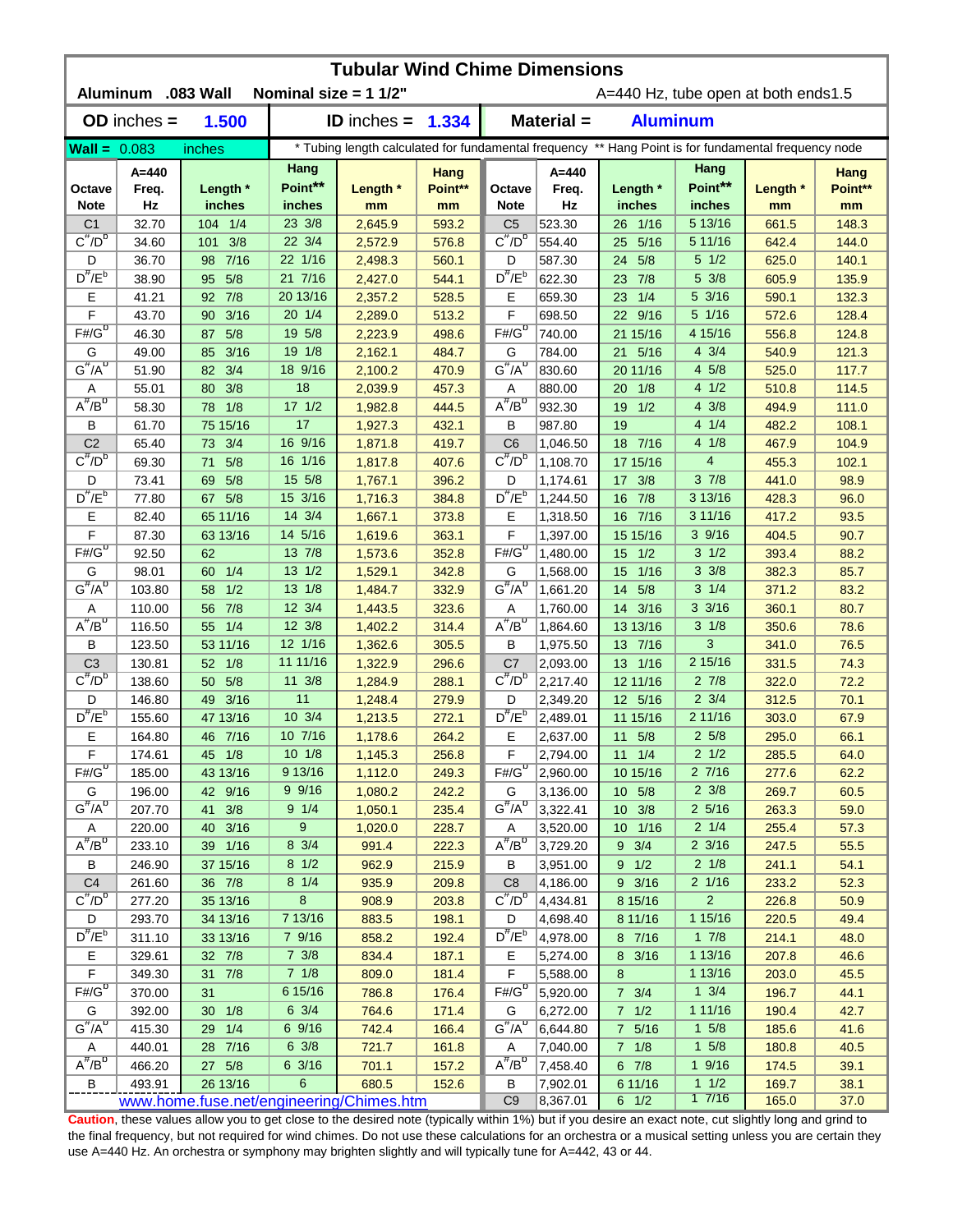|                                          | <b>Tubular Wind Chime Dimensions</b><br>Aluminum .083 Wall<br>Nominal size = 1 3/4"<br>A=440 Hz, tube open at both ends |                                          |                     |                                                                                                      |                 |                                          |                      |                     |                    |                |                 |  |  |  |
|------------------------------------------|-------------------------------------------------------------------------------------------------------------------------|------------------------------------------|---------------------|------------------------------------------------------------------------------------------------------|-----------------|------------------------------------------|----------------------|---------------------|--------------------|----------------|-----------------|--|--|--|
|                                          | $OD$ inches $=$                                                                                                         | 1.750                                    |                     | <b>ID</b> inches $=$                                                                                 | 1.584           |                                          | Material =           | <b>Aluminum</b>     |                    |                |                 |  |  |  |
|                                          |                                                                                                                         |                                          |                     |                                                                                                      |                 |                                          |                      |                     |                    |                |                 |  |  |  |
| <b>Wall = <math>0.083</math></b>         |                                                                                                                         | inches                                   |                     | * Tubing length calculated for fundamental frequency ** Hang Point is for fundamental frequency node |                 |                                          |                      |                     |                    |                |                 |  |  |  |
| Octave                                   | $A = 440$<br>Freq.                                                                                                      | Length *                                 | Hang<br>Point**     | Length *                                                                                             | Hang<br>Point** | Octave                                   | $A = 440$<br>Freq.   | Length *            | Hang<br>Point**    | Length *       | Hang<br>Point** |  |  |  |
| <b>Note</b>                              | Hz                                                                                                                      | inches                                   | inches              | mm                                                                                                   | mm              | <b>Note</b>                              | Hz                   | inches              | inches             | mm             | mm              |  |  |  |
| C <sub>1</sub>                           | 32.70                                                                                                                   | 113 1/16                                 | 25 3/8              | 2,869.5                                                                                              | 643.3           | C <sub>5</sub>                           | 523.30               | 28 1/4              | 65/16              | 717.0          | 160.7           |  |  |  |
| $C^{\#}/D^b$                             | 34.60                                                                                                                   | 109 15/16                                | 24 5/8              | 2,790.2                                                                                              | 625.6           | $C^{\pi}/D^b$                            | 554.40               | 27 7/16             | $6 \frac{1}{8}$    | 696.4          | 156.1           |  |  |  |
| D                                        | 36.70                                                                                                                   | 106 3/4                                  | 23 15/16            | 2,709.3                                                                                              | 607.4           | D                                        | 587.30               | 26 11/16            | $6\phantom{1}6$    | 677.3          | 151.9           |  |  |  |
| $D^{\#}/E^b$                             | 38.90                                                                                                                   | 103 11/16                                | 23 1/4              | 2,631.6                                                                                              | 590.0           | $D^{\#}/E^b$                             | 622.30               | 25 15/16            | 5 13/16            | 658.3          | 147.6           |  |  |  |
| Е                                        | 41.21                                                                                                                   | 100 3/4                                  | 22 9/16             | 2,557.0                                                                                              | 573.3           | Е                                        | 659.30               | 25 3/16             | 5 5/8              | 639.3          | 143.3           |  |  |  |
| F                                        | 43.70                                                                                                                   | 97 13/16                                 | 21 15/16            | 2,482.5                                                                                              | 556.6           | F                                        | 698.50               | 24 7/16             | $5 \frac{1}{2}$    | 620.2          | 139.1           |  |  |  |
| $F# / G^D$                               | 46.30                                                                                                                   | 95                                       | 21 5/16             | 2,411.1                                                                                              | 540.6           | $F#/\overline{G}^D$                      | 740.00               | 23 3/4              | 5 5/16             | 602.8          | 135.1           |  |  |  |
| G                                        | 49.00                                                                                                                   | 92 3/8                                   | 20 11/16            | 2,344.5                                                                                              | 525.6           | G                                        | 784.00               | 1/16<br>23          | 5 3/16             | 585.3          | 131.2           |  |  |  |
| $G^{\#}/A^D$                             | 51.90                                                                                                                   | 89 3/4                                   | 201/8               | 2,277.9                                                                                              | 510.7           | $G^{\overline{n}}/A^D$                   | 830.60               | 22 7/16             | 5                  | 569.5          | 127.7           |  |  |  |
| Α                                        | 55.01                                                                                                                   | 87 3/16                                  | 19 9/16             | 2,212.8                                                                                              | 496.1           | Α                                        | 880.00               | 21 13/16            | 47/8               | 553.6          | 124.1           |  |  |  |
| $A^H/B^D$                                | 58.30                                                                                                                   | 84 11/16                                 | 19                  | 2,149.4                                                                                              | 481.9           | $A^H/B^D$                                | 932.30               | 3/16<br>21          | $4 \frac{3}{4}$    | 537.7          | 120.6           |  |  |  |
| В                                        | 61.70                                                                                                                   | 82 5/16                                  | 18 7/16             | 2,089.1                                                                                              | 468.4           | В                                        | 987.80               | 9/16<br>20          | 4 5/8              | 521.9          | 117.0           |  |  |  |
| C <sub>2</sub><br>$C^{\prime\prime}/D^D$ | 65.40                                                                                                                   | 79 15/16                                 | 17 15/16            | 2,028.8                                                                                              | 454.9           | C <sub>6</sub><br>$C^{\prime\prime}/D^D$ | 1,046.50             | 20                  | 4 1/2              | 507.6          | 113.8           |  |  |  |
|                                          | 69.30                                                                                                                   | 77 11/16                                 | 17 7/16             | 1,971.7                                                                                              | 442.1           |                                          | 1,108.70             | 7/16<br>19          | $4 \frac{3}{8}$    | 493.3          | 110.6           |  |  |  |
| D<br>$D^{\frac{\pi}{}}/E^b$              | 73.41                                                                                                                   | 75 7/16                                  | 16 15/16<br>16 7/16 | 1,914.6                                                                                              | 429.3           | D<br>$D^{\pi}/E^b$                       | 1,174.61             | 7/8<br>18           | $4 \t1/4$<br>41/8  | 479.0          | 107.4           |  |  |  |
|                                          | 77.80                                                                                                                   | 5/16<br>73<br>1/4                        | 16                  | 1,860.7                                                                                              | 417.2           | Е                                        | 1,244.50             | 18 5/16             | $\overline{4}$     | 464.8          | 104.2           |  |  |  |
| Е<br>F                                   | 82.40<br>87.30                                                                                                          | 71<br>3/16<br>69                         | $15 \frac{1}{2}$    | 1,808.3<br>1,756.0                                                                                   | 405.4<br>393.7  | F                                        | 1,318.50<br>1,397.00 | 17 13/16<br>17 5/16 | 37/8               | 452.1<br>439.4 | 101.4<br>98.5   |  |  |  |
| $F# / G^D$                               | 92.50                                                                                                                   | 1/4<br>67                                | 15 1/16             | 1,706.8                                                                                              | 382.7           | $F#/\overline{G}^D$                      | 1,480.00             | 16 13/16            | $3 \frac{3}{4}$    | 426.7          | 95.7            |  |  |  |
| G                                        | 98.01                                                                                                                   | 5/16<br>65                               | 14 5/8              | 1,657.6                                                                                              | 371.6           | G                                        | 1,568.00             | 16 5/16             | 3 11/16            | 414.0          | 92.8            |  |  |  |
| $G^{\#}/A^D$                             | 103.80                                                                                                                  | 7/16<br>63                               | $14 \frac{1}{4}$    | 1,610.0                                                                                              | 361.0           | $G^{\overline{n}}/A^D$                   | 1,661.20             | 15 7/8              | 39/16              | 402.9          | 90.3            |  |  |  |
| Α                                        | 110.00                                                                                                                  | 5/8<br>61                                | 13 13/16            | 1,564.0                                                                                              | 350.7           | Α                                        | 1,760.00             | 15 7/16             | 37/16              | 391.8          | 87.8            |  |  |  |
| $A^{\#}/B^{\sigma}$                      | 116.50                                                                                                                  | 59 15/16                                 | 13 7/16             | 1,521.2                                                                                              | 341.1           | $A^H/B^U$                                | 1,864.60             | 15                  | $3 \frac{3}{8}$    | 380.7          | 85.4            |  |  |  |
| В                                        | 123.50                                                                                                                  | 58 3/16                                  | 13 1/16             | 1,476.8                                                                                              | 331.1           | В                                        | 1,975.50             | 14 9/16             | $3 \frac{1}{4}$    | 369.6          | 82.9            |  |  |  |
| C <sub>3</sub>                           | 130.81                                                                                                                  | 56 9/16                                  | 12 11/16            | 1,435.6                                                                                              | 321.9           | C <sub>7</sub>                           | 2,093.00             | 14 1/8              | $3 \frac{3}{16}$   | 358.5          | 80.4            |  |  |  |
| $C^{\prime\prime}/D^b$                   | 138.60                                                                                                                  | 54 15/16                                 | 12 5/16             | 1,394.3                                                                                              | 312.6           | $C^{\prime\prime}/D^{\prime\prime}$      | 2,217.40             | 13 3/4              | $3 \frac{1}{16}$   | 349.0          | 78.2            |  |  |  |
| D                                        | 146.80                                                                                                                  | 53 3/8                                   | 11 15/16            | 1,354.7                                                                                              | 303.7           | D                                        | 2,349.20             | 13 5/16             | 3                  | 337.9          | 75.8            |  |  |  |
| $D^{\#}/E^b$                             | 155.60                                                                                                                  | 51 13/16                                 | 11 5/8              | 1,315.0                                                                                              | 294.8           | $D^{\#}/E^b$                             | 2,489.01             | 12 15/16            | $2 \frac{7}{8}$    | 328.4          | 73.6            |  |  |  |
| E                                        | 164.80                                                                                                                  | 50 3/8                                   | 11 5/16             | 1,278.5                                                                                              | 286.6           | Е                                        | 2,637.00             | 12 9/16             | 2 13/16            | 318.8          | 71.5            |  |  |  |
| F                                        | 174.61                                                                                                                  | 48 15/16                                 | 11                  | 1,242.0                                                                                              | 278.5           | F                                        | 2,794.00             | $12 \t1/4$          | $2 \frac{3}{4}$    | 310.9          | 69.7            |  |  |  |
| $F# / G^D$                               | 185.00                                                                                                                  | 47 9/16                                  | 10 11/16            | 1,207.1                                                                                              | 270.6           | $F#/G^D$                                 | 2,960.00             | $11 \t 7/8$         | 211/16             | 301.4          | 67.6            |  |  |  |
| G                                        | 196.00                                                                                                                  | 46 3/16                                  | 10 3/8              | 1,172.2                                                                                              | 262.8           | G                                        | 3,136.00             | 11 9/16             | 29/16              | 293.5          | 65.8            |  |  |  |
| $G^{\#}/A^D$                             | 207.70                                                                                                                  | 44 7/8                                   | 10 1/16             | 1,138.9                                                                                              | 255.3           | $G''/A^D$                                | 3,322.41             | 11 3/16             | $2 \frac{1}{2}$    | 283.9          | 63.7            |  |  |  |
| A                                        | 220.00                                                                                                                  | 43 5/8                                   | $9 \frac{3}{4}$     | 1,107.2                                                                                              | 248.2           | A                                        | 3,520.00             | 10 7/8              | 27/16              | 276.0          | 61.9            |  |  |  |
| $A^{\#}/B^D$                             | 233.10                                                                                                                  | 42 3/8                                   | 9 1/2               | 1,075.5                                                                                              | 241.1           | $A^{\#}/B^D$                             | 3,729.20             | 10 9/16             | $2 \frac{3}{8}$    | 268.1          | 60.1            |  |  |  |
| В                                        | 246.90                                                                                                                  | 41 1/8                                   | $9 \t1/4$           | 1,043.8                                                                                              | 234.0           | В                                        | 3,951.00             | 10 5/16             | $2\;5/16$          | 261.7          | 58.7            |  |  |  |
| C <sub>4</sub>                           | 261.60                                                                                                                  | 40                                       | 8 15/16             | 1,015.2                                                                                              | 227.6           | C <sub>8</sub>                           | 4,186.00             | 10                  | $2 \frac{1}{4}$    | 253.8          | 56.9            |  |  |  |
| $C^{\frac{\pi}{}}/D^b$                   | 277.20                                                                                                                  | 38 13/16                                 | 8 11/16             | 985.1                                                                                                | 220.9           | $C^{\frac{\pi}{}}/D^b$                   | 4,434.81             | 9 11/16             | $2 \frac{3}{16}$   | 245.9          | 55.1            |  |  |  |
| D                                        | 293.70                                                                                                                  | 37    3/4                                | 8 7/16              | 958.1                                                                                                | 214.8           | D                                        | 4,698.40             | 9 7/16              | $2 \frac{1}{8}$    | 239.5          | 53.7            |  |  |  |
| $D^{\frac{\pi}{r}}/E^b$                  | 311.10                                                                                                                  | 36 11/16                                 | $8 \t1/4$           | 931.1                                                                                                | 208.8           | $D^{\#}/E^b$                             | 4,978.00             | 9 3/16              | 2 1/16             | 233.2          | 52.3            |  |  |  |
| Е                                        | 329.61                                                                                                                  | 35 5/8                                   | $\bf 8$             | 904.2                                                                                                | 202.7           | Е                                        | 5,274.00             | 8 7/8               | $\overline{2}$     | 225.2          | 50.5            |  |  |  |
| F                                        | 349.30                                                                                                                  | 34 5/8                                   | $7 \frac{3}{4}$     | 878.8                                                                                                | 197.0           | F                                        | 5,588.00             | 8 5/8               | 1 15/16            | 218.9          | 49.1            |  |  |  |
| $F#/\overline{G}^D$                      | 370.00                                                                                                                  | 33 5/8                                   | 7 9/16              | 853.4                                                                                                | 191.3           | $F# / G^D$                               | 5,920.00             | 8 3/8               | 17/8               | 212.6          | 47.7            |  |  |  |
| G                                        | 392.00                                                                                                                  | 32 11/16                                 | 7 5/16              | 829.6                                                                                                | 186.0           | G                                        | 6,272.00             | 8 3/16              | 1 13/16            | 207.8          | 46.6            |  |  |  |
| $G^{\#}/A^D$                             | 415.30                                                                                                                  | $31 \t3/4$                               | 71/8                | 805.8                                                                                                | 180.7           | $G^H/A^D$                                | 6,644.80             | 7 15/16             | $1 \frac{3}{4}$    | 201.5          | 45.2            |  |  |  |
| A                                        | 440.01                                                                                                                  | 30 13/16                                 | 6 15/16             | 782.0                                                                                                | 175.3           | A                                        | 7,040.00             | 7 11/16             | $1 \frac{3}{4}$    | 195.1          | 43.7            |  |  |  |
| $A^H/B^D$                                | 466.20                                                                                                                  | 29 15/16                                 | 6 11/16             | 759.8                                                                                                | 170.4           | $A^H/B^D$                                | 7,458.40             | $7$ $1/2$           | 1 11/16            | 190.4          | 42.7            |  |  |  |
| В                                        | 493.91                                                                                                                  | 29 1/8                                   | $6 \frac{1}{2}$     | 739.2                                                                                                | 165.7           | В<br>C <sub>9</sub>                      | 7,902.01             | $7 1/4$<br>7 1/16   | $1 \t5/8$<br>19/16 | 184.0          | 41.3            |  |  |  |
|                                          |                                                                                                                         | www.home.fuse.net/engineering/Chimes.htm |                     |                                                                                                      |                 |                                          | 8,367.01             |                     |                    | 179.2          | 40.2            |  |  |  |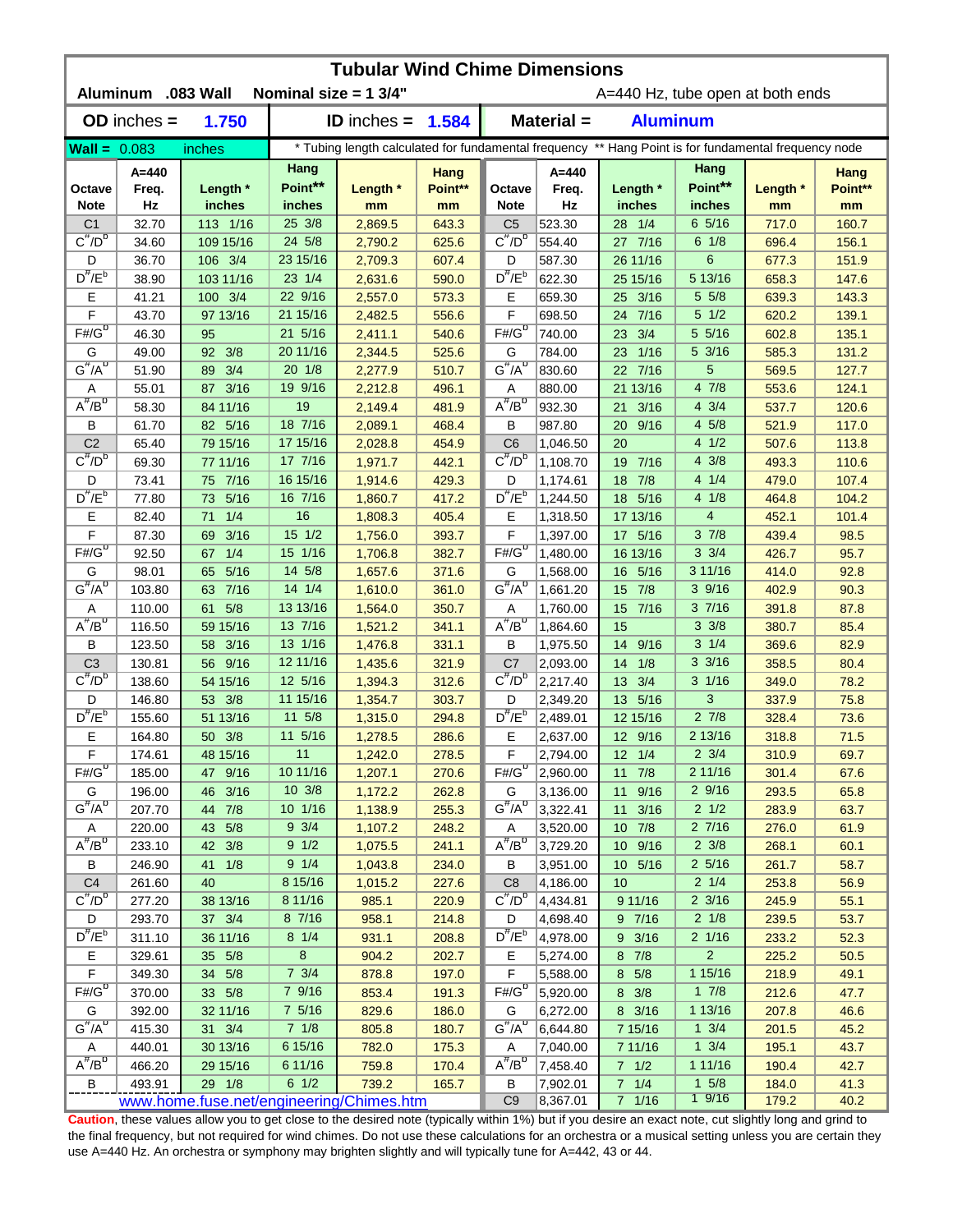| Material =<br>$OD$ inches $=$<br><b>Aluminum</b><br>2.000<br><b>ID</b> inches $=$<br>1.834<br>* Tubing length calculated for fundamental frequency ** Hang Point is for fundamental frequency node<br>$Wall = 0.083$<br>inches<br>Hang<br>Hang<br>$A=440$<br>A=440<br>Hang<br>Hang<br>Point**<br>Point**<br>Length *<br>Point**<br>Length *<br>Point**<br>Length *<br>Freq.<br>Length *<br>Octave<br>Freq.<br>Octave<br>Hz<br>inches<br>Hz<br>inches<br><b>Note</b><br>inches<br><b>Note</b><br>inches<br>mm<br>mm<br>mm<br>mm<br>27 3/16<br>6 13/16<br>121 1/4<br>523.30<br>30 5/16<br>C <sub>1</sub><br>32.70<br>3,077.3<br>689.9<br>C <sub>5</sub><br>769.3<br>172.5<br>$C^{\#}/D^b$<br>$C^{\#}/D^D$<br>26 7/16<br>$6\;5/8$<br>117 7/8<br>670.7<br>554.40<br>29 7/16<br>34.60<br>2,991.7<br>747.1<br>167.5<br>6 7/16<br>25 11/16<br>7/16<br>28 5/8<br>D<br>36.70<br>114<br>2,904.4<br>651.2<br>D<br>587.30<br>726.5<br>162.9<br>$D^{\#}/E^b$<br>$D^{\#}/E^b$<br>3/16<br>24 15/16<br>632.7<br>622.30<br>27 13/16<br>$6 \t1/4$<br>705.9<br>158.3<br>38.90<br>111<br>2,821.9<br>6 1/16<br>24 3/16<br>Е<br>41.21<br>108<br>614.5<br>Е<br>659.30<br>685.3<br>153.6<br>2,741.0<br>27<br>F<br>5 7/8<br>7/8<br>23 1/2<br>F<br>43.70<br>1/4<br>149.4<br>104<br>2,661.7<br>596.8<br>698.50<br>26<br>666.2<br>$F# / G^D$<br>$F#/\overline{G}^D$<br>7/8<br>22 13/16<br>1/2<br>5 11/16<br>46.30<br>101<br>2,585.6<br>579.7<br>740.00<br>25<br>647.2<br>145.1<br>22 3/16<br>5 9/16<br>$1/16$<br>24 3/4<br>G<br>49.00<br>99<br>2,514.2<br>563.7<br>G<br>784.00<br>628.2<br>140.8<br>$G^{\#}/A^D$<br>$G''/A^D$<br>21 9/16<br>5 3/8<br>1/4<br>547.7<br>830.60<br>24 1/16<br>51.90<br>96<br>2,442.8<br>610.7<br>136.9<br>93 1/2<br>$5 \t1/4$<br>55.01<br>20 15/16<br>532.0<br>23 3/8<br>593.3<br>2,373.0<br>880.00<br>133.0<br>Α<br>Α<br>$A^{\#}/B^D$<br>$A^{\#}/B^D$<br>20 3/8<br>5 1/16<br>90 13/16<br>516.7<br>932.30<br>22 11/16<br>58.30<br>2,304.8<br>575.8<br>129.1<br>19 13/16<br>4 15/16<br>1/4<br>502.2<br>987.80<br>22 1/16<br>В<br>61.70<br>88<br>2,239.8<br>В<br>559.9<br>125.5<br>3/4<br>C <sub>2</sub><br>19 1/4<br>C <sub>6</sub><br>21 7/16<br>4 13/16<br>65.40<br>85<br>2,176.3<br>487.9<br>1,046.50<br>544.1<br>122.0<br>$C^{\#}/D^D$<br>$C^{\prime\prime}/D^D$<br>18 11/16<br>4 11/16<br>83 5/16<br>1,108.70<br>69.30<br>2,114.5<br>474.1<br>20 13/16<br>528.2<br>118.4<br>4 9/16<br>18 1/8<br>D<br>73.41<br>80 15/16<br>2,054.2<br>460.6<br>D<br>1,174.61<br>1/4<br>513.9<br>115.2<br>20<br>$D^{\pi}/E^b$<br>$D^{\pi}/E^b$<br>$4 \frac{3}{8}$<br>17 5/8<br>447.4<br>5/8<br>77.80<br>78 5/8<br>1,995.5<br>1,244.50<br>19<br>498.1<br>111.7<br>4 1/4<br>$17 \frac{1}{8}$<br>Е<br>3/8<br>1,938.4<br>434.6<br>Е<br>1/16<br>483.8<br>108.5<br>82.40<br>76<br>1,318.50<br>19<br>16 5/8<br>F<br>4 3/16<br>F<br>3/16<br>1,882.9<br>422.1<br>9/16<br>105.6<br>87.30<br>74<br>1,397.00<br>18<br>471.1<br>$F# / G^D$<br>$F#/\overline{G}^D$<br>16 3/16<br>4 1/16<br>92.50<br>1/16<br>410.0<br>1,480.00<br>18<br>102.4<br>72<br>1,828.9<br>456.8<br>15 11/16<br>3 15/16<br>70<br>G<br>$17 \t1/2$<br>444.2<br>99.6<br>G<br>98.01<br>1,776.6<br>398.3<br>1,568.00<br>$G^{\#}/A^D$<br>$G^{\#}/A^D$<br>15 1/4<br>3 13/16<br>103.80<br>1/16<br>1,727.4<br>387.3<br>17<br>431.5<br>96.7<br>68<br>1,661.20<br>14 13/16<br>311/16<br>110.00<br>1/8<br>376.3<br>$16 \t1/2$<br>418.8<br>93.9<br>66<br>1,678.3<br>Α<br>1,760.00<br>Α<br>$A^{\#}/B^D$<br>$A^H/B^D$<br>35/8<br>116.50<br>1/4<br>14 3/8<br>365.6<br>1,864.60<br>16 1/16<br>91.4<br>64<br>1,630.7<br>407.7<br>3/8<br>14<br>$3 \frac{1}{2}$<br>B<br>В<br>15 5/8<br>123.50<br>62<br>1,583.1<br>354.9<br>1,975.50<br>396.6<br>88.9<br>13 9/16<br>$3 \frac{3}{8}$<br>C <sub>3</sub><br>130.81<br>5/8<br>C <sub>7</sub><br>86.1<br>60<br>1,538.7<br>345.0<br>2,093.00<br>15<br>1/8<br>383.9<br>$C^{\#}/D^b$<br>$C^{\prime\prime}/D^{\prime\prime}$<br>58 7/8<br>335.0<br>2,217.40<br>14 3/4<br>35/16<br>138.60<br>13 3/16<br>1,494.2<br>374.4<br>83.9<br>12 13/16<br>$3 \frac{3}{16}$<br>1/4<br>14 5/16<br>D<br>146.80<br>57<br>1,453.0<br>325.8<br>D<br>2,349.20<br>363.3<br>81.4<br>$D^{\#}/E^b$<br>$D^{\prime\prime}/E^b$<br>12 7/16<br>$3 \frac{1}{8}$<br>316.2<br>13 7/8<br>155.60<br>9/16<br>1,410.2<br>2,489.01<br>352.1<br>79.0<br>55<br>Е<br>$12 \frac{1}{8}$<br>307.3<br>Е<br>3<br>76.8<br>164.80<br>54<br>1,370.5<br>2,637.00<br>$13 \t1/2$<br>342.6<br>$11 \t3/4$<br>215/16<br>52 7/16<br>13 1/8<br>F<br>174.61<br>1,330.9<br>298.4<br>F<br>2,794.00<br>333.1<br>74.7<br>$F#/\overline{G}^{\sigma}$<br>$F#/G^D$<br>11 7/16<br>$2 \frac{7}{8}$<br>185.00<br>1,294.4<br>290.2<br>2,960.00<br>12 3/4<br>72.5<br>51<br>323.6<br>49 1/2<br>$11 \t1/8$<br>$2 \frac{3}{4}$<br>G<br>196.00<br>1,256.3<br>281.7<br>3,136.00<br>12 3/8<br>314.1<br>70.4<br>G<br>$G^{\#}/A^D$<br>$\overline{G^{\#}/A^D}$<br>10 13/16<br>2 11/16<br>48 1/8<br>207.70<br>1,221.4<br>273.8<br>3,322.41<br>12<br>304.6<br>68.3<br>46 3/4<br>$10 \frac{1}{2}$<br>$2\,5/8$<br>220.00<br>266.0<br>3,520.00<br>11 11/16<br>296.6<br>66.5<br>Α<br>1,186.5<br>Α<br>$A^{\#}/B^D$<br>$A^{\#}/B^D$<br>10 3/16<br>29/16<br>45 7/16<br>233.10<br>1,153.2<br>258.5<br>3,729.20<br>$11 \t3/8$<br>288.7<br>64.7<br>97/8<br>27/16<br>44 1/8<br>11<br>В<br>246.90<br>1,119.9<br>251.1<br>3,951.00<br>279.2<br>62.6<br>В<br>C <sub>4</sub><br>42 7/8<br>$9\,5/8$<br>$2 \frac{3}{8}$<br>261.60<br>1,088.2<br>244.0<br>C <sub>8</sub><br>4,186.00<br>10 11/16<br>271.2<br>60.8<br>$C^{\frac{\pi}{}}/D^b$<br>$C^{\pi}/D^b$<br>9 5/16<br>$2\;5/16$<br>5/8<br>4,434.81<br>277.20<br>41<br>1,056.4<br>236.9<br>10 7/16<br>264.9<br>59.4<br>9 1/16<br>$2 \frac{1}{4}$<br>40 7/16<br>D<br>293.70<br>1,026.3<br>230.1<br>4,698.40<br>$10 \t1/8$<br>257.0<br>57.6<br>D<br>$D^{\#}/E^b$<br>$D^{\#}/E^b$<br>8 13/16<br>$2 \frac{3}{16}$<br>311.10<br>39 5/16<br>997.8<br>223.7<br> 4,978.00<br>9 13/16<br>249.0<br>55.8<br>8 9/16<br>$2 \frac{1}{8}$<br>54.4<br>Е<br>329.61<br>38 3/16<br>969.2<br>217.3<br>Е<br>5,274.00<br>9 9/16<br>242.7<br>8 5/16<br>$\mathsf F$<br>F<br>2 1/16<br>349.30<br>211.2<br>234.8<br>52.6<br>1/8<br>942.2<br>5,588.00<br>$9 \t1/4$<br>37<br>$F#/\overline{G}^D$<br>$F# / G^D$<br>$\overline{2}$<br>370.00<br>8 1/16<br>205.2<br>5,920.00<br>51.2<br>1/16<br>915.3<br>9<br>228.4<br>36<br>$7 \t7/8$<br>1 15/16<br>G<br>392.00<br>199.2<br>G<br>8 3/4<br>49.8<br>35<br>888.3<br>6,272.00<br>222.1<br>$G^{\#}/A^D$<br>$G^H/A^D$<br>$7\frac{5}{8}$<br>$1 \t7/8$<br>48.4<br>415.30<br>34<br>862.9<br>193.5<br>6,644.80<br>$8 \t1/2$<br>215.7<br>7 7/16<br>$1 \t7/8$<br>46.9<br>440.01<br>33 1/16<br>839.1<br>188.1<br>7,040.00<br>$8 \t1/4$<br>209.4<br>Α<br>Α<br>$A^{\#}/B^D$<br>$A^H/B^D$<br>$7 \frac{3}{16}$<br>1 13/16<br>32 1/8<br>7,458.40<br>45.5<br>466.20<br>815.3<br>182.8<br>8<br>203.0<br>$1 \t3/4$<br>493.91<br>31 3/16<br>$\overline{7}$<br>7 13/16<br>44.5<br>В<br>791.5<br>177.5<br>В<br>7,902.01<br>198.3<br>www.home.fuse.net/engineering/Chimes.htm | <b>Tubular Wind Chime Dimensions</b><br>Aluminum .083 Wall<br>Nominal size = 2.0"<br>A=440 Hz, tube open at both ends |  |  |  |  |                |          |        |        |       |      |  |  |  |
|----------------------------------------------------------------------------------------------------------------------------------------------------------------------------------------------------------------------------------------------------------------------------------------------------------------------------------------------------------------------------------------------------------------------------------------------------------------------------------------------------------------------------------------------------------------------------------------------------------------------------------------------------------------------------------------------------------------------------------------------------------------------------------------------------------------------------------------------------------------------------------------------------------------------------------------------------------------------------------------------------------------------------------------------------------------------------------------------------------------------------------------------------------------------------------------------------------------------------------------------------------------------------------------------------------------------------------------------------------------------------------------------------------------------------------------------------------------------------------------------------------------------------------------------------------------------------------------------------------------------------------------------------------------------------------------------------------------------------------------------------------------------------------------------------------------------------------------------------------------------------------------------------------------------------------------------------------------------------------------------------------------------------------------------------------------------------------------------------------------------------------------------------------------------------------------------------------------------------------------------------------------------------------------------------------------------------------------------------------------------------------------------------------------------------------------------------------------------------------------------------------------------------------------------------------------------------------------------------------------------------------------------------------------------------------------------------------------------------------------------------------------------------------------------------------------------------------------------------------------------------------------------------------------------------------------------------------------------------------------------------------------------------------------------------------------------------------------------------------------------------------------------------------------------------------------------------------------------------------------------------------------------------------------------------------------------------------------------------------------------------------------------------------------------------------------------------------------------------------------------------------------------------------------------------------------------------------------------------------------------------------------------------------------------------------------------------------------------------------------------------------------------------------------------------------------------------------------------------------------------------------------------------------------------------------------------------------------------------------------------------------------------------------------------------------------------------------------------------------------------------------------------------------------------------------------------------------------------------------------------------------------------------------------------------------------------------------------------------------------------------------------------------------------------------------------------------------------------------------------------------------------------------------------------------------------------------------------------------------------------------------------------------------------------------------------------------------------------------------------------------------------------------------------------------------------------------------------------------------------------------------------------------------------------------------------------------------------------------------------------------------------------------------------------------------------------------------------------------------------------------------------------------------------------------------------------------------------------------------------------------------------------------------------------------------------------------------------------------------------------------------------------------------------------------------------------------------------------------------------------------------------------------------------------------------------------------------------------------------------------------------------------------------------------------------------------------------------------------------------------------------------------------------------------------------------------------------------------------------------------------------------------------------------------------------------------------------------------------------------------------------------------------------------------------------------------------------------------------------------------------------------------------------------------------------------------------------------------------------------------------------------------------------------------------------------------------------------------------------------------------------------------------------------------------------------------------------------------------------------------------------------------------------------------------------------------------------------------------------------------------------------------------------------------------------------------------------------------------------------------------------------------------------------------------------------------------------------------------------------------------------------------------------------------------------------------------------------------------------------|-----------------------------------------------------------------------------------------------------------------------|--|--|--|--|----------------|----------|--------|--------|-------|------|--|--|--|
|                                                                                                                                                                                                                                                                                                                                                                                                                                                                                                                                                                                                                                                                                                                                                                                                                                                                                                                                                                                                                                                                                                                                                                                                                                                                                                                                                                                                                                                                                                                                                                                                                                                                                                                                                                                                                                                                                                                                                                                                                                                                                                                                                                                                                                                                                                                                                                                                                                                                                                                                                                                                                                                                                                                                                                                                                                                                                                                                                                                                                                                                                                                                                                                                                                                                                                                                                                                                                                                                                                                                                                                                                                                                                                                                                                                                                                                                                                                                                                                                                                                                                                                                                                                                                                                                                                                                                                                                                                                                                                                                                                                                                                                                                                                                                                                                                                                                                                                                                                                                                                                                                                                                                                                                                                                                                                                                                                                                                                                                                                                                                                                                                                                                                                                                                                                                                                                                                                                                                                                                                                                                                                                                                                                                                                                                                                                                                                                                                                                                                                                                                                                                                                                                                                                                                                                                                                                                                                                                                                                        |                                                                                                                       |  |  |  |  |                |          |        |        |       |      |  |  |  |
|                                                                                                                                                                                                                                                                                                                                                                                                                                                                                                                                                                                                                                                                                                                                                                                                                                                                                                                                                                                                                                                                                                                                                                                                                                                                                                                                                                                                                                                                                                                                                                                                                                                                                                                                                                                                                                                                                                                                                                                                                                                                                                                                                                                                                                                                                                                                                                                                                                                                                                                                                                                                                                                                                                                                                                                                                                                                                                                                                                                                                                                                                                                                                                                                                                                                                                                                                                                                                                                                                                                                                                                                                                                                                                                                                                                                                                                                                                                                                                                                                                                                                                                                                                                                                                                                                                                                                                                                                                                                                                                                                                                                                                                                                                                                                                                                                                                                                                                                                                                                                                                                                                                                                                                                                                                                                                                                                                                                                                                                                                                                                                                                                                                                                                                                                                                                                                                                                                                                                                                                                                                                                                                                                                                                                                                                                                                                                                                                                                                                                                                                                                                                                                                                                                                                                                                                                                                                                                                                                                                        |                                                                                                                       |  |  |  |  |                |          |        |        |       |      |  |  |  |
|                                                                                                                                                                                                                                                                                                                                                                                                                                                                                                                                                                                                                                                                                                                                                                                                                                                                                                                                                                                                                                                                                                                                                                                                                                                                                                                                                                                                                                                                                                                                                                                                                                                                                                                                                                                                                                                                                                                                                                                                                                                                                                                                                                                                                                                                                                                                                                                                                                                                                                                                                                                                                                                                                                                                                                                                                                                                                                                                                                                                                                                                                                                                                                                                                                                                                                                                                                                                                                                                                                                                                                                                                                                                                                                                                                                                                                                                                                                                                                                                                                                                                                                                                                                                                                                                                                                                                                                                                                                                                                                                                                                                                                                                                                                                                                                                                                                                                                                                                                                                                                                                                                                                                                                                                                                                                                                                                                                                                                                                                                                                                                                                                                                                                                                                                                                                                                                                                                                                                                                                                                                                                                                                                                                                                                                                                                                                                                                                                                                                                                                                                                                                                                                                                                                                                                                                                                                                                                                                                                                        |                                                                                                                       |  |  |  |  |                |          |        |        |       |      |  |  |  |
|                                                                                                                                                                                                                                                                                                                                                                                                                                                                                                                                                                                                                                                                                                                                                                                                                                                                                                                                                                                                                                                                                                                                                                                                                                                                                                                                                                                                                                                                                                                                                                                                                                                                                                                                                                                                                                                                                                                                                                                                                                                                                                                                                                                                                                                                                                                                                                                                                                                                                                                                                                                                                                                                                                                                                                                                                                                                                                                                                                                                                                                                                                                                                                                                                                                                                                                                                                                                                                                                                                                                                                                                                                                                                                                                                                                                                                                                                                                                                                                                                                                                                                                                                                                                                                                                                                                                                                                                                                                                                                                                                                                                                                                                                                                                                                                                                                                                                                                                                                                                                                                                                                                                                                                                                                                                                                                                                                                                                                                                                                                                                                                                                                                                                                                                                                                                                                                                                                                                                                                                                                                                                                                                                                                                                                                                                                                                                                                                                                                                                                                                                                                                                                                                                                                                                                                                                                                                                                                                                                                        |                                                                                                                       |  |  |  |  |                |          |        |        |       |      |  |  |  |
|                                                                                                                                                                                                                                                                                                                                                                                                                                                                                                                                                                                                                                                                                                                                                                                                                                                                                                                                                                                                                                                                                                                                                                                                                                                                                                                                                                                                                                                                                                                                                                                                                                                                                                                                                                                                                                                                                                                                                                                                                                                                                                                                                                                                                                                                                                                                                                                                                                                                                                                                                                                                                                                                                                                                                                                                                                                                                                                                                                                                                                                                                                                                                                                                                                                                                                                                                                                                                                                                                                                                                                                                                                                                                                                                                                                                                                                                                                                                                                                                                                                                                                                                                                                                                                                                                                                                                                                                                                                                                                                                                                                                                                                                                                                                                                                                                                                                                                                                                                                                                                                                                                                                                                                                                                                                                                                                                                                                                                                                                                                                                                                                                                                                                                                                                                                                                                                                                                                                                                                                                                                                                                                                                                                                                                                                                                                                                                                                                                                                                                                                                                                                                                                                                                                                                                                                                                                                                                                                                                                        |                                                                                                                       |  |  |  |  |                |          |        |        |       |      |  |  |  |
|                                                                                                                                                                                                                                                                                                                                                                                                                                                                                                                                                                                                                                                                                                                                                                                                                                                                                                                                                                                                                                                                                                                                                                                                                                                                                                                                                                                                                                                                                                                                                                                                                                                                                                                                                                                                                                                                                                                                                                                                                                                                                                                                                                                                                                                                                                                                                                                                                                                                                                                                                                                                                                                                                                                                                                                                                                                                                                                                                                                                                                                                                                                                                                                                                                                                                                                                                                                                                                                                                                                                                                                                                                                                                                                                                                                                                                                                                                                                                                                                                                                                                                                                                                                                                                                                                                                                                                                                                                                                                                                                                                                                                                                                                                                                                                                                                                                                                                                                                                                                                                                                                                                                                                                                                                                                                                                                                                                                                                                                                                                                                                                                                                                                                                                                                                                                                                                                                                                                                                                                                                                                                                                                                                                                                                                                                                                                                                                                                                                                                                                                                                                                                                                                                                                                                                                                                                                                                                                                                                                        |                                                                                                                       |  |  |  |  |                |          |        |        |       |      |  |  |  |
|                                                                                                                                                                                                                                                                                                                                                                                                                                                                                                                                                                                                                                                                                                                                                                                                                                                                                                                                                                                                                                                                                                                                                                                                                                                                                                                                                                                                                                                                                                                                                                                                                                                                                                                                                                                                                                                                                                                                                                                                                                                                                                                                                                                                                                                                                                                                                                                                                                                                                                                                                                                                                                                                                                                                                                                                                                                                                                                                                                                                                                                                                                                                                                                                                                                                                                                                                                                                                                                                                                                                                                                                                                                                                                                                                                                                                                                                                                                                                                                                                                                                                                                                                                                                                                                                                                                                                                                                                                                                                                                                                                                                                                                                                                                                                                                                                                                                                                                                                                                                                                                                                                                                                                                                                                                                                                                                                                                                                                                                                                                                                                                                                                                                                                                                                                                                                                                                                                                                                                                                                                                                                                                                                                                                                                                                                                                                                                                                                                                                                                                                                                                                                                                                                                                                                                                                                                                                                                                                                                                        |                                                                                                                       |  |  |  |  |                |          |        |        |       |      |  |  |  |
|                                                                                                                                                                                                                                                                                                                                                                                                                                                                                                                                                                                                                                                                                                                                                                                                                                                                                                                                                                                                                                                                                                                                                                                                                                                                                                                                                                                                                                                                                                                                                                                                                                                                                                                                                                                                                                                                                                                                                                                                                                                                                                                                                                                                                                                                                                                                                                                                                                                                                                                                                                                                                                                                                                                                                                                                                                                                                                                                                                                                                                                                                                                                                                                                                                                                                                                                                                                                                                                                                                                                                                                                                                                                                                                                                                                                                                                                                                                                                                                                                                                                                                                                                                                                                                                                                                                                                                                                                                                                                                                                                                                                                                                                                                                                                                                                                                                                                                                                                                                                                                                                                                                                                                                                                                                                                                                                                                                                                                                                                                                                                                                                                                                                                                                                                                                                                                                                                                                                                                                                                                                                                                                                                                                                                                                                                                                                                                                                                                                                                                                                                                                                                                                                                                                                                                                                                                                                                                                                                                                        |                                                                                                                       |  |  |  |  |                |          |        |        |       |      |  |  |  |
|                                                                                                                                                                                                                                                                                                                                                                                                                                                                                                                                                                                                                                                                                                                                                                                                                                                                                                                                                                                                                                                                                                                                                                                                                                                                                                                                                                                                                                                                                                                                                                                                                                                                                                                                                                                                                                                                                                                                                                                                                                                                                                                                                                                                                                                                                                                                                                                                                                                                                                                                                                                                                                                                                                                                                                                                                                                                                                                                                                                                                                                                                                                                                                                                                                                                                                                                                                                                                                                                                                                                                                                                                                                                                                                                                                                                                                                                                                                                                                                                                                                                                                                                                                                                                                                                                                                                                                                                                                                                                                                                                                                                                                                                                                                                                                                                                                                                                                                                                                                                                                                                                                                                                                                                                                                                                                                                                                                                                                                                                                                                                                                                                                                                                                                                                                                                                                                                                                                                                                                                                                                                                                                                                                                                                                                                                                                                                                                                                                                                                                                                                                                                                                                                                                                                                                                                                                                                                                                                                                                        |                                                                                                                       |  |  |  |  |                |          |        |        |       |      |  |  |  |
|                                                                                                                                                                                                                                                                                                                                                                                                                                                                                                                                                                                                                                                                                                                                                                                                                                                                                                                                                                                                                                                                                                                                                                                                                                                                                                                                                                                                                                                                                                                                                                                                                                                                                                                                                                                                                                                                                                                                                                                                                                                                                                                                                                                                                                                                                                                                                                                                                                                                                                                                                                                                                                                                                                                                                                                                                                                                                                                                                                                                                                                                                                                                                                                                                                                                                                                                                                                                                                                                                                                                                                                                                                                                                                                                                                                                                                                                                                                                                                                                                                                                                                                                                                                                                                                                                                                                                                                                                                                                                                                                                                                                                                                                                                                                                                                                                                                                                                                                                                                                                                                                                                                                                                                                                                                                                                                                                                                                                                                                                                                                                                                                                                                                                                                                                                                                                                                                                                                                                                                                                                                                                                                                                                                                                                                                                                                                                                                                                                                                                                                                                                                                                                                                                                                                                                                                                                                                                                                                                                                        |                                                                                                                       |  |  |  |  |                |          |        |        |       |      |  |  |  |
|                                                                                                                                                                                                                                                                                                                                                                                                                                                                                                                                                                                                                                                                                                                                                                                                                                                                                                                                                                                                                                                                                                                                                                                                                                                                                                                                                                                                                                                                                                                                                                                                                                                                                                                                                                                                                                                                                                                                                                                                                                                                                                                                                                                                                                                                                                                                                                                                                                                                                                                                                                                                                                                                                                                                                                                                                                                                                                                                                                                                                                                                                                                                                                                                                                                                                                                                                                                                                                                                                                                                                                                                                                                                                                                                                                                                                                                                                                                                                                                                                                                                                                                                                                                                                                                                                                                                                                                                                                                                                                                                                                                                                                                                                                                                                                                                                                                                                                                                                                                                                                                                                                                                                                                                                                                                                                                                                                                                                                                                                                                                                                                                                                                                                                                                                                                                                                                                                                                                                                                                                                                                                                                                                                                                                                                                                                                                                                                                                                                                                                                                                                                                                                                                                                                                                                                                                                                                                                                                                                                        |                                                                                                                       |  |  |  |  |                |          |        |        |       |      |  |  |  |
|                                                                                                                                                                                                                                                                                                                                                                                                                                                                                                                                                                                                                                                                                                                                                                                                                                                                                                                                                                                                                                                                                                                                                                                                                                                                                                                                                                                                                                                                                                                                                                                                                                                                                                                                                                                                                                                                                                                                                                                                                                                                                                                                                                                                                                                                                                                                                                                                                                                                                                                                                                                                                                                                                                                                                                                                                                                                                                                                                                                                                                                                                                                                                                                                                                                                                                                                                                                                                                                                                                                                                                                                                                                                                                                                                                                                                                                                                                                                                                                                                                                                                                                                                                                                                                                                                                                                                                                                                                                                                                                                                                                                                                                                                                                                                                                                                                                                                                                                                                                                                                                                                                                                                                                                                                                                                                                                                                                                                                                                                                                                                                                                                                                                                                                                                                                                                                                                                                                                                                                                                                                                                                                                                                                                                                                                                                                                                                                                                                                                                                                                                                                                                                                                                                                                                                                                                                                                                                                                                                                        |                                                                                                                       |  |  |  |  |                |          |        |        |       |      |  |  |  |
|                                                                                                                                                                                                                                                                                                                                                                                                                                                                                                                                                                                                                                                                                                                                                                                                                                                                                                                                                                                                                                                                                                                                                                                                                                                                                                                                                                                                                                                                                                                                                                                                                                                                                                                                                                                                                                                                                                                                                                                                                                                                                                                                                                                                                                                                                                                                                                                                                                                                                                                                                                                                                                                                                                                                                                                                                                                                                                                                                                                                                                                                                                                                                                                                                                                                                                                                                                                                                                                                                                                                                                                                                                                                                                                                                                                                                                                                                                                                                                                                                                                                                                                                                                                                                                                                                                                                                                                                                                                                                                                                                                                                                                                                                                                                                                                                                                                                                                                                                                                                                                                                                                                                                                                                                                                                                                                                                                                                                                                                                                                                                                                                                                                                                                                                                                                                                                                                                                                                                                                                                                                                                                                                                                                                                                                                                                                                                                                                                                                                                                                                                                                                                                                                                                                                                                                                                                                                                                                                                                                        |                                                                                                                       |  |  |  |  |                |          |        |        |       |      |  |  |  |
|                                                                                                                                                                                                                                                                                                                                                                                                                                                                                                                                                                                                                                                                                                                                                                                                                                                                                                                                                                                                                                                                                                                                                                                                                                                                                                                                                                                                                                                                                                                                                                                                                                                                                                                                                                                                                                                                                                                                                                                                                                                                                                                                                                                                                                                                                                                                                                                                                                                                                                                                                                                                                                                                                                                                                                                                                                                                                                                                                                                                                                                                                                                                                                                                                                                                                                                                                                                                                                                                                                                                                                                                                                                                                                                                                                                                                                                                                                                                                                                                                                                                                                                                                                                                                                                                                                                                                                                                                                                                                                                                                                                                                                                                                                                                                                                                                                                                                                                                                                                                                                                                                                                                                                                                                                                                                                                                                                                                                                                                                                                                                                                                                                                                                                                                                                                                                                                                                                                                                                                                                                                                                                                                                                                                                                                                                                                                                                                                                                                                                                                                                                                                                                                                                                                                                                                                                                                                                                                                                                                        |                                                                                                                       |  |  |  |  |                |          |        |        |       |      |  |  |  |
|                                                                                                                                                                                                                                                                                                                                                                                                                                                                                                                                                                                                                                                                                                                                                                                                                                                                                                                                                                                                                                                                                                                                                                                                                                                                                                                                                                                                                                                                                                                                                                                                                                                                                                                                                                                                                                                                                                                                                                                                                                                                                                                                                                                                                                                                                                                                                                                                                                                                                                                                                                                                                                                                                                                                                                                                                                                                                                                                                                                                                                                                                                                                                                                                                                                                                                                                                                                                                                                                                                                                                                                                                                                                                                                                                                                                                                                                                                                                                                                                                                                                                                                                                                                                                                                                                                                                                                                                                                                                                                                                                                                                                                                                                                                                                                                                                                                                                                                                                                                                                                                                                                                                                                                                                                                                                                                                                                                                                                                                                                                                                                                                                                                                                                                                                                                                                                                                                                                                                                                                                                                                                                                                                                                                                                                                                                                                                                                                                                                                                                                                                                                                                                                                                                                                                                                                                                                                                                                                                                                        |                                                                                                                       |  |  |  |  |                |          |        |        |       |      |  |  |  |
|                                                                                                                                                                                                                                                                                                                                                                                                                                                                                                                                                                                                                                                                                                                                                                                                                                                                                                                                                                                                                                                                                                                                                                                                                                                                                                                                                                                                                                                                                                                                                                                                                                                                                                                                                                                                                                                                                                                                                                                                                                                                                                                                                                                                                                                                                                                                                                                                                                                                                                                                                                                                                                                                                                                                                                                                                                                                                                                                                                                                                                                                                                                                                                                                                                                                                                                                                                                                                                                                                                                                                                                                                                                                                                                                                                                                                                                                                                                                                                                                                                                                                                                                                                                                                                                                                                                                                                                                                                                                                                                                                                                                                                                                                                                                                                                                                                                                                                                                                                                                                                                                                                                                                                                                                                                                                                                                                                                                                                                                                                                                                                                                                                                                                                                                                                                                                                                                                                                                                                                                                                                                                                                                                                                                                                                                                                                                                                                                                                                                                                                                                                                                                                                                                                                                                                                                                                                                                                                                                                                        |                                                                                                                       |  |  |  |  |                |          |        |        |       |      |  |  |  |
|                                                                                                                                                                                                                                                                                                                                                                                                                                                                                                                                                                                                                                                                                                                                                                                                                                                                                                                                                                                                                                                                                                                                                                                                                                                                                                                                                                                                                                                                                                                                                                                                                                                                                                                                                                                                                                                                                                                                                                                                                                                                                                                                                                                                                                                                                                                                                                                                                                                                                                                                                                                                                                                                                                                                                                                                                                                                                                                                                                                                                                                                                                                                                                                                                                                                                                                                                                                                                                                                                                                                                                                                                                                                                                                                                                                                                                                                                                                                                                                                                                                                                                                                                                                                                                                                                                                                                                                                                                                                                                                                                                                                                                                                                                                                                                                                                                                                                                                                                                                                                                                                                                                                                                                                                                                                                                                                                                                                                                                                                                                                                                                                                                                                                                                                                                                                                                                                                                                                                                                                                                                                                                                                                                                                                                                                                                                                                                                                                                                                                                                                                                                                                                                                                                                                                                                                                                                                                                                                                                                        |                                                                                                                       |  |  |  |  |                |          |        |        |       |      |  |  |  |
|                                                                                                                                                                                                                                                                                                                                                                                                                                                                                                                                                                                                                                                                                                                                                                                                                                                                                                                                                                                                                                                                                                                                                                                                                                                                                                                                                                                                                                                                                                                                                                                                                                                                                                                                                                                                                                                                                                                                                                                                                                                                                                                                                                                                                                                                                                                                                                                                                                                                                                                                                                                                                                                                                                                                                                                                                                                                                                                                                                                                                                                                                                                                                                                                                                                                                                                                                                                                                                                                                                                                                                                                                                                                                                                                                                                                                                                                                                                                                                                                                                                                                                                                                                                                                                                                                                                                                                                                                                                                                                                                                                                                                                                                                                                                                                                                                                                                                                                                                                                                                                                                                                                                                                                                                                                                                                                                                                                                                                                                                                                                                                                                                                                                                                                                                                                                                                                                                                                                                                                                                                                                                                                                                                                                                                                                                                                                                                                                                                                                                                                                                                                                                                                                                                                                                                                                                                                                                                                                                                                        |                                                                                                                       |  |  |  |  |                |          |        |        |       |      |  |  |  |
|                                                                                                                                                                                                                                                                                                                                                                                                                                                                                                                                                                                                                                                                                                                                                                                                                                                                                                                                                                                                                                                                                                                                                                                                                                                                                                                                                                                                                                                                                                                                                                                                                                                                                                                                                                                                                                                                                                                                                                                                                                                                                                                                                                                                                                                                                                                                                                                                                                                                                                                                                                                                                                                                                                                                                                                                                                                                                                                                                                                                                                                                                                                                                                                                                                                                                                                                                                                                                                                                                                                                                                                                                                                                                                                                                                                                                                                                                                                                                                                                                                                                                                                                                                                                                                                                                                                                                                                                                                                                                                                                                                                                                                                                                                                                                                                                                                                                                                                                                                                                                                                                                                                                                                                                                                                                                                                                                                                                                                                                                                                                                                                                                                                                                                                                                                                                                                                                                                                                                                                                                                                                                                                                                                                                                                                                                                                                                                                                                                                                                                                                                                                                                                                                                                                                                                                                                                                                                                                                                                                        |                                                                                                                       |  |  |  |  |                |          |        |        |       |      |  |  |  |
|                                                                                                                                                                                                                                                                                                                                                                                                                                                                                                                                                                                                                                                                                                                                                                                                                                                                                                                                                                                                                                                                                                                                                                                                                                                                                                                                                                                                                                                                                                                                                                                                                                                                                                                                                                                                                                                                                                                                                                                                                                                                                                                                                                                                                                                                                                                                                                                                                                                                                                                                                                                                                                                                                                                                                                                                                                                                                                                                                                                                                                                                                                                                                                                                                                                                                                                                                                                                                                                                                                                                                                                                                                                                                                                                                                                                                                                                                                                                                                                                                                                                                                                                                                                                                                                                                                                                                                                                                                                                                                                                                                                                                                                                                                                                                                                                                                                                                                                                                                                                                                                                                                                                                                                                                                                                                                                                                                                                                                                                                                                                                                                                                                                                                                                                                                                                                                                                                                                                                                                                                                                                                                                                                                                                                                                                                                                                                                                                                                                                                                                                                                                                                                                                                                                                                                                                                                                                                                                                                                                        |                                                                                                                       |  |  |  |  |                |          |        |        |       |      |  |  |  |
|                                                                                                                                                                                                                                                                                                                                                                                                                                                                                                                                                                                                                                                                                                                                                                                                                                                                                                                                                                                                                                                                                                                                                                                                                                                                                                                                                                                                                                                                                                                                                                                                                                                                                                                                                                                                                                                                                                                                                                                                                                                                                                                                                                                                                                                                                                                                                                                                                                                                                                                                                                                                                                                                                                                                                                                                                                                                                                                                                                                                                                                                                                                                                                                                                                                                                                                                                                                                                                                                                                                                                                                                                                                                                                                                                                                                                                                                                                                                                                                                                                                                                                                                                                                                                                                                                                                                                                                                                                                                                                                                                                                                                                                                                                                                                                                                                                                                                                                                                                                                                                                                                                                                                                                                                                                                                                                                                                                                                                                                                                                                                                                                                                                                                                                                                                                                                                                                                                                                                                                                                                                                                                                                                                                                                                                                                                                                                                                                                                                                                                                                                                                                                                                                                                                                                                                                                                                                                                                                                                                        |                                                                                                                       |  |  |  |  |                |          |        |        |       |      |  |  |  |
|                                                                                                                                                                                                                                                                                                                                                                                                                                                                                                                                                                                                                                                                                                                                                                                                                                                                                                                                                                                                                                                                                                                                                                                                                                                                                                                                                                                                                                                                                                                                                                                                                                                                                                                                                                                                                                                                                                                                                                                                                                                                                                                                                                                                                                                                                                                                                                                                                                                                                                                                                                                                                                                                                                                                                                                                                                                                                                                                                                                                                                                                                                                                                                                                                                                                                                                                                                                                                                                                                                                                                                                                                                                                                                                                                                                                                                                                                                                                                                                                                                                                                                                                                                                                                                                                                                                                                                                                                                                                                                                                                                                                                                                                                                                                                                                                                                                                                                                                                                                                                                                                                                                                                                                                                                                                                                                                                                                                                                                                                                                                                                                                                                                                                                                                                                                                                                                                                                                                                                                                                                                                                                                                                                                                                                                                                                                                                                                                                                                                                                                                                                                                                                                                                                                                                                                                                                                                                                                                                                                        |                                                                                                                       |  |  |  |  |                |          |        |        |       |      |  |  |  |
|                                                                                                                                                                                                                                                                                                                                                                                                                                                                                                                                                                                                                                                                                                                                                                                                                                                                                                                                                                                                                                                                                                                                                                                                                                                                                                                                                                                                                                                                                                                                                                                                                                                                                                                                                                                                                                                                                                                                                                                                                                                                                                                                                                                                                                                                                                                                                                                                                                                                                                                                                                                                                                                                                                                                                                                                                                                                                                                                                                                                                                                                                                                                                                                                                                                                                                                                                                                                                                                                                                                                                                                                                                                                                                                                                                                                                                                                                                                                                                                                                                                                                                                                                                                                                                                                                                                                                                                                                                                                                                                                                                                                                                                                                                                                                                                                                                                                                                                                                                                                                                                                                                                                                                                                                                                                                                                                                                                                                                                                                                                                                                                                                                                                                                                                                                                                                                                                                                                                                                                                                                                                                                                                                                                                                                                                                                                                                                                                                                                                                                                                                                                                                                                                                                                                                                                                                                                                                                                                                                                        |                                                                                                                       |  |  |  |  |                |          |        |        |       |      |  |  |  |
|                                                                                                                                                                                                                                                                                                                                                                                                                                                                                                                                                                                                                                                                                                                                                                                                                                                                                                                                                                                                                                                                                                                                                                                                                                                                                                                                                                                                                                                                                                                                                                                                                                                                                                                                                                                                                                                                                                                                                                                                                                                                                                                                                                                                                                                                                                                                                                                                                                                                                                                                                                                                                                                                                                                                                                                                                                                                                                                                                                                                                                                                                                                                                                                                                                                                                                                                                                                                                                                                                                                                                                                                                                                                                                                                                                                                                                                                                                                                                                                                                                                                                                                                                                                                                                                                                                                                                                                                                                                                                                                                                                                                                                                                                                                                                                                                                                                                                                                                                                                                                                                                                                                                                                                                                                                                                                                                                                                                                                                                                                                                                                                                                                                                                                                                                                                                                                                                                                                                                                                                                                                                                                                                                                                                                                                                                                                                                                                                                                                                                                                                                                                                                                                                                                                                                                                                                                                                                                                                                                                        |                                                                                                                       |  |  |  |  |                |          |        |        |       |      |  |  |  |
|                                                                                                                                                                                                                                                                                                                                                                                                                                                                                                                                                                                                                                                                                                                                                                                                                                                                                                                                                                                                                                                                                                                                                                                                                                                                                                                                                                                                                                                                                                                                                                                                                                                                                                                                                                                                                                                                                                                                                                                                                                                                                                                                                                                                                                                                                                                                                                                                                                                                                                                                                                                                                                                                                                                                                                                                                                                                                                                                                                                                                                                                                                                                                                                                                                                                                                                                                                                                                                                                                                                                                                                                                                                                                                                                                                                                                                                                                                                                                                                                                                                                                                                                                                                                                                                                                                                                                                                                                                                                                                                                                                                                                                                                                                                                                                                                                                                                                                                                                                                                                                                                                                                                                                                                                                                                                                                                                                                                                                                                                                                                                                                                                                                                                                                                                                                                                                                                                                                                                                                                                                                                                                                                                                                                                                                                                                                                                                                                                                                                                                                                                                                                                                                                                                                                                                                                                                                                                                                                                                                        |                                                                                                                       |  |  |  |  |                |          |        |        |       |      |  |  |  |
|                                                                                                                                                                                                                                                                                                                                                                                                                                                                                                                                                                                                                                                                                                                                                                                                                                                                                                                                                                                                                                                                                                                                                                                                                                                                                                                                                                                                                                                                                                                                                                                                                                                                                                                                                                                                                                                                                                                                                                                                                                                                                                                                                                                                                                                                                                                                                                                                                                                                                                                                                                                                                                                                                                                                                                                                                                                                                                                                                                                                                                                                                                                                                                                                                                                                                                                                                                                                                                                                                                                                                                                                                                                                                                                                                                                                                                                                                                                                                                                                                                                                                                                                                                                                                                                                                                                                                                                                                                                                                                                                                                                                                                                                                                                                                                                                                                                                                                                                                                                                                                                                                                                                                                                                                                                                                                                                                                                                                                                                                                                                                                                                                                                                                                                                                                                                                                                                                                                                                                                                                                                                                                                                                                                                                                                                                                                                                                                                                                                                                                                                                                                                                                                                                                                                                                                                                                                                                                                                                                                        |                                                                                                                       |  |  |  |  |                |          |        |        |       |      |  |  |  |
|                                                                                                                                                                                                                                                                                                                                                                                                                                                                                                                                                                                                                                                                                                                                                                                                                                                                                                                                                                                                                                                                                                                                                                                                                                                                                                                                                                                                                                                                                                                                                                                                                                                                                                                                                                                                                                                                                                                                                                                                                                                                                                                                                                                                                                                                                                                                                                                                                                                                                                                                                                                                                                                                                                                                                                                                                                                                                                                                                                                                                                                                                                                                                                                                                                                                                                                                                                                                                                                                                                                                                                                                                                                                                                                                                                                                                                                                                                                                                                                                                                                                                                                                                                                                                                                                                                                                                                                                                                                                                                                                                                                                                                                                                                                                                                                                                                                                                                                                                                                                                                                                                                                                                                                                                                                                                                                                                                                                                                                                                                                                                                                                                                                                                                                                                                                                                                                                                                                                                                                                                                                                                                                                                                                                                                                                                                                                                                                                                                                                                                                                                                                                                                                                                                                                                                                                                                                                                                                                                                                        |                                                                                                                       |  |  |  |  |                |          |        |        |       |      |  |  |  |
|                                                                                                                                                                                                                                                                                                                                                                                                                                                                                                                                                                                                                                                                                                                                                                                                                                                                                                                                                                                                                                                                                                                                                                                                                                                                                                                                                                                                                                                                                                                                                                                                                                                                                                                                                                                                                                                                                                                                                                                                                                                                                                                                                                                                                                                                                                                                                                                                                                                                                                                                                                                                                                                                                                                                                                                                                                                                                                                                                                                                                                                                                                                                                                                                                                                                                                                                                                                                                                                                                                                                                                                                                                                                                                                                                                                                                                                                                                                                                                                                                                                                                                                                                                                                                                                                                                                                                                                                                                                                                                                                                                                                                                                                                                                                                                                                                                                                                                                                                                                                                                                                                                                                                                                                                                                                                                                                                                                                                                                                                                                                                                                                                                                                                                                                                                                                                                                                                                                                                                                                                                                                                                                                                                                                                                                                                                                                                                                                                                                                                                                                                                                                                                                                                                                                                                                                                                                                                                                                                                                        |                                                                                                                       |  |  |  |  |                |          |        |        |       |      |  |  |  |
|                                                                                                                                                                                                                                                                                                                                                                                                                                                                                                                                                                                                                                                                                                                                                                                                                                                                                                                                                                                                                                                                                                                                                                                                                                                                                                                                                                                                                                                                                                                                                                                                                                                                                                                                                                                                                                                                                                                                                                                                                                                                                                                                                                                                                                                                                                                                                                                                                                                                                                                                                                                                                                                                                                                                                                                                                                                                                                                                                                                                                                                                                                                                                                                                                                                                                                                                                                                                                                                                                                                                                                                                                                                                                                                                                                                                                                                                                                                                                                                                                                                                                                                                                                                                                                                                                                                                                                                                                                                                                                                                                                                                                                                                                                                                                                                                                                                                                                                                                                                                                                                                                                                                                                                                                                                                                                                                                                                                                                                                                                                                                                                                                                                                                                                                                                                                                                                                                                                                                                                                                                                                                                                                                                                                                                                                                                                                                                                                                                                                                                                                                                                                                                                                                                                                                                                                                                                                                                                                                                                        |                                                                                                                       |  |  |  |  |                |          |        |        |       |      |  |  |  |
|                                                                                                                                                                                                                                                                                                                                                                                                                                                                                                                                                                                                                                                                                                                                                                                                                                                                                                                                                                                                                                                                                                                                                                                                                                                                                                                                                                                                                                                                                                                                                                                                                                                                                                                                                                                                                                                                                                                                                                                                                                                                                                                                                                                                                                                                                                                                                                                                                                                                                                                                                                                                                                                                                                                                                                                                                                                                                                                                                                                                                                                                                                                                                                                                                                                                                                                                                                                                                                                                                                                                                                                                                                                                                                                                                                                                                                                                                                                                                                                                                                                                                                                                                                                                                                                                                                                                                                                                                                                                                                                                                                                                                                                                                                                                                                                                                                                                                                                                                                                                                                                                                                                                                                                                                                                                                                                                                                                                                                                                                                                                                                                                                                                                                                                                                                                                                                                                                                                                                                                                                                                                                                                                                                                                                                                                                                                                                                                                                                                                                                                                                                                                                                                                                                                                                                                                                                                                                                                                                                                        |                                                                                                                       |  |  |  |  |                |          |        |        |       |      |  |  |  |
|                                                                                                                                                                                                                                                                                                                                                                                                                                                                                                                                                                                                                                                                                                                                                                                                                                                                                                                                                                                                                                                                                                                                                                                                                                                                                                                                                                                                                                                                                                                                                                                                                                                                                                                                                                                                                                                                                                                                                                                                                                                                                                                                                                                                                                                                                                                                                                                                                                                                                                                                                                                                                                                                                                                                                                                                                                                                                                                                                                                                                                                                                                                                                                                                                                                                                                                                                                                                                                                                                                                                                                                                                                                                                                                                                                                                                                                                                                                                                                                                                                                                                                                                                                                                                                                                                                                                                                                                                                                                                                                                                                                                                                                                                                                                                                                                                                                                                                                                                                                                                                                                                                                                                                                                                                                                                                                                                                                                                                                                                                                                                                                                                                                                                                                                                                                                                                                                                                                                                                                                                                                                                                                                                                                                                                                                                                                                                                                                                                                                                                                                                                                                                                                                                                                                                                                                                                                                                                                                                                                        |                                                                                                                       |  |  |  |  |                |          |        |        |       |      |  |  |  |
|                                                                                                                                                                                                                                                                                                                                                                                                                                                                                                                                                                                                                                                                                                                                                                                                                                                                                                                                                                                                                                                                                                                                                                                                                                                                                                                                                                                                                                                                                                                                                                                                                                                                                                                                                                                                                                                                                                                                                                                                                                                                                                                                                                                                                                                                                                                                                                                                                                                                                                                                                                                                                                                                                                                                                                                                                                                                                                                                                                                                                                                                                                                                                                                                                                                                                                                                                                                                                                                                                                                                                                                                                                                                                                                                                                                                                                                                                                                                                                                                                                                                                                                                                                                                                                                                                                                                                                                                                                                                                                                                                                                                                                                                                                                                                                                                                                                                                                                                                                                                                                                                                                                                                                                                                                                                                                                                                                                                                                                                                                                                                                                                                                                                                                                                                                                                                                                                                                                                                                                                                                                                                                                                                                                                                                                                                                                                                                                                                                                                                                                                                                                                                                                                                                                                                                                                                                                                                                                                                                                        |                                                                                                                       |  |  |  |  |                |          |        |        |       |      |  |  |  |
|                                                                                                                                                                                                                                                                                                                                                                                                                                                                                                                                                                                                                                                                                                                                                                                                                                                                                                                                                                                                                                                                                                                                                                                                                                                                                                                                                                                                                                                                                                                                                                                                                                                                                                                                                                                                                                                                                                                                                                                                                                                                                                                                                                                                                                                                                                                                                                                                                                                                                                                                                                                                                                                                                                                                                                                                                                                                                                                                                                                                                                                                                                                                                                                                                                                                                                                                                                                                                                                                                                                                                                                                                                                                                                                                                                                                                                                                                                                                                                                                                                                                                                                                                                                                                                                                                                                                                                                                                                                                                                                                                                                                                                                                                                                                                                                                                                                                                                                                                                                                                                                                                                                                                                                                                                                                                                                                                                                                                                                                                                                                                                                                                                                                                                                                                                                                                                                                                                                                                                                                                                                                                                                                                                                                                                                                                                                                                                                                                                                                                                                                                                                                                                                                                                                                                                                                                                                                                                                                                                                        |                                                                                                                       |  |  |  |  |                |          |        |        |       |      |  |  |  |
|                                                                                                                                                                                                                                                                                                                                                                                                                                                                                                                                                                                                                                                                                                                                                                                                                                                                                                                                                                                                                                                                                                                                                                                                                                                                                                                                                                                                                                                                                                                                                                                                                                                                                                                                                                                                                                                                                                                                                                                                                                                                                                                                                                                                                                                                                                                                                                                                                                                                                                                                                                                                                                                                                                                                                                                                                                                                                                                                                                                                                                                                                                                                                                                                                                                                                                                                                                                                                                                                                                                                                                                                                                                                                                                                                                                                                                                                                                                                                                                                                                                                                                                                                                                                                                                                                                                                                                                                                                                                                                                                                                                                                                                                                                                                                                                                                                                                                                                                                                                                                                                                                                                                                                                                                                                                                                                                                                                                                                                                                                                                                                                                                                                                                                                                                                                                                                                                                                                                                                                                                                                                                                                                                                                                                                                                                                                                                                                                                                                                                                                                                                                                                                                                                                                                                                                                                                                                                                                                                                                        |                                                                                                                       |  |  |  |  |                |          |        |        |       |      |  |  |  |
|                                                                                                                                                                                                                                                                                                                                                                                                                                                                                                                                                                                                                                                                                                                                                                                                                                                                                                                                                                                                                                                                                                                                                                                                                                                                                                                                                                                                                                                                                                                                                                                                                                                                                                                                                                                                                                                                                                                                                                                                                                                                                                                                                                                                                                                                                                                                                                                                                                                                                                                                                                                                                                                                                                                                                                                                                                                                                                                                                                                                                                                                                                                                                                                                                                                                                                                                                                                                                                                                                                                                                                                                                                                                                                                                                                                                                                                                                                                                                                                                                                                                                                                                                                                                                                                                                                                                                                                                                                                                                                                                                                                                                                                                                                                                                                                                                                                                                                                                                                                                                                                                                                                                                                                                                                                                                                                                                                                                                                                                                                                                                                                                                                                                                                                                                                                                                                                                                                                                                                                                                                                                                                                                                                                                                                                                                                                                                                                                                                                                                                                                                                                                                                                                                                                                                                                                                                                                                                                                                                                        |                                                                                                                       |  |  |  |  |                |          |        |        |       |      |  |  |  |
|                                                                                                                                                                                                                                                                                                                                                                                                                                                                                                                                                                                                                                                                                                                                                                                                                                                                                                                                                                                                                                                                                                                                                                                                                                                                                                                                                                                                                                                                                                                                                                                                                                                                                                                                                                                                                                                                                                                                                                                                                                                                                                                                                                                                                                                                                                                                                                                                                                                                                                                                                                                                                                                                                                                                                                                                                                                                                                                                                                                                                                                                                                                                                                                                                                                                                                                                                                                                                                                                                                                                                                                                                                                                                                                                                                                                                                                                                                                                                                                                                                                                                                                                                                                                                                                                                                                                                                                                                                                                                                                                                                                                                                                                                                                                                                                                                                                                                                                                                                                                                                                                                                                                                                                                                                                                                                                                                                                                                                                                                                                                                                                                                                                                                                                                                                                                                                                                                                                                                                                                                                                                                                                                                                                                                                                                                                                                                                                                                                                                                                                                                                                                                                                                                                                                                                                                                                                                                                                                                                                        |                                                                                                                       |  |  |  |  |                |          |        |        |       |      |  |  |  |
|                                                                                                                                                                                                                                                                                                                                                                                                                                                                                                                                                                                                                                                                                                                                                                                                                                                                                                                                                                                                                                                                                                                                                                                                                                                                                                                                                                                                                                                                                                                                                                                                                                                                                                                                                                                                                                                                                                                                                                                                                                                                                                                                                                                                                                                                                                                                                                                                                                                                                                                                                                                                                                                                                                                                                                                                                                                                                                                                                                                                                                                                                                                                                                                                                                                                                                                                                                                                                                                                                                                                                                                                                                                                                                                                                                                                                                                                                                                                                                                                                                                                                                                                                                                                                                                                                                                                                                                                                                                                                                                                                                                                                                                                                                                                                                                                                                                                                                                                                                                                                                                                                                                                                                                                                                                                                                                                                                                                                                                                                                                                                                                                                                                                                                                                                                                                                                                                                                                                                                                                                                                                                                                                                                                                                                                                                                                                                                                                                                                                                                                                                                                                                                                                                                                                                                                                                                                                                                                                                                                        |                                                                                                                       |  |  |  |  |                |          |        |        |       |      |  |  |  |
|                                                                                                                                                                                                                                                                                                                                                                                                                                                                                                                                                                                                                                                                                                                                                                                                                                                                                                                                                                                                                                                                                                                                                                                                                                                                                                                                                                                                                                                                                                                                                                                                                                                                                                                                                                                                                                                                                                                                                                                                                                                                                                                                                                                                                                                                                                                                                                                                                                                                                                                                                                                                                                                                                                                                                                                                                                                                                                                                                                                                                                                                                                                                                                                                                                                                                                                                                                                                                                                                                                                                                                                                                                                                                                                                                                                                                                                                                                                                                                                                                                                                                                                                                                                                                                                                                                                                                                                                                                                                                                                                                                                                                                                                                                                                                                                                                                                                                                                                                                                                                                                                                                                                                                                                                                                                                                                                                                                                                                                                                                                                                                                                                                                                                                                                                                                                                                                                                                                                                                                                                                                                                                                                                                                                                                                                                                                                                                                                                                                                                                                                                                                                                                                                                                                                                                                                                                                                                                                                                                                        |                                                                                                                       |  |  |  |  |                |          |        |        |       |      |  |  |  |
|                                                                                                                                                                                                                                                                                                                                                                                                                                                                                                                                                                                                                                                                                                                                                                                                                                                                                                                                                                                                                                                                                                                                                                                                                                                                                                                                                                                                                                                                                                                                                                                                                                                                                                                                                                                                                                                                                                                                                                                                                                                                                                                                                                                                                                                                                                                                                                                                                                                                                                                                                                                                                                                                                                                                                                                                                                                                                                                                                                                                                                                                                                                                                                                                                                                                                                                                                                                                                                                                                                                                                                                                                                                                                                                                                                                                                                                                                                                                                                                                                                                                                                                                                                                                                                                                                                                                                                                                                                                                                                                                                                                                                                                                                                                                                                                                                                                                                                                                                                                                                                                                                                                                                                                                                                                                                                                                                                                                                                                                                                                                                                                                                                                                                                                                                                                                                                                                                                                                                                                                                                                                                                                                                                                                                                                                                                                                                                                                                                                                                                                                                                                                                                                                                                                                                                                                                                                                                                                                                                                        |                                                                                                                       |  |  |  |  |                |          |        |        |       |      |  |  |  |
|                                                                                                                                                                                                                                                                                                                                                                                                                                                                                                                                                                                                                                                                                                                                                                                                                                                                                                                                                                                                                                                                                                                                                                                                                                                                                                                                                                                                                                                                                                                                                                                                                                                                                                                                                                                                                                                                                                                                                                                                                                                                                                                                                                                                                                                                                                                                                                                                                                                                                                                                                                                                                                                                                                                                                                                                                                                                                                                                                                                                                                                                                                                                                                                                                                                                                                                                                                                                                                                                                                                                                                                                                                                                                                                                                                                                                                                                                                                                                                                                                                                                                                                                                                                                                                                                                                                                                                                                                                                                                                                                                                                                                                                                                                                                                                                                                                                                                                                                                                                                                                                                                                                                                                                                                                                                                                                                                                                                                                                                                                                                                                                                                                                                                                                                                                                                                                                                                                                                                                                                                                                                                                                                                                                                                                                                                                                                                                                                                                                                                                                                                                                                                                                                                                                                                                                                                                                                                                                                                                                        |                                                                                                                       |  |  |  |  |                |          |        |        |       |      |  |  |  |
|                                                                                                                                                                                                                                                                                                                                                                                                                                                                                                                                                                                                                                                                                                                                                                                                                                                                                                                                                                                                                                                                                                                                                                                                                                                                                                                                                                                                                                                                                                                                                                                                                                                                                                                                                                                                                                                                                                                                                                                                                                                                                                                                                                                                                                                                                                                                                                                                                                                                                                                                                                                                                                                                                                                                                                                                                                                                                                                                                                                                                                                                                                                                                                                                                                                                                                                                                                                                                                                                                                                                                                                                                                                                                                                                                                                                                                                                                                                                                                                                                                                                                                                                                                                                                                                                                                                                                                                                                                                                                                                                                                                                                                                                                                                                                                                                                                                                                                                                                                                                                                                                                                                                                                                                                                                                                                                                                                                                                                                                                                                                                                                                                                                                                                                                                                                                                                                                                                                                                                                                                                                                                                                                                                                                                                                                                                                                                                                                                                                                                                                                                                                                                                                                                                                                                                                                                                                                                                                                                                                        |                                                                                                                       |  |  |  |  |                |          |        |        |       |      |  |  |  |
|                                                                                                                                                                                                                                                                                                                                                                                                                                                                                                                                                                                                                                                                                                                                                                                                                                                                                                                                                                                                                                                                                                                                                                                                                                                                                                                                                                                                                                                                                                                                                                                                                                                                                                                                                                                                                                                                                                                                                                                                                                                                                                                                                                                                                                                                                                                                                                                                                                                                                                                                                                                                                                                                                                                                                                                                                                                                                                                                                                                                                                                                                                                                                                                                                                                                                                                                                                                                                                                                                                                                                                                                                                                                                                                                                                                                                                                                                                                                                                                                                                                                                                                                                                                                                                                                                                                                                                                                                                                                                                                                                                                                                                                                                                                                                                                                                                                                                                                                                                                                                                                                                                                                                                                                                                                                                                                                                                                                                                                                                                                                                                                                                                                                                                                                                                                                                                                                                                                                                                                                                                                                                                                                                                                                                                                                                                                                                                                                                                                                                                                                                                                                                                                                                                                                                                                                                                                                                                                                                                                        |                                                                                                                       |  |  |  |  |                |          |        |        |       |      |  |  |  |
|                                                                                                                                                                                                                                                                                                                                                                                                                                                                                                                                                                                                                                                                                                                                                                                                                                                                                                                                                                                                                                                                                                                                                                                                                                                                                                                                                                                                                                                                                                                                                                                                                                                                                                                                                                                                                                                                                                                                                                                                                                                                                                                                                                                                                                                                                                                                                                                                                                                                                                                                                                                                                                                                                                                                                                                                                                                                                                                                                                                                                                                                                                                                                                                                                                                                                                                                                                                                                                                                                                                                                                                                                                                                                                                                                                                                                                                                                                                                                                                                                                                                                                                                                                                                                                                                                                                                                                                                                                                                                                                                                                                                                                                                                                                                                                                                                                                                                                                                                                                                                                                                                                                                                                                                                                                                                                                                                                                                                                                                                                                                                                                                                                                                                                                                                                                                                                                                                                                                                                                                                                                                                                                                                                                                                                                                                                                                                                                                                                                                                                                                                                                                                                                                                                                                                                                                                                                                                                                                                                                        |                                                                                                                       |  |  |  |  |                |          |        |        |       |      |  |  |  |
|                                                                                                                                                                                                                                                                                                                                                                                                                                                                                                                                                                                                                                                                                                                                                                                                                                                                                                                                                                                                                                                                                                                                                                                                                                                                                                                                                                                                                                                                                                                                                                                                                                                                                                                                                                                                                                                                                                                                                                                                                                                                                                                                                                                                                                                                                                                                                                                                                                                                                                                                                                                                                                                                                                                                                                                                                                                                                                                                                                                                                                                                                                                                                                                                                                                                                                                                                                                                                                                                                                                                                                                                                                                                                                                                                                                                                                                                                                                                                                                                                                                                                                                                                                                                                                                                                                                                                                                                                                                                                                                                                                                                                                                                                                                                                                                                                                                                                                                                                                                                                                                                                                                                                                                                                                                                                                                                                                                                                                                                                                                                                                                                                                                                                                                                                                                                                                                                                                                                                                                                                                                                                                                                                                                                                                                                                                                                                                                                                                                                                                                                                                                                                                                                                                                                                                                                                                                                                                                                                                                        |                                                                                                                       |  |  |  |  |                |          |        |        |       |      |  |  |  |
|                                                                                                                                                                                                                                                                                                                                                                                                                                                                                                                                                                                                                                                                                                                                                                                                                                                                                                                                                                                                                                                                                                                                                                                                                                                                                                                                                                                                                                                                                                                                                                                                                                                                                                                                                                                                                                                                                                                                                                                                                                                                                                                                                                                                                                                                                                                                                                                                                                                                                                                                                                                                                                                                                                                                                                                                                                                                                                                                                                                                                                                                                                                                                                                                                                                                                                                                                                                                                                                                                                                                                                                                                                                                                                                                                                                                                                                                                                                                                                                                                                                                                                                                                                                                                                                                                                                                                                                                                                                                                                                                                                                                                                                                                                                                                                                                                                                                                                                                                                                                                                                                                                                                                                                                                                                                                                                                                                                                                                                                                                                                                                                                                                                                                                                                                                                                                                                                                                                                                                                                                                                                                                                                                                                                                                                                                                                                                                                                                                                                                                                                                                                                                                                                                                                                                                                                                                                                                                                                                                                        |                                                                                                                       |  |  |  |  |                |          |        |        |       |      |  |  |  |
|                                                                                                                                                                                                                                                                                                                                                                                                                                                                                                                                                                                                                                                                                                                                                                                                                                                                                                                                                                                                                                                                                                                                                                                                                                                                                                                                                                                                                                                                                                                                                                                                                                                                                                                                                                                                                                                                                                                                                                                                                                                                                                                                                                                                                                                                                                                                                                                                                                                                                                                                                                                                                                                                                                                                                                                                                                                                                                                                                                                                                                                                                                                                                                                                                                                                                                                                                                                                                                                                                                                                                                                                                                                                                                                                                                                                                                                                                                                                                                                                                                                                                                                                                                                                                                                                                                                                                                                                                                                                                                                                                                                                                                                                                                                                                                                                                                                                                                                                                                                                                                                                                                                                                                                                                                                                                                                                                                                                                                                                                                                                                                                                                                                                                                                                                                                                                                                                                                                                                                                                                                                                                                                                                                                                                                                                                                                                                                                                                                                                                                                                                                                                                                                                                                                                                                                                                                                                                                                                                                                        |                                                                                                                       |  |  |  |  |                |          |        |        |       |      |  |  |  |
|                                                                                                                                                                                                                                                                                                                                                                                                                                                                                                                                                                                                                                                                                                                                                                                                                                                                                                                                                                                                                                                                                                                                                                                                                                                                                                                                                                                                                                                                                                                                                                                                                                                                                                                                                                                                                                                                                                                                                                                                                                                                                                                                                                                                                                                                                                                                                                                                                                                                                                                                                                                                                                                                                                                                                                                                                                                                                                                                                                                                                                                                                                                                                                                                                                                                                                                                                                                                                                                                                                                                                                                                                                                                                                                                                                                                                                                                                                                                                                                                                                                                                                                                                                                                                                                                                                                                                                                                                                                                                                                                                                                                                                                                                                                                                                                                                                                                                                                                                                                                                                                                                                                                                                                                                                                                                                                                                                                                                                                                                                                                                                                                                                                                                                                                                                                                                                                                                                                                                                                                                                                                                                                                                                                                                                                                                                                                                                                                                                                                                                                                                                                                                                                                                                                                                                                                                                                                                                                                                                                        |                                                                                                                       |  |  |  |  |                |          |        |        |       |      |  |  |  |
|                                                                                                                                                                                                                                                                                                                                                                                                                                                                                                                                                                                                                                                                                                                                                                                                                                                                                                                                                                                                                                                                                                                                                                                                                                                                                                                                                                                                                                                                                                                                                                                                                                                                                                                                                                                                                                                                                                                                                                                                                                                                                                                                                                                                                                                                                                                                                                                                                                                                                                                                                                                                                                                                                                                                                                                                                                                                                                                                                                                                                                                                                                                                                                                                                                                                                                                                                                                                                                                                                                                                                                                                                                                                                                                                                                                                                                                                                                                                                                                                                                                                                                                                                                                                                                                                                                                                                                                                                                                                                                                                                                                                                                                                                                                                                                                                                                                                                                                                                                                                                                                                                                                                                                                                                                                                                                                                                                                                                                                                                                                                                                                                                                                                                                                                                                                                                                                                                                                                                                                                                                                                                                                                                                                                                                                                                                                                                                                                                                                                                                                                                                                                                                                                                                                                                                                                                                                                                                                                                                                        |                                                                                                                       |  |  |  |  |                |          |        |        |       |      |  |  |  |
|                                                                                                                                                                                                                                                                                                                                                                                                                                                                                                                                                                                                                                                                                                                                                                                                                                                                                                                                                                                                                                                                                                                                                                                                                                                                                                                                                                                                                                                                                                                                                                                                                                                                                                                                                                                                                                                                                                                                                                                                                                                                                                                                                                                                                                                                                                                                                                                                                                                                                                                                                                                                                                                                                                                                                                                                                                                                                                                                                                                                                                                                                                                                                                                                                                                                                                                                                                                                                                                                                                                                                                                                                                                                                                                                                                                                                                                                                                                                                                                                                                                                                                                                                                                                                                                                                                                                                                                                                                                                                                                                                                                                                                                                                                                                                                                                                                                                                                                                                                                                                                                                                                                                                                                                                                                                                                                                                                                                                                                                                                                                                                                                                                                                                                                                                                                                                                                                                                                                                                                                                                                                                                                                                                                                                                                                                                                                                                                                                                                                                                                                                                                                                                                                                                                                                                                                                                                                                                                                                                                        |                                                                                                                       |  |  |  |  |                |          |        |        |       |      |  |  |  |
|                                                                                                                                                                                                                                                                                                                                                                                                                                                                                                                                                                                                                                                                                                                                                                                                                                                                                                                                                                                                                                                                                                                                                                                                                                                                                                                                                                                                                                                                                                                                                                                                                                                                                                                                                                                                                                                                                                                                                                                                                                                                                                                                                                                                                                                                                                                                                                                                                                                                                                                                                                                                                                                                                                                                                                                                                                                                                                                                                                                                                                                                                                                                                                                                                                                                                                                                                                                                                                                                                                                                                                                                                                                                                                                                                                                                                                                                                                                                                                                                                                                                                                                                                                                                                                                                                                                                                                                                                                                                                                                                                                                                                                                                                                                                                                                                                                                                                                                                                                                                                                                                                                                                                                                                                                                                                                                                                                                                                                                                                                                                                                                                                                                                                                                                                                                                                                                                                                                                                                                                                                                                                                                                                                                                                                                                                                                                                                                                                                                                                                                                                                                                                                                                                                                                                                                                                                                                                                                                                                                        |                                                                                                                       |  |  |  |  |                |          |        |        |       |      |  |  |  |
|                                                                                                                                                                                                                                                                                                                                                                                                                                                                                                                                                                                                                                                                                                                                                                                                                                                                                                                                                                                                                                                                                                                                                                                                                                                                                                                                                                                                                                                                                                                                                                                                                                                                                                                                                                                                                                                                                                                                                                                                                                                                                                                                                                                                                                                                                                                                                                                                                                                                                                                                                                                                                                                                                                                                                                                                                                                                                                                                                                                                                                                                                                                                                                                                                                                                                                                                                                                                                                                                                                                                                                                                                                                                                                                                                                                                                                                                                                                                                                                                                                                                                                                                                                                                                                                                                                                                                                                                                                                                                                                                                                                                                                                                                                                                                                                                                                                                                                                                                                                                                                                                                                                                                                                                                                                                                                                                                                                                                                                                                                                                                                                                                                                                                                                                                                                                                                                                                                                                                                                                                                                                                                                                                                                                                                                                                                                                                                                                                                                                                                                                                                                                                                                                                                                                                                                                                                                                                                                                                                                        |                                                                                                                       |  |  |  |  |                |          |        |        |       |      |  |  |  |
|                                                                                                                                                                                                                                                                                                                                                                                                                                                                                                                                                                                                                                                                                                                                                                                                                                                                                                                                                                                                                                                                                                                                                                                                                                                                                                                                                                                                                                                                                                                                                                                                                                                                                                                                                                                                                                                                                                                                                                                                                                                                                                                                                                                                                                                                                                                                                                                                                                                                                                                                                                                                                                                                                                                                                                                                                                                                                                                                                                                                                                                                                                                                                                                                                                                                                                                                                                                                                                                                                                                                                                                                                                                                                                                                                                                                                                                                                                                                                                                                                                                                                                                                                                                                                                                                                                                                                                                                                                                                                                                                                                                                                                                                                                                                                                                                                                                                                                                                                                                                                                                                                                                                                                                                                                                                                                                                                                                                                                                                                                                                                                                                                                                                                                                                                                                                                                                                                                                                                                                                                                                                                                                                                                                                                                                                                                                                                                                                                                                                                                                                                                                                                                                                                                                                                                                                                                                                                                                                                                                        |                                                                                                                       |  |  |  |  | C <sub>9</sub> | 8,367.01 | 7 9/16 | 111/16 | 191.9 | 43.0 |  |  |  |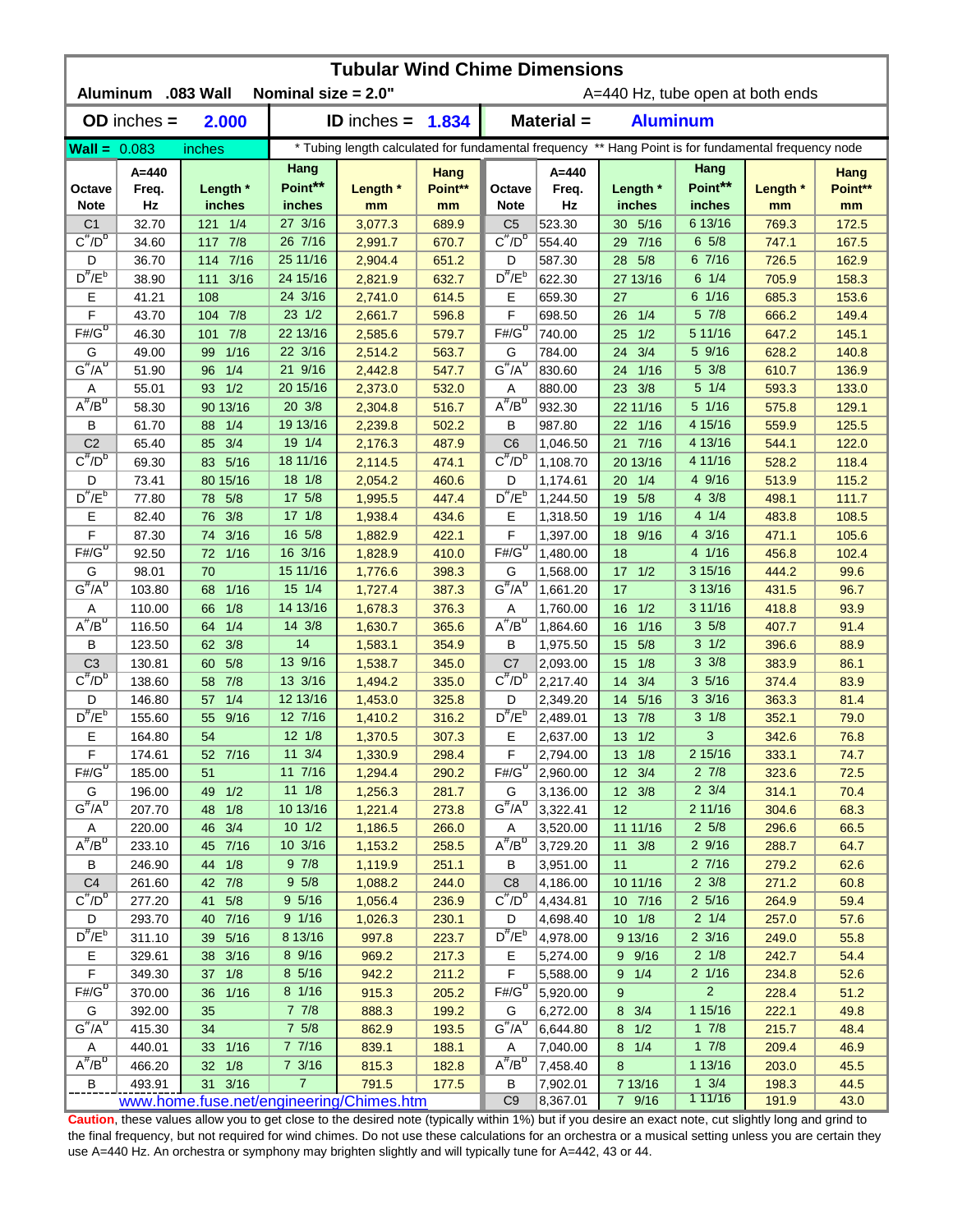|                                          | <b>Tubular Wind Chime Dimensions</b><br>Aluminum .083 Wall<br>Nominal size = 2 1/4"<br>A=440 Hz, tube open at both ends |                                          |                     |                                                                                                      |                |                                          |                      |                         |                          |                |                |  |  |  |
|------------------------------------------|-------------------------------------------------------------------------------------------------------------------------|------------------------------------------|---------------------|------------------------------------------------------------------------------------------------------|----------------|------------------------------------------|----------------------|-------------------------|--------------------------|----------------|----------------|--|--|--|
|                                          |                                                                                                                         |                                          |                     |                                                                                                      |                |                                          |                      |                         |                          |                |                |  |  |  |
|                                          | $OD$ inches $=$                                                                                                         | 2.250                                    |                     | <b>ID</b> inches = $2.084$                                                                           |                |                                          | Material =           | <b>Aluminum</b>         |                          |                |                |  |  |  |
| <b>Wall = <math>0.083</math></b>         |                                                                                                                         | inches                                   |                     | * Tubing length calculated for fundamental frequency ** Hang Point is for fundamental frequency node |                |                                          |                      |                         |                          |                |                |  |  |  |
|                                          | $A = 440$                                                                                                               |                                          | Hang                |                                                                                                      | Hang           |                                          | $A = 440$            |                         | Hang                     |                | Hang           |  |  |  |
| Octave                                   | Freq.                                                                                                                   | Length *                                 | Point**             | Length *                                                                                             | Point**        | Octave                                   | Freq.                | Length *                | Point**                  | Length *       | Point**        |  |  |  |
| <b>Note</b>                              | Hz                                                                                                                      | inches                                   | inches<br>28 7/8    | mm                                                                                                   | mm             | <b>Note</b>                              | Hz<br>523.30         | inches                  | inches<br>71/4           | mm             | mm             |  |  |  |
| C <sub>1</sub><br>$C^{\#}/D^b$           | 32.70<br>34.60                                                                                                          | 128 7/8<br>125 5/16                      | 28 1/8              | 3,270.8<br>3,180.4                                                                                   | 733.3<br>713.1 | C <sub>5</sub><br>$C^{\pi}/D^b$          | 554.40               | 32 1/4<br>31 5/16       | $\overline{7}$           | 818.5<br>794.7 | 183.5<br>178.2 |  |  |  |
| D                                        | 36.70                                                                                                                   | 121 11/16                                | 27 5/16             | 3,088.4                                                                                              | 692.4          | D                                        | 587.30               | 30 7/16                 | 6 13/16                  | 772.5          | 173.2          |  |  |  |
| $D^{\#}/E^b$                             | 38.90                                                                                                                   | 118 3/16                                 | $26 \frac{1}{2}$    | 2,999.6                                                                                              | 672.5          | $D^{\#}/E^b$                             | 622.30               | 29 9/16                 | $6\;5/8$                 | 750.3          | 168.2          |  |  |  |
| Е                                        | 41.21                                                                                                                   | 114 13/16                                | 25 3/4              | 2,913.9                                                                                              | 653.3          | Е                                        | 659.30               | 28 11/16                | 6 7/16                   | 728.1          | 163.2          |  |  |  |
| F                                        | 43.70                                                                                                                   | 111<br>1/2                               | 25                  | 2,829.9                                                                                              | 634.5          | F                                        | 698.50               | 27 7/8                  | $6 \t1/4$                | 707.5          | 158.6          |  |  |  |
| $F# / G^D$                               | 46.30                                                                                                                   | 5/16<br>108                              | 24 5/16             | 2,749.0                                                                                              | 616.3          | $F#/\overline{G}^D$                      | 740.00               | 1/8<br>27               | 6 1/16                   | 688.4          | 154.3          |  |  |  |
| G                                        | 49.00                                                                                                                   | 5/16<br>105                              | 23 5/8              | 2,672.8                                                                                              | 599.2          | G                                        | 784.00               | 5/16<br>26              | 5 7/8                    | 667.8          | 149.7          |  |  |  |
| $G^{\#}/A^{\sigma}$                      | 51.90                                                                                                                   | 102 5/16                                 | 22 15/16            | 2,596.7                                                                                              | 582.2          | $G^{\overline{n}}/A^D$                   | 830.60               | 9/16<br>25              | 5 3/4                    | 648.8          | 145.5          |  |  |  |
| Α                                        | 55.01                                                                                                                   | 3/8<br>99                                | $22 \t1/4$          | 2,522.1                                                                                              | 565.5          | Α                                        | 880.00               | 24 7/8                  | 5 9/16                   | 631.3          | 141.5          |  |  |  |
| $A^{\#}/B^{\sigma}$                      | 58.30                                                                                                                   | 1/2<br>96                                | 21 5/8              | 2,449.2                                                                                              | 549.1          | $A^H/B^D$                                | 932.30               | 1/8<br>24               | 5 7/16                   | 612.3          | 137.3          |  |  |  |
| В                                        | 61.70                                                                                                                   | 93 13/16                                 | 21 1/16             | 2,381.0                                                                                              | 533.8          | В                                        | 987.80               | 23 7/16                 | $5 \t1/4$                | 594.8          | 133.4          |  |  |  |
| C <sub>2</sub>                           | 65.40                                                                                                                   | 1/8<br>91                                | 20 7/16             | 2,312.8                                                                                              | 518.5          | C <sub>6</sub>                           | 1,046.50             | 22 13/16                | $5 \frac{1}{8}$          | 579.0          | 129.8          |  |  |  |
| $C^{\#}/D^D$                             | 69.30                                                                                                                   | 9/16<br>88                               | 19 7/8              | 2,247.7                                                                                              | 503.9          | $C^{\prime\prime}/D^D$                   | 1,108.70             | 22 1/8                  | 4 15/16                  | 561.5          | 125.9          |  |  |  |
| D                                        | 73.41                                                                                                                   | 86                                       | 19 1/4              | 2,182.7                                                                                              | 489.4          | D                                        | 1,174.61             | 1/2<br>21               | 4 13/16                  | 545.7          | 122.3          |  |  |  |
| $D^{\frac{\pi}{}}/E^b$                   | 77.80                                                                                                                   | 9/16<br>83                               | 18 3/4              | 2,120.8                                                                                              | 475.5          | $D^{\pi}/E^b$                            | 1,244.50             | 20 7/8                  | 4 11/16                  | 529.8          | 118.8          |  |  |  |
| Е                                        | 82.40                                                                                                                   | 3/16<br>81                               | 18 3/16             | 2,060.5                                                                                              | 462.0          | Е                                        | 1,318.50             | 5/16<br>20              | 4 9/16                   | 515.5          | 115.6          |  |  |  |
| F<br>$F# / G^D$                          | 87.30                                                                                                                   | 7/8<br>78                                | 17 11/16<br>17 3/16 | 2,001.8                                                                                              | 448.8          | F<br>$F#/\overline{G}^D$                 | 1,397.00             | 3/4<br>19               | 4 7/16<br>4 5/16         | 501.3          | 112.4          |  |  |  |
| G                                        | 92.50<br>98.01                                                                                                          | 5/8<br>76<br>7/16<br>74                  | 16 11/16            | 1,944.7<br>1,889.2                                                                                   | 436.0<br>423.6 | G                                        | 1,480.00<br>1,568.00 | 3/16<br>19<br>18<br>5/8 | 4 3/16                   | 487.0<br>472.7 | 109.2<br>106.0 |  |  |  |
| $G^{\#}/A^D$                             | 103.80                                                                                                                  | 5/16<br>72                               | 16 3/16             | 1,835.3                                                                                              | 411.5          | $G^{\overline{n}}/A^D$                   | 1,661.20             | 1/16<br>18              | 4 1/16                   | 458.4          | 102.8          |  |  |  |
| Α                                        | 110.00                                                                                                                  | 1/4<br>70                                | 15 3/4              | 1,782.9                                                                                              | 399.7          | Α                                        | 1,760.00             | 9/16<br>17              | 3 15/16                  | 445.7          | 99.9           |  |  |  |
| $A^{\#}/B^{\sigma}$                      | 116.50                                                                                                                  | 5/16<br>68                               | 15 5/16             | 1,733.8                                                                                              | 388.7          | $A^H/B^U$                                | 1,864.60             | 1/16<br>17              | 3 13/16                  | 433.0          | 97.1           |  |  |  |
| В                                        | 123.50                                                                                                                  | 5/16<br>66                               | 14 7/8              | 1,683.0                                                                                              | 377.3          | В                                        | 1,975.50             | 16 9/16                 | 311/16                   | 420.4          | 94.2           |  |  |  |
| C <sub>3</sub>                           | 130.81                                                                                                                  | $7/16$<br>64                             | 14 7/16             | 1,635.4                                                                                              | 366.7          | C <sub>7</sub>                           | 2.093.00             | 1/8<br>16               | 35/8                     | 409.3          | 91.8           |  |  |  |
| $C^{\prime\prime}/D^b$                   | 138.60                                                                                                                  | 62 5/8                                   | 14 1/16             | 1,589.4                                                                                              | 356.3          | $C^{\#}/D^D$                             | 2,217.40             | 15 5/8                  | $3 \frac{1}{2}$          | 396.6          | 88.9           |  |  |  |
| D                                        | 146.80                                                                                                                  | 60 13/16                                 | 13 5/8              | 1,543.4                                                                                              | 346.0          | D                                        | 2,349.20             | 15 3/16                 | $3 \frac{3}{8}$          | 385.5          | 86.4           |  |  |  |
| $D^{\#}/E^b$                             | 155.60                                                                                                                  | 59 1/16                                  | 13 1/4              | 1,499.0                                                                                              | 336.1          | $D^{\#}/E^b$                             | 2,489.01             | $14 \t3/4$              | 35/16                    | 374.4          | 83.9           |  |  |  |
| E                                        | 164.80                                                                                                                  | 57 7/16                                  | 12 7/8              | 1,457.8                                                                                              | 326.8          | Е                                        | 2,637.00             | 14 3/8                  | $3 \t1/4$                | 364.8          | 81.8           |  |  |  |
| F                                        | 174.61                                                                                                                  | 55 3/4                                   | $12 \frac{1}{2}$    | 1,414.9                                                                                              | 317.2          | F                                        | 2,794.00             | 13 15/16                | 3 1/8                    | 353.7          | 79.3           |  |  |  |
| $F# / G^D$                               | 185.00                                                                                                                  | 54 3/16                                  | $12 \frac{1}{8}$    | 1,375.3                                                                                              | 308.3          | $F#/\overline{G}^{\mathbb{D}}$           | 2,960.00             | 13 9/16                 | $3 \frac{1}{16}$         | 344.2          | 77.2           |  |  |  |
| G                                        | 196.00                                                                                                                  | 52 5/8                                   | 11 13/16            | 1,335.6                                                                                              | 299.4          | G                                        | 3,136.00             | 13 3/16                 | 2 15/16                  | 334.7          | 75.0           |  |  |  |
| $G^{\#}/A^D$                             | 207.70                                                                                                                  | 51 1/8                                   | 11 7/16             | 1,297.6                                                                                              | 290.9          | $G''/A^D$                                | 3,322.41             | 12 13/16                | $2 \t7/8$                | 325.2          | 72.9           |  |  |  |
| A                                        | 220.00                                                                                                                  | 49 11/16                                 | $11 \t1/8$          | 1,261.1                                                                                              | 282.7          | A                                        | 3,520.00             | 12 7/16                 | 2 13/16                  | 315.7          | 70.8           |  |  |  |
| $A^{\#}/B^D$                             | 233.10                                                                                                                  | 48 1/4                                   | 10 13/16            | 1,224.6                                                                                              | 274.6          | $A^{\#}/B^D$                             | 3,729.20             | 12 1/16                 | 2 11/16                  | 306.1          | 68.6           |  |  |  |
| В                                        | 246.90                                                                                                                  | 46 15/16                                 | $10 \frac{1}{2}$    | 1,191.3                                                                                              | 267.1          | В                                        | 3,951.00             | $11 \t3/4$              | $2\,5/8$                 | 298.2          | 66.9           |  |  |  |
| C <sub>4</sub><br>$C^{\frac{\pi}{}}/D^b$ | 261.60                                                                                                                  | 45 9/16                                  | 10 3/16             | 1,156.4                                                                                              | 259.3          | C <sub>8</sub><br>$C^{\frac{\pi}{}}/D^b$ | 4,186.00             | 11 3/8                  | 29/16                    | 288.7          | 64.7           |  |  |  |
| D                                        | 277.20<br>293.70                                                                                                        | 44 1/4<br>43                             | 9 15/16<br>$9\;5/8$ | 1,123.1                                                                                              | 251.8<br>244.7 | D                                        | 4,434.81             | 11 1/16<br>10 3/4       | $2 \frac{1}{2}$<br>27/16 | 280.8          | 62.9           |  |  |  |
| $D^{\frac{\pi}{r}}/E^b$                  | 311.10                                                                                                                  | 41 13/16                                 | $9 \frac{3}{8}$     | 1,091.3<br>1,061.2                                                                                   | 237.9          | $D^{\#}/E^b$                             | 4,698.40<br>4,978.00 | 10 7/16                 | $2\;5/16$                | 272.8<br>264.9 | 61.2<br>59.4   |  |  |  |
| Е                                        | 329.61                                                                                                                  | 40 5/8                                   | 9 1/8               | 1,031.1                                                                                              | 231.2          | Е                                        | 5,274.00             | $10 \t1/8$              | $2 \t1/4$                | 257.0          | 57.6           |  |  |  |
| F                                        | 349.30                                                                                                                  | 39 7/16                                  | 8 13/16             | 1,000.9                                                                                              | 224.4          | F                                        | 5,588.00             | $9 \t7/8$               | $2 \frac{3}{16}$         | 250.6          | 56.2           |  |  |  |
| $F# / G^D$                               | 370.00                                                                                                                  | 38 5/16                                  | 8 9/16              | 972.4                                                                                                | 218.0          | $F# / G^D$                               | 5,920.00             | 9 9/16                  | $2 \frac{1}{8}$          | 242.7          | 54.4           |  |  |  |
| G                                        | 392.00                                                                                                                  | 37 1/4                                   | $8 \frac{3}{8}$     | 945.4                                                                                                | 212.0          | G                                        | 6,272.00             | 9 5/16                  | 2 1/16                   | 236.4          | 53.0           |  |  |  |
| $G^{\#}/A^D$                             | 415.30                                                                                                                  | 36<br>3/16                               | $8 \t1/8$           | 918.4                                                                                                | 205.9          | $G^H/A^D$                                | 6,644.80             | 9 1/16                  | 2 1/16                   | 230.0          | 51.6           |  |  |  |
| A                                        | 440.01                                                                                                                  | 35<br>1/8                                | $7 \t7/8$           | 891.5                                                                                                | 199.9          | A                                        | 7,040.00             | 8 13/16                 | $\overline{2}$           | 223.7          | 50.1           |  |  |  |
| $A^{\#}/B^D$                             | 466.20                                                                                                                  | 34 1/8                                   | $7\frac{5}{8}$      | 866.1                                                                                                | 194.2          | $A^H/B^D$                                | 7,458.40             | 8 9/16                  | 1 15/16                  | 217.3          | 48.7           |  |  |  |
| В                                        | 493.91                                                                                                                  | 33 3/16                                  | 7 7/16              | 842.3                                                                                                | 188.8          | В                                        | 7,902.01             | 8 5/16                  | 17/8                     | 211.0          | 47.3           |  |  |  |
|                                          |                                                                                                                         | www.home.fuse.net/engineering/Chimes.htm |                     |                                                                                                      |                | C <sub>9</sub>                           | 8,367.01             | 8 1/16                  | 113/16                   | 204.6          | 45.9           |  |  |  |